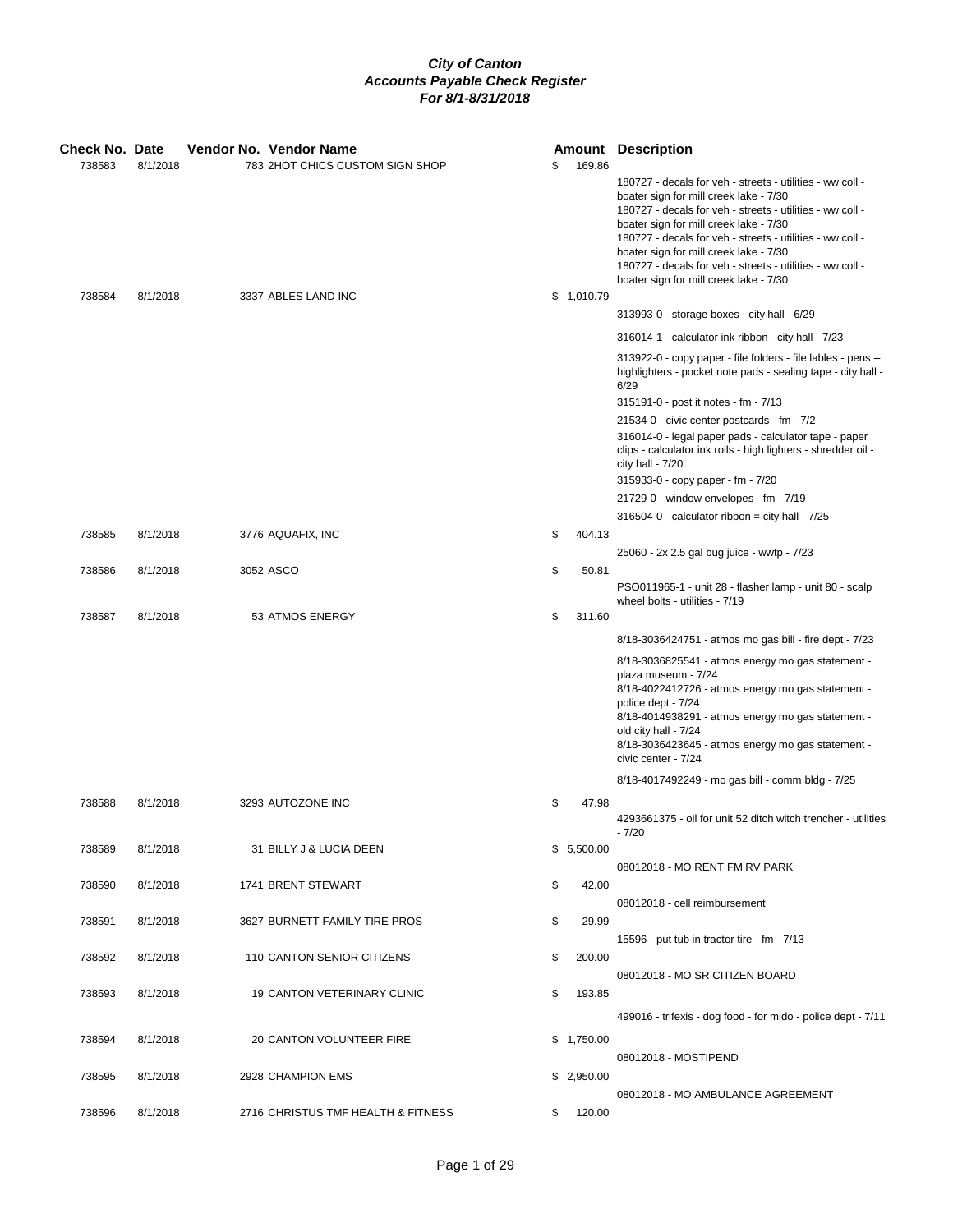|        |          |                                         |              | 08012018 - TMF mo gym membership dues - Aug 2018 -<br>admin - 8/1                                                                                                                                                                                                                                                                                                                                                                                                                                                                                                                                                                                                                                                                                                                                                                                                                                                                                                                                                                                                                                                                                                                                                                                                                                                                                                                                                                      |
|--------|----------|-----------------------------------------|--------------|----------------------------------------------------------------------------------------------------------------------------------------------------------------------------------------------------------------------------------------------------------------------------------------------------------------------------------------------------------------------------------------------------------------------------------------------------------------------------------------------------------------------------------------------------------------------------------------------------------------------------------------------------------------------------------------------------------------------------------------------------------------------------------------------------------------------------------------------------------------------------------------------------------------------------------------------------------------------------------------------------------------------------------------------------------------------------------------------------------------------------------------------------------------------------------------------------------------------------------------------------------------------------------------------------------------------------------------------------------------------------------------------------------------------------------------|
| 738597 | 8/1/2018 | 3471 COMMUNITY INTERNET PROVIDERS       | \$<br>86.77  |                                                                                                                                                                                                                                                                                                                                                                                                                                                                                                                                                                                                                                                                                                                                                                                                                                                                                                                                                                                                                                                                                                                                                                                                                                                                                                                                                                                                                                        |
|        |          |                                         |              | 11628 - mo internet for old city hall - aug 2018 - 7/30                                                                                                                                                                                                                                                                                                                                                                                                                                                                                                                                                                                                                                                                                                                                                                                                                                                                                                                                                                                                                                                                                                                                                                                                                                                                                                                                                                                |
| 738598 | 8/1/2018 | 3560 DEARBORN NATIONAL LIFE INS COMPANY | \$2,444.14   |                                                                                                                                                                                                                                                                                                                                                                                                                                                                                                                                                                                                                                                                                                                                                                                                                                                                                                                                                                                                                                                                                                                                                                                                                                                                                                                                                                                                                                        |
|        |          |                                         |              | 8/18-F0192343-1 - mo Life & Vision Insurance<br>Premiums - Aug 2018 - 7/9<br>8/18-F0192343-1 - mo Life & Vision Insurance<br>Premiums - Aug 2018 - 7/9<br>8/18-F0192343-1 - mo Life & Vision Insurance<br>Premiums - Aug 2018 - 7/9<br>8/18-F0192343-1 - mo Life & Vision Insurance<br>Premiums - Aug 2018 - 7/9<br>8/18-F0192343-1 - mo Life & Vision Insurance<br>Premiums - Aug 2018 - 7/9<br>8/18-F0192343-1 - mo Life & Vision Insurance<br>Premiums - Aug 2018 - 7/9<br>8/18-F0192343-1 - mo Life & Vision Insurance<br>Premiums - Aug 2018 - 7/9<br>8/18-F0192343-1 - mo Life & Vision Insurance<br>Premiums - Aug 2018 - 7/9<br>8/18-F0192343-1 - mo Life & Vision Insurance<br>Premiums - Aug 2018 - 7/9<br>8/18-F0192343-1 - mo Life & Vision Insurance<br>Premiums - Aug 2018 - 7/9<br>8/18-F0192343-1 - mo Life & Vision Insurance<br>Premiums - Aug 2018 - 7/9<br>8/18-F0192343-1 - mo Life & Vision Insurance<br>Premiums - Aug 2018 - 7/9<br>8/18-F0192343-1 - mo Life & Vision Insurance<br>Premiums - Aug 2018 - 7/9<br>8/18-F0192343-1 - mo Life & Vision Insurance<br>Premiums - Aug 2018 - 7/9<br>8/18-F0192343-1 - mo Life & Vision Insurance<br>Premiums - Aug 2018 - 7/9<br>8/18-F0192343-1 - mo Life & Vision Insurance<br>Premiums - Aug 2018 - 7/9<br>8/18-F0192343-1 - mo Life & Vision Insurance<br>Premiums - Aug 2018 - 7/9<br>8/18-F0192343-1 - mo Life & Vision Insurance<br>Premiums - Aug 2018 - 7/9 |
|        |          |                                         |              | 8/18-F0192343-1 - mo Life & Vision Insurance<br>Premiums - Aug 2018 - 7/9<br>8/18-F0192343-1 - mo Life & Vision Insurance<br>Premiums - Aug 2018 - 7/9<br>8/18-F0192343-1 - mo Life & Vision Insurance<br>Premiums - Aug 2018 - 7/9<br>8/18-F0192343-1 - mo Life & Vision Insurance<br>Premiums - Aug 2018 - 7/9<br>8/18-F0192343-1 - mo Life & Vision Insurance<br>Premiums - Aug 2018 - 7/9<br>8/18-F0192343-1 - mo Life & Vision Insurance<br>Premiums - Aug 2018 - 7/9                                                                                                                                                                                                                                                                                                                                                                                                                                                                                                                                                                                                                                                                                                                                                                                                                                                                                                                                                             |
| 738599 | 8/1/2018 | 622 DEBRA JOHNSON                       | \$<br>42.00  |                                                                                                                                                                                                                                                                                                                                                                                                                                                                                                                                                                                                                                                                                                                                                                                                                                                                                                                                                                                                                                                                                                                                                                                                                                                                                                                                                                                                                                        |
|        |          | 3791 DEEN KUBOTA LLC                    |              | 08012018 - Monthly Cell Reimburrsement                                                                                                                                                                                                                                                                                                                                                                                                                                                                                                                                                                                                                                                                                                                                                                                                                                                                                                                                                                                                                                                                                                                                                                                                                                                                                                                                                                                                 |
| 738600 | 8/1/2018 |                                         | \$<br>73.20  | 1023846 - unit 39 - right side light assembly - utilities -<br>7/19                                                                                                                                                                                                                                                                                                                                                                                                                                                                                                                                                                                                                                                                                                                                                                                                                                                                                                                                                                                                                                                                                                                                                                                                                                                                                                                                                                    |
| 738601 | 8/1/2018 | 3681 DELTA INDUSTRIAL SERVICE & SUPPLY  | \$1,255.79   |                                                                                                                                                                                                                                                                                                                                                                                                                                                                                                                                                                                                                                                                                                                                                                                                                                                                                                                                                                                                                                                                                                                                                                                                                                                                                                                                                                                                                                        |
|        |          |                                         |              | 66164 - fire fighting foam - fire dept - 7/19                                                                                                                                                                                                                                                                                                                                                                                                                                                                                                                                                                                                                                                                                                                                                                                                                                                                                                                                                                                                                                                                                                                                                                                                                                                                                                                                                                                          |
| 738602 | 8/1/2018 | 319 EAGER BEAVER                        | \$<br>975.00 | 432439 - removed 5 trees next to civic center tow car<br>parking - fm - 7/29                                                                                                                                                                                                                                                                                                                                                                                                                                                                                                                                                                                                                                                                                                                                                                                                                                                                                                                                                                                                                                                                                                                                                                                                                                                                                                                                                           |
| 738603 | 8/1/2018 | 3771 ED SUITE, LLC                      | \$<br>625.00 | 2704 - Annual Website Hosting Renewal and Annual<br>Domain Name Registration - FM - 7/20<br>2704 - Annual Website Hosting Renewal and Annual<br>Domain Name Registration - FM - 7/20                                                                                                                                                                                                                                                                                                                                                                                                                                                                                                                                                                                                                                                                                                                                                                                                                                                                                                                                                                                                                                                                                                                                                                                                                                                   |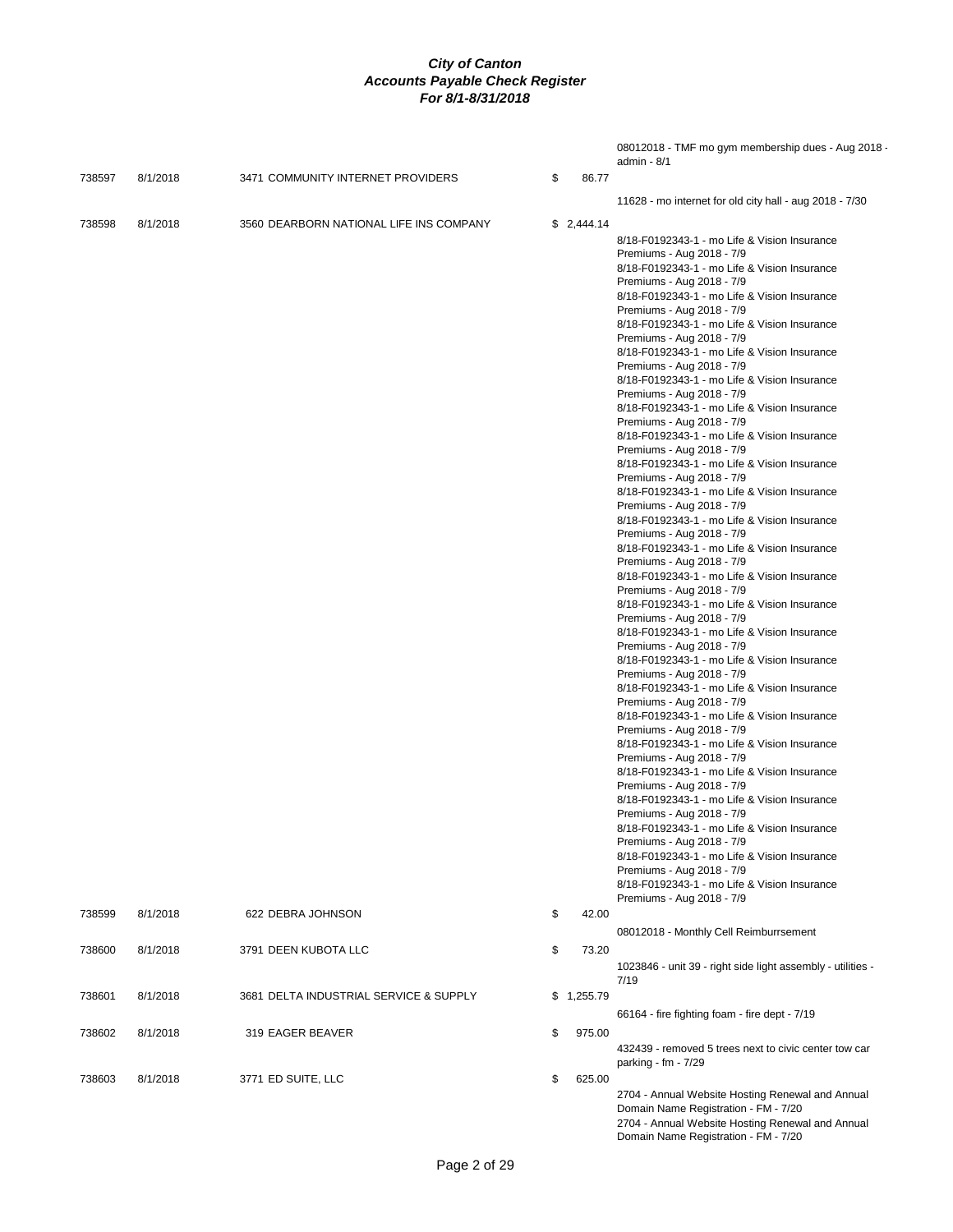| 738604 | 8/1/2018 | 716 EGL ELECTRIC COMPANY      | \$3,267.00   |                                                                                                                                                                                                                                                                                                                                                                                                                                                                                                                                          |
|--------|----------|-------------------------------|--------------|------------------------------------------------------------------------------------------------------------------------------------------------------------------------------------------------------------------------------------------------------------------------------------------------------------------------------------------------------------------------------------------------------------------------------------------------------------------------------------------------------------------------------------------|
|        |          |                               |              | 03 - changed panel - police dept - 7/24<br>01 - New City Lake - Mill Creek Reservoir - Electrical<br>Service for Future Aerators<br>02 - svc civic center - wire burnt into - fm - 7/24                                                                                                                                                                                                                                                                                                                                                  |
| 738605 | 8/1/2018 | 3785 ELECTRICAL EXPERTISE INC | \$2,287.50   |                                                                                                                                                                                                                                                                                                                                                                                                                                                                                                                                          |
|        |          |                               |              | 6511 - Electrical Engineer Svc - Generator and<br>Automatic Transfer Switch Project for Lift Station                                                                                                                                                                                                                                                                                                                                                                                                                                     |
|        |          |                               |              | 6511 - Electrical Engineer Svc - Generator and<br>Automatic Transfer Switch Project for Lift Station<br>6511 - Electrical Engineer Svc - Generator and<br>Automatic Transfer Switch Project for Lift Station                                                                                                                                                                                                                                                                                                                             |
| 738606 | 8/1/2018 | 1247 ELLIOTT ELECTRIC SUPPLY  | \$1,817.38   | 24-17283-01 - 30 amp and 50 amp replacemnt range<br>plugs - fm - 7/11                                                                                                                                                                                                                                                                                                                                                                                                                                                                    |
|        |          |                               |              | 24-17725-02 - field 6 lights - CYRA - 7/23<br>24-18008-01 - ground rod - ground clam - pvc adapter<br>for CYRA lights - 7/24                                                                                                                                                                                                                                                                                                                                                                                                             |
|        |          |                               |              | 24-18087-01 - weatherhead old kaufman park - 7/25                                                                                                                                                                                                                                                                                                                                                                                                                                                                                        |
|        |          |                               |              | 24-18055-01 - field lights for CYRA - 7/25                                                                                                                                                                                                                                                                                                                                                                                                                                                                                               |
|        |          |                               |              | 24-17283-03 - 50 flush range recepticles - fm - 7/11                                                                                                                                                                                                                                                                                                                                                                                                                                                                                     |
|        |          |                               |              | 24-17283-02 - credit return - 50amp range plug - fm -                                                                                                                                                                                                                                                                                                                                                                                                                                                                                    |
|        |          |                               |              | 7/11                                                                                                                                                                                                                                                                                                                                                                                                                                                                                                                                     |
|        |          |                               |              | 24-16803-01 - aerator timers for old kaufman park lake -<br>7/3                                                                                                                                                                                                                                                                                                                                                                                                                                                                          |
|        |          |                               |              | 24-17725-01 - field lights for CYRA - 7/23                                                                                                                                                                                                                                                                                                                                                                                                                                                                                               |
| 738607 | 8/1/2018 | 1013 E-SOFTSYS LLC            | \$<br>710.00 |                                                                                                                                                                                                                                                                                                                                                                                                                                                                                                                                          |
| 738608 | 8/1/2018 | 3489 FRONTIER                 | \$<br>414.32 | 39332 - booth tracker mo support - fm - 7/31                                                                                                                                                                                                                                                                                                                                                                                                                                                                                             |
|        |          |                               |              | 8/18-210-030-4284-090696-5 - mo phone svc - data line<br>- fm - 7/25<br>8/18-903-567-2152-041212-5 - mo phone svc - port<br>lines - fm - $7/16$<br>8/18-210-016-6376-031413-5 - mo phone svc - dry loop<br>line - water plant - 7/19<br>8/18-903-567-0986-093004-5 - mo phone svc -<br>blackwell house - 7/16<br>8/18-903-567-0319-062106-5 - mo phone svc - plaza<br>museum - 7/25<br>8/18-903-567-6686-012684-5 - mo phone svc - sr citzn<br>bldg - 7/25<br>8/18-210-022-8874-123083-5 - mo svc - emergency<br>alert system - fm- 7/25 |
|        |          |                               |              | 8/18-210-022-8875-060280-5 - mo phone svc - data line<br>- fm - 7/25                                                                                                                                                                                                                                                                                                                                                                                                                                                                     |
| 738609 | 8/1/2018 | 858 H AND H CLEANING SERVICE  | \$1,195.00   |                                                                                                                                                                                                                                                                                                                                                                                                                                                                                                                                          |
|        |          |                               |              | 0013864 - office cleaning - 7/2-7/30 - sr citzn bldg - 7/26                                                                                                                                                                                                                                                                                                                                                                                                                                                                              |
|        |          |                               |              | 0013865 - office cleaning - 7/4-7/27 - new and old city<br>halls - 7/26<br>0013865 - office cleaning - 7/4-7/27 - new and old city                                                                                                                                                                                                                                                                                                                                                                                                       |
|        |          |                               |              | halls - 7/26                                                                                                                                                                                                                                                                                                                                                                                                                                                                                                                             |
| 738610 | 8/1/2018 | 1671 HEALTH CARE SERVICE CORP | \$35,219.18  |                                                                                                                                                                                                                                                                                                                                                                                                                                                                                                                                          |
|        |          |                               |              | 8/18-026693 - Health& Dental - BCBS mo Health and<br>Dental Insurance Premiums - Aug 2018 - 7/19                                                                                                                                                                                                                                                                                                                                                                                                                                         |
|        |          |                               |              | 8/18-026693 - Health& Dental - BCBS mo Health and<br>Dental Insurance Premiums - Aug 2018 - 7/19                                                                                                                                                                                                                                                                                                                                                                                                                                         |
|        |          |                               |              | 8/18-026693 - Health& Dental - BCBS mo Health and<br>Dental Insurance Premiums - Aug 2018 - 7/19                                                                                                                                                                                                                                                                                                                                                                                                                                         |
|        |          |                               |              | 8/18-026693 - Health& Dental - BCBS mo Health and<br>Dental Insurance Premiums - Aug 2018 - 7/19                                                                                                                                                                                                                                                                                                                                                                                                                                         |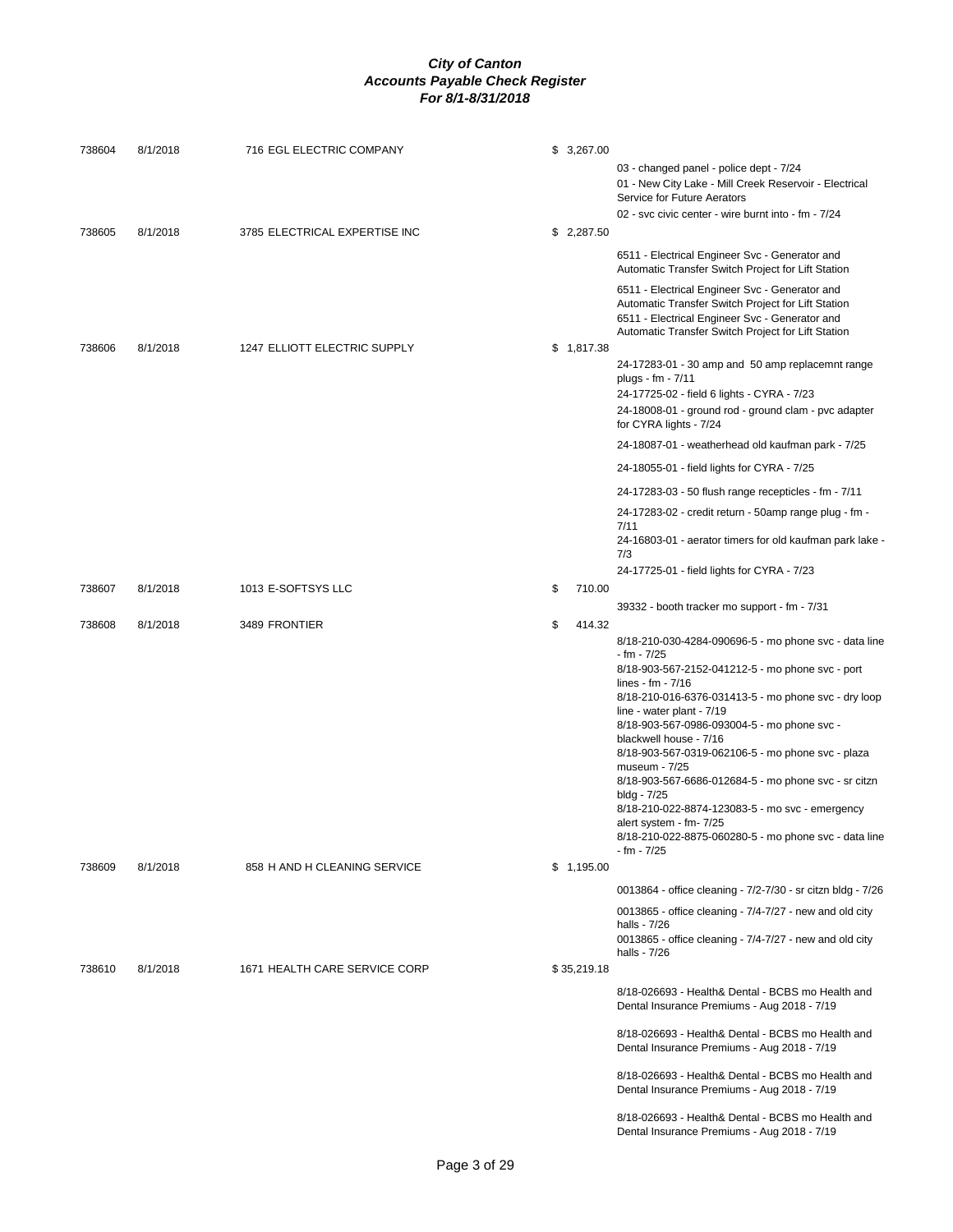8/18-026693 - Health& Dental - BCBS mo Health and Dental Insurance Premiums - Aug 2018 - 7/19

8/18-026693 - Health& Dental - BCBS mo Health and Dental Insurance Premiums - Aug 2018 - 7/19

8/18-026693 - Health& Dental - BCBS mo Health and Dental Insurance Premiums - Aug 2018 - 7/19

8/18-026693 - Health& Dental - BCBS mo Health and Dental Insurance Premiums - Aug 2018 - 7/19

8/18-026693 - Health& Dental - BCBS mo Health and Dental Insurance Premiums - Aug 2018 - 7/19

8/18-026693 - Health& Dental - BCBS mo Health and Dental Insurance Premiums - Aug 2018 - 7/19

8/18-026693 - Health& Dental - BCBS mo Health and Dental Insurance Premiums - Aug 2018 - 7/19

8/18-026693 - Health& Dental - BCBS mo Health and Dental Insurance Premiums - Aug 2018 - 7/19

8/18-026693 - Health& Dental - BCBS mo Health and Dental Insurance Premiums - Aug 2018 - 7/19

8/18-026693 - Health& Dental - BCBS mo Health and Dental Insurance Premiums - Aug 2018 - 7/19

8/18-026693 - Health& Dental - BCBS mo Health and Dental Insurance Premiums - Aug 2018 - 7/19

8/18-026693 - Health& Dental - BCBS mo Health and Dental Insurance Premiums - Aug 2018 - 7/19

8/18-026693 - Health& Dental - BCBS mo Health and Dental Insurance Premiums - Aug 2018 - 7/19

8/18-026693 - Health& Dental - BCBS mo Health and Dental Insurance Premiums - Aug 2018 - 7/19

8/18-026693 - Health& Dental - BCBS mo Health and Dental Insurance Premiums - Aug 2018 - 7/19

8/18-026693 - Health& Dental - BCBS mo Health and Dental Insurance Premiums - Aug 2018 - 7/19

8/18-026693 - Health& Dental - BCBS mo Health and Dental Insurance Premiums - Aug 2018 - 7/19

8/18-026693 - Health& Dental - BCBS mo Health and Dental Insurance Premiums - Aug 2018 - 7/19

8/18-026693 - Health& Dental - BCBS mo Health and Dental Insurance Premiums - Aug 2018 - 7/19

8/18-026693 - Health& Dental - BCBS mo Health and Dental Insurance Premiums - Aug 2018 - 7/19

8/18-026693 - Health& Dental - BCBS mo Health and Dental Insurance Premiums - Aug 2018 - 7/19

8/18-026693 - Health& Dental - BCBS mo Health and Dental Insurance Premiums - Aug 2018 - 7/19

8/18-026693 - Health& Dental - BCBS mo Health and Dental Insurance Premiums - Aug 2018 - 7/19

8/18-026693 - Health& Dental - BCBS mo Health and Dental Insurance Premiums - Aug 2018 - 7/19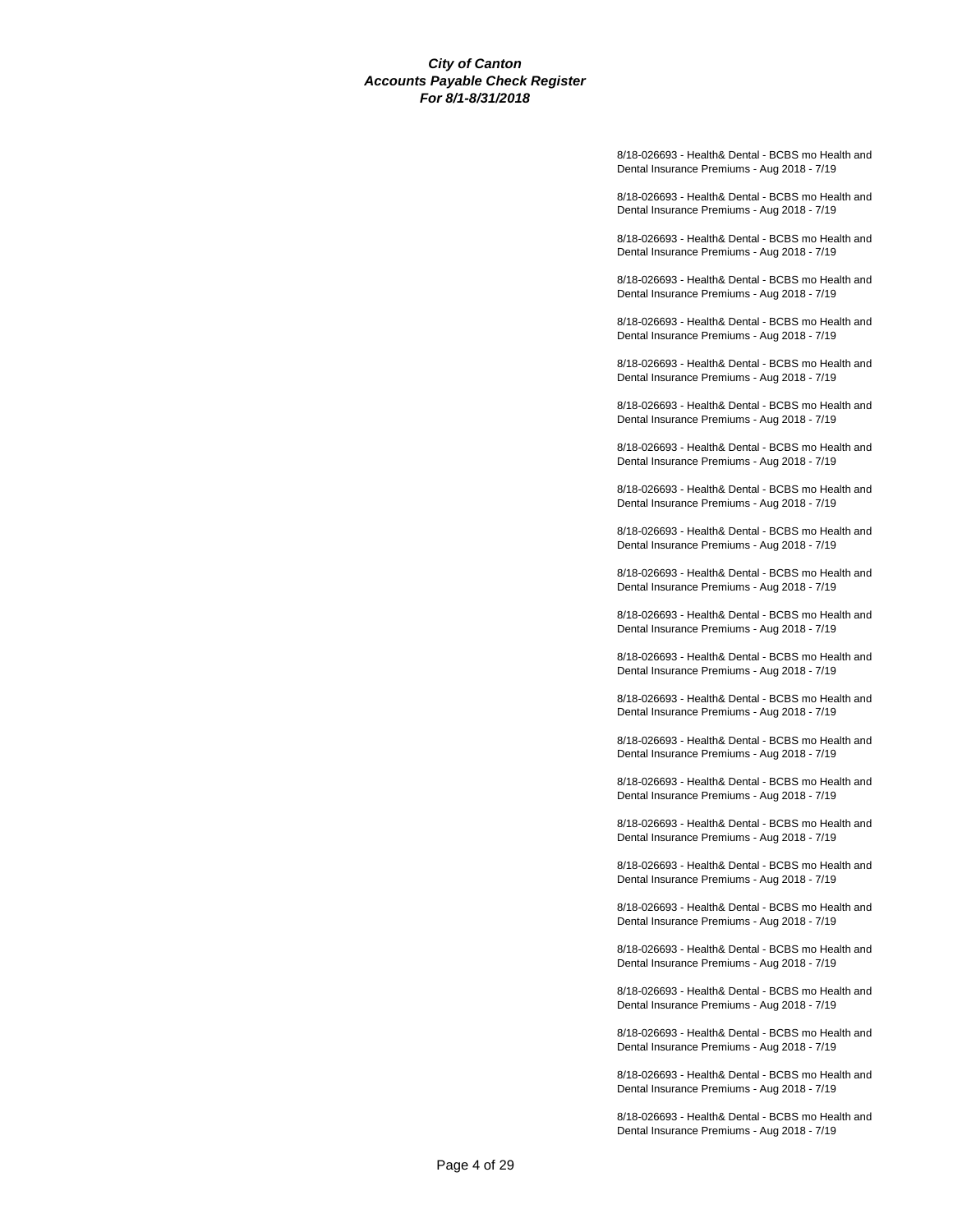| 8/18-026693 - Health& Dental - BCBS mo Health and |
|---------------------------------------------------|
| Dental Insurance Premiums - Aug 2018 - 7/19       |

| 738611 | 8/1/2018 | 1671 HEALTH CARE SERVICE CORP               | \$ | 601.84     | 08/18-026693 - Cobra - BCBS Mo Cobra Ins Prem -                                                                                                                                                           |
|--------|----------|---------------------------------------------|----|------------|-----------------------------------------------------------------------------------------------------------------------------------------------------------------------------------------------------------|
| 738612 | 8/1/2018 | 3773 HOLLY LAKE GOLF CAR RANCH LLC          |    | \$1,869.60 | Linda Boston - Aug 2018 - 7/19<br>5791 - EMS golf cart repair - fm - 7/10                                                                                                                                 |
|        |          |                                             |    |            | 5826 - Unit 60 - rebuilt motor - replaced filters and spark<br>plugs - FM                                                                                                                                 |
| 738613 | 8/1/2018 | 121 HOWARD PAUL STEGALL                     | \$ | 25.00      | 08012018 - MO FIREMAN'S PENSION                                                                                                                                                                           |
| 738614 | 8/1/2018 | 107 HOYT BREATHING AIR PROD.                | \$ | 684.40     | 043740 - flow test - fire dept - 6/15                                                                                                                                                                     |
| 738615 | 8/1/2018 | 113 J L PEACE                               | \$ | 25.00      | 08012018 - MO FIREMAN'S PENSION                                                                                                                                                                           |
| 738616 | 8/1/2018 | 3800 JAMIE GEORGE                           | \$ | 120.00     | 07232018 - floor patch for carpet in training room - fire                                                                                                                                                 |
| 738617 | 8/1/2018 | 3167 JESSE BATES                            | \$ | 108.25     | dept - 7/23<br>07272018 - reimburse - paid from pocket - evaporator                                                                                                                                       |
| 738618 | 8/1/2018 | 168 JIMMY PEACE                             | \$ | 25.00      | housing unit - utilities - 7/27                                                                                                                                                                           |
| 738619 | 8/1/2018 | 617 JOE ADAMS                               | \$ | 76.94      | 08012018 - MO FIREMANS PENSION                                                                                                                                                                            |
|        |          |                                             |    |            | 08012018 - reimburse - paid from pocket - Renewal of<br>Pesticide/Herbicide License - Streets - 8/1                                                                                                       |
| 738620 | 8/1/2018 | 302 JOEY PEACE                              | \$ | 25.00      | 08012018 - MO FIREMANS PENSION                                                                                                                                                                            |
| 738621 | 8/1/2018 | 2874 JP MARSH                               | \$ | 42.00      |                                                                                                                                                                                                           |
| 738622 | 8/1/2018 | 3777 L&S PAVING                             |    | \$2,900.00 | 08012018 - monthly cell phone reimbursement                                                                                                                                                               |
|        |          |                                             |    |            | 267076 - Asphalted ditch line on Big Rock and Little<br>Rock - Streets - 7/26                                                                                                                             |
| 738623 | 8/1/2018 | 1726 LA DEANIA JONES                        | \$ | 42.00      | 08012018 - monthly cell phone reimbursement                                                                                                                                                               |
| 738624 | 8/1/2018 | 949 LEWIS CHEVROLET                         | \$ | 462.00     |                                                                                                                                                                                                           |
| 738625 | 8/1/2018 | 292 LILIA V DURHAM                          | \$ | 42.00      | 57382 - unit 10 - repaired a/c system - utilities - 7/19                                                                                                                                                  |
| 738626 | 8/1/2018 | 3512 LINDA AND MICHAEL POHL                 | S  | 600.00     | 08012018 - MO CELL REIMBURSEMENT                                                                                                                                                                          |
|        |          |                                             |    |            | 08012018 - monthly lease pmt for Block 24 Lots 104                                                                                                                                                        |
| 738627 | 8/1/2018 | 3655 LISETTE WILLIAMS                       |    | \$1,000.00 | 2018LW-2 - Prof svc Rendered - Consulting and<br>Training new Finance Director - 7/25/2018 & 7/27/2018 -<br>Admin- 7/28<br>2018LW-1 - prof svc rendered - training new finance<br>director - admin - 7/24 |
| 738628 | 8/1/2018 | 3499 M & M HEATING AND AIR CONDITIONING LLC | \$ | 151.00     | 4959 - clear drain block on ac - utilities - 7/27                                                                                                                                                         |
| 738629 | 8/1/2018 | 3799 Mary F Newman                          | \$ | 97.60      |                                                                                                                                                                                                           |
| 738630 | 8/1/2018 | 1132 MIKE KING                              | \$ | 238.00     | 07252018 - Overpayment of fines - muni court - 7/25                                                                                                                                                       |
|        |          |                                             |    |            | $0.8012018 - 2$ - per diem and parking - $8/13 - 8/16$ - dallas                                                                                                                                           |

08012018-2 - per diem and parking - 8/13-8/16 - dallas crimes against children - police dept - 8/13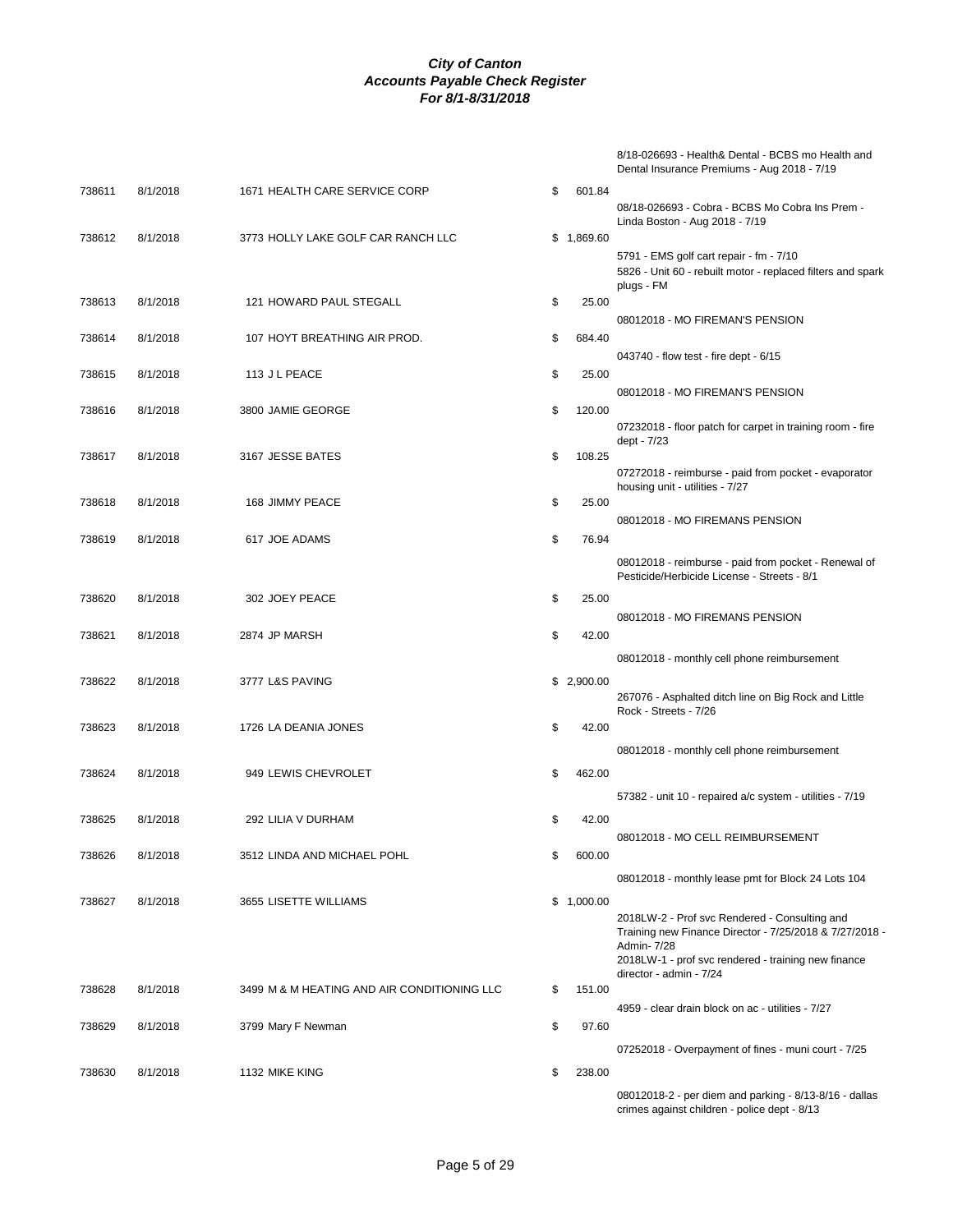|        |          |                                      |              | 08012018-2 - per diem and parking - 8/13-8/16 - dallas<br>crimes against children - police dept - 8/13 |
|--------|----------|--------------------------------------|--------------|--------------------------------------------------------------------------------------------------------|
|        |          |                                      |              | 08012018 - MONTHLY CELL REIMBURSEMENT                                                                  |
| 738631 | 8/1/2018 | 1127 MITCHELL OIL COMPANY            | \$<br>639.75 |                                                                                                        |
|        |          |                                      |              | 7566 - 250 gal diesel @ 2.559 - fm - 7/30                                                              |
| 738632 | 8/1/2018 | 59 MITCHELL WELDING SUPPLY           | \$<br>66.00  |                                                                                                        |
|        |          |                                      |              | RNT072113 - Rental on Large Oxygen and Small<br>Acetylene Cylinders - Utilities - WW Coll - 7/25       |
|        |          |                                      |              | RNT072113 - Rental on Large Oxygen and Small<br>Acetylene Cylinders - Utilities - WW Coll - 7/25       |
| 738633 | 8/1/2018 | 3542 MUNICIPALSAVINGS.COM            | \$<br>762.81 |                                                                                                        |
|        |          |                                      |              | 3683 - wasp spray - utilities - 7/25                                                                   |
| 738634 | 8/1/2018 | 3036 ORKIN PEST CONTROL              | \$<br>412.09 |                                                                                                        |
|        |          |                                      |              | 171791252 - orkin mo pest control stmt - police dept -<br>7/26                                         |
|        |          |                                      |              | 171790437 - orkin mo pest control stmt - plaza museum<br>$-7/12$                                       |
|        |          |                                      |              | 171790414 - orkin mo pest control stmt - blackwell                                                     |
|        |          |                                      |              | house - 7/26                                                                                           |
|        |          |                                      |              | 173816092 - orkin mo pest control stmt - TC IV Food<br>Court - FM - 7/26                               |
|        |          |                                      |              | 171791275 - orkin mo pest control stmt - log cabin -<br>7/26                                           |
|        |          |                                      |              | 171790415 - orkin mo pest control stmt - sr citzn bldg -                                               |
|        |          |                                      |              | 7/12<br>171791254 - orkin mo pest control stmt - civic center -                                        |
|        |          |                                      |              | 7/26                                                                                                   |
|        |          |                                      |              | 171791253 - orkin mo pest control stmt - fire dept - 7/26                                              |
|        |          |                                      |              | 171790647 - orkin mo pest control stmt - new city hall -<br>7/26                                       |
| 738635 | 8/1/2018 | 2979 PATTERSON VETERINARY SUPPLY INC | \$1,356.33   | 0032341414 - Medications and Medical Supplies -                                                        |
|        |          |                                      |              | Animal Shelter - 6/12                                                                                  |
|        |          |                                      |              | 0032344029 - Medications and Medical Supplies -<br>Animal Shelter - 6/12                               |
|        |          |                                      |              | 0032349349 - Medications and Medical Supplies -                                                        |
| 738636 | 8/1/2018 | 84 POSTMASTER                        | \$<br>562.94 | Animal Shelter - 6/12                                                                                  |
|        |          |                                      |              | 07302018 - Permit 1 - Postage Replenishment - Utility                                                  |
|        |          |                                      |              | <b>Billing - 7/30</b>                                                                                  |
| 738637 | 8/1/2018 | 3076 REFRIGERATED SPECIALIST INC     | \$<br>297.80 |                                                                                                        |
|        |          |                                      |              | S437554 - repaired freezer - civic center - fm - 7/19                                                  |
| 738638 | 8/1/2018 | 3135 RICK'S MOWING SERVICE           | \$<br>800.00 |                                                                                                        |
| 738639 | 8/1/2018 | 2751 RON HAMMACK                     | \$<br>42.00  | 08012018 - Cemetery Mowing                                                                             |
|        |          |                                      |              | 08012018 - Cell Allowance                                                                              |
| 738640 | 8/1/2018 | 322 RUBY NORMAN                      | \$<br>16.67  |                                                                                                        |
|        |          |                                      |              | 08012018 - FIREMAN'S PENSION                                                                           |
| 738641 | 8/1/2018 | 3138 SHOW DAILY                      | \$3,185.00   |                                                                                                        |
|        |          |                                      |              | 010218 - Fm Advertising                                                                                |
| 738642 | 8/1/2018 | 2468 SYSLOGIC TECHNOLOGY SERVICES    | \$3,358.89   | 22204 - APC license for multi UPS viewing - Install                                                    |
|        |          |                                      |              | Licensing and show dispatch - install converter on new                                                 |
|        |          |                                      |              | UPS - Police Dept - 7/20<br>22243 - pc, server, firewall and router maint - city hall -                |
|        |          |                                      |              | 7/31                                                                                                   |
|        |          |                                      |              | 22212 - Annual Renewal -Symantec Endpoint Antivirus<br>Software - All 50 City Computers                |
|        |          |                                      |              | 22187 - setup accounts for Teri Pruitt - convert Lisette                                               |

email into Teri exchange - mount Teri mailbox for Debra

and test - city hall - 7/14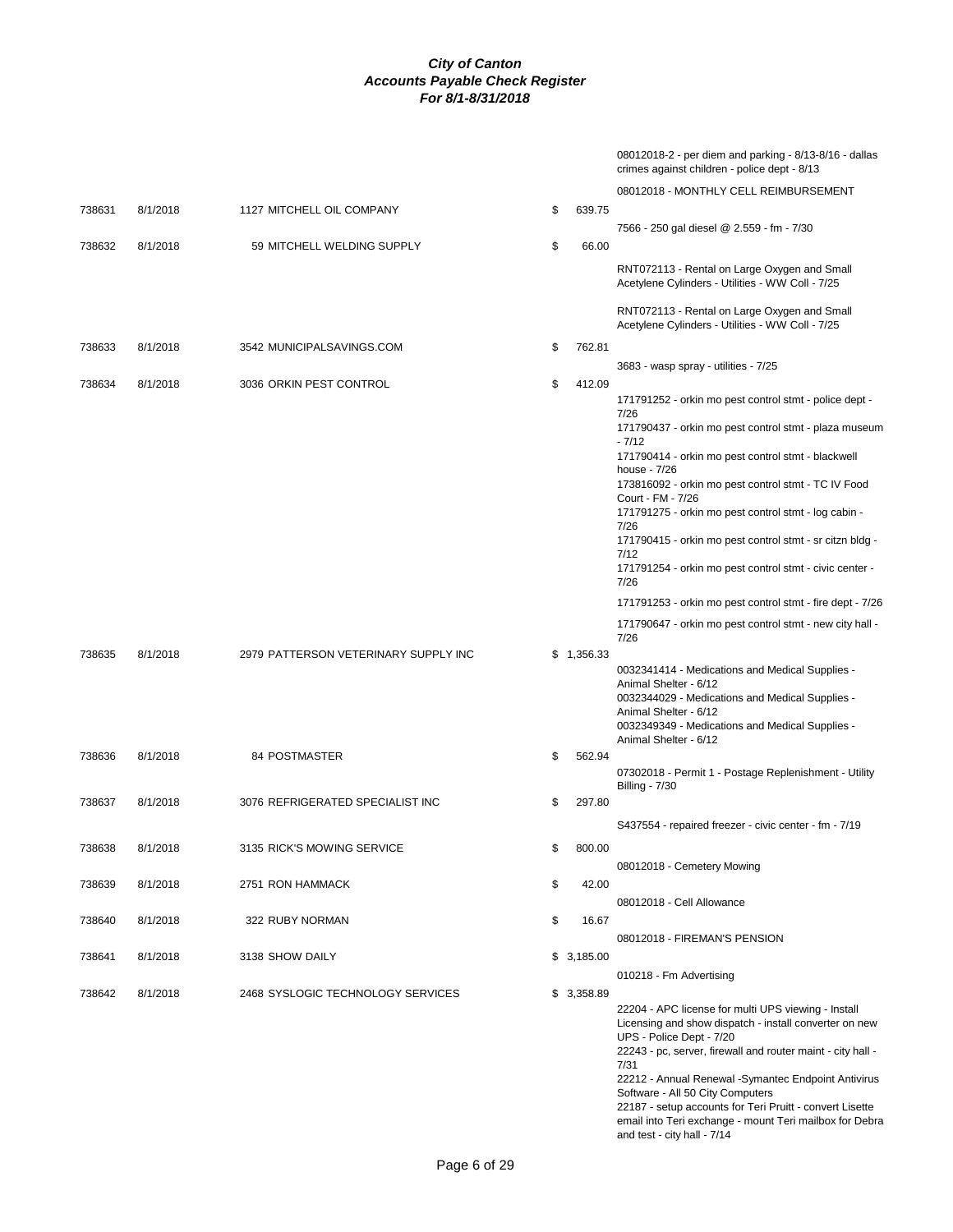| 738643 | 8/1/2018 | 13 TEXAS WATER UTILITIES ASSOC. | \$ | 320.00      |                                                                                                                                                                                                                                                                                                                                                                                                                                                                                                                                                                                                                                                                                                                                                                                                                                                                                                                                                                                                                                                                                                                                                                                                                                                                                                                                                                                                                                                                                                                                                                                                                                                                                                                                                                                                                                                                                                                                                                                                                                                                                                                                                                                                                                                                                          |
|--------|----------|---------------------------------|----|-------------|------------------------------------------------------------------------------------------------------------------------------------------------------------------------------------------------------------------------------------------------------------------------------------------------------------------------------------------------------------------------------------------------------------------------------------------------------------------------------------------------------------------------------------------------------------------------------------------------------------------------------------------------------------------------------------------------------------------------------------------------------------------------------------------------------------------------------------------------------------------------------------------------------------------------------------------------------------------------------------------------------------------------------------------------------------------------------------------------------------------------------------------------------------------------------------------------------------------------------------------------------------------------------------------------------------------------------------------------------------------------------------------------------------------------------------------------------------------------------------------------------------------------------------------------------------------------------------------------------------------------------------------------------------------------------------------------------------------------------------------------------------------------------------------------------------------------------------------------------------------------------------------------------------------------------------------------------------------------------------------------------------------------------------------------------------------------------------------------------------------------------------------------------------------------------------------------------------------------------------------------------------------------------------------|
|        |          |                                 |    |             | 07302018 - 63rd Annual East Texas Regional School -<br>Joe Adams - 8/27-8/28 - Water Distribution - 7/30                                                                                                                                                                                                                                                                                                                                                                                                                                                                                                                                                                                                                                                                                                                                                                                                                                                                                                                                                                                                                                                                                                                                                                                                                                                                                                                                                                                                                                                                                                                                                                                                                                                                                                                                                                                                                                                                                                                                                                                                                                                                                                                                                                                 |
| 738644 | 8/1/2018 | 241 TRACTOR SUPPLY CREDIT PLAN  | \$ | 564.80      | 220479247 - contractor hose - water hoses - shutoffs -<br>lock & keys - wwtp - 7/17<br>300588240 - submersible pump for port ocool fan at<br>shop - utilities - 6/29                                                                                                                                                                                                                                                                                                                                                                                                                                                                                                                                                                                                                                                                                                                                                                                                                                                                                                                                                                                                                                                                                                                                                                                                                                                                                                                                                                                                                                                                                                                                                                                                                                                                                                                                                                                                                                                                                                                                                                                                                                                                                                                     |
|        |          |                                 |    |             | 300591331 - fuel nozzle for fuel pump - utilities - 7/16                                                                                                                                                                                                                                                                                                                                                                                                                                                                                                                                                                                                                                                                                                                                                                                                                                                                                                                                                                                                                                                                                                                                                                                                                                                                                                                                                                                                                                                                                                                                                                                                                                                                                                                                                                                                                                                                                                                                                                                                                                                                                                                                                                                                                                 |
| 738645 | 8/1/2018 | 1248 TXTAG                      | \$ | 1.60        | 300587434 - tool box for brad's tahoe - police dept -<br>6/26                                                                                                                                                                                                                                                                                                                                                                                                                                                                                                                                                                                                                                                                                                                                                                                                                                                                                                                                                                                                                                                                                                                                                                                                                                                                                                                                                                                                                                                                                                                                                                                                                                                                                                                                                                                                                                                                                                                                                                                                                                                                                                                                                                                                                            |
|        |          |                                 |    |             | 4130340967 - unit 32 - toll fee - fm- 6/23                                                                                                                                                                                                                                                                                                                                                                                                                                                                                                                                                                                                                                                                                                                                                                                                                                                                                                                                                                                                                                                                                                                                                                                                                                                                                                                                                                                                                                                                                                                                                                                                                                                                                                                                                                                                                                                                                                                                                                                                                                                                                                                                                                                                                                               |
| 738646 | 8/1/2018 | 89 TXU ENERGY                   |    | \$40,205.74 | 054004302999 - mo electric bill - fm - log cabin- civic<br>center - farmers market - tc 1 - tc 2 - tc 3 - tc 4 -<br>cemetery - 7/24<br>054004303005 - txu mo electric bill - streets - christmas<br>lights - $7/24$<br>054004303000 - txu mo electric bill - parks - 7/24<br>054004296371 - txu mo electric - utilities - streets - 7/18<br>054004296371 - txu mo electric - utilities - streets - 7/18<br>054004296370 - txu mo electric stmt - animal shelter -<br>7/18<br>054004302999 - mo electric bill - fm - log cabin- civic<br>center - farmers market - tc 1 - tc 2 - tc 3 - tc 4 -<br>cemetery - 7/24<br>054004302999 - mo electric bill - fm - log cabin- civic<br>center - farmers market - tc 1 - tc 2 - tc 3 - tc 4 -<br>cemetery - 7/24<br>054004302999 - mo electric bill - fm - log cabin- civic<br>center - farmers market - tc 1 - tc 2 - tc 3 - tc 4 -<br>cemetery - 7/24<br>054004302999 - mo electric bill - fm - log cabin- civic<br>center - farmers market - tc 1 - tc 2 - tc 3 - tc 4 -<br>cemetery - 7/24<br>054004302999 - mo electric bill - fm - log cabin- civic<br>center - farmers market - tc 1 - tc 2 - tc 3 - tc 4 -<br>cemetery - 7/24<br>054004302999 - mo electric bill - fm - log cabin- civic<br>center - farmers market - tc 1 - tc 2 - tc 3 - tc 4 -<br>cemetery - 7/24<br>054004303005 - txu mo electric bill - streets - christmas<br>lights - $7/24$<br>054004302999 - mo electric bill - fm - log cabin- civic<br>center - farmers market - tc 1 - tc 2 - tc 3 - tc 4 -<br>cemetery - 7/24<br>054004303004 - txu mo electric bill - waer plant - comm<br>bldg - 7/24<br>054004303003 - txu mo electric bill - ww coll - 7/24<br>054004302999 - mo electric bill - fm - log cabin- civic<br>center - farmers market - tc 1 - tc 2 - tc 3 - tc 4 -<br>cemetery - 7/24<br>054004303004 - txu mo electric bill - waer plant - comm<br>bldg - 7/24<br>054004302998 - txu mo electric bill - fire dept - 7/24<br>054004303001 - txu mo electric bill - air port - old city<br>hall - new city hall - records bldg - 7/24<br>054004303001 - txu mo electric bill - air port - old city<br>hall - new city hall - records bldg - 7/24<br>054004303001 - txu mo electric bill - air port - old city<br>hall - new city hall - records bldg - 7/24 |
|        |          |                                 |    |             | plaza museum - sr citzn bldg - 7/24                                                                                                                                                                                                                                                                                                                                                                                                                                                                                                                                                                                                                                                                                                                                                                                                                                                                                                                                                                                                                                                                                                                                                                                                                                                                                                                                                                                                                                                                                                                                                                                                                                                                                                                                                                                                                                                                                                                                                                                                                                                                                                                                                                                                                                                      |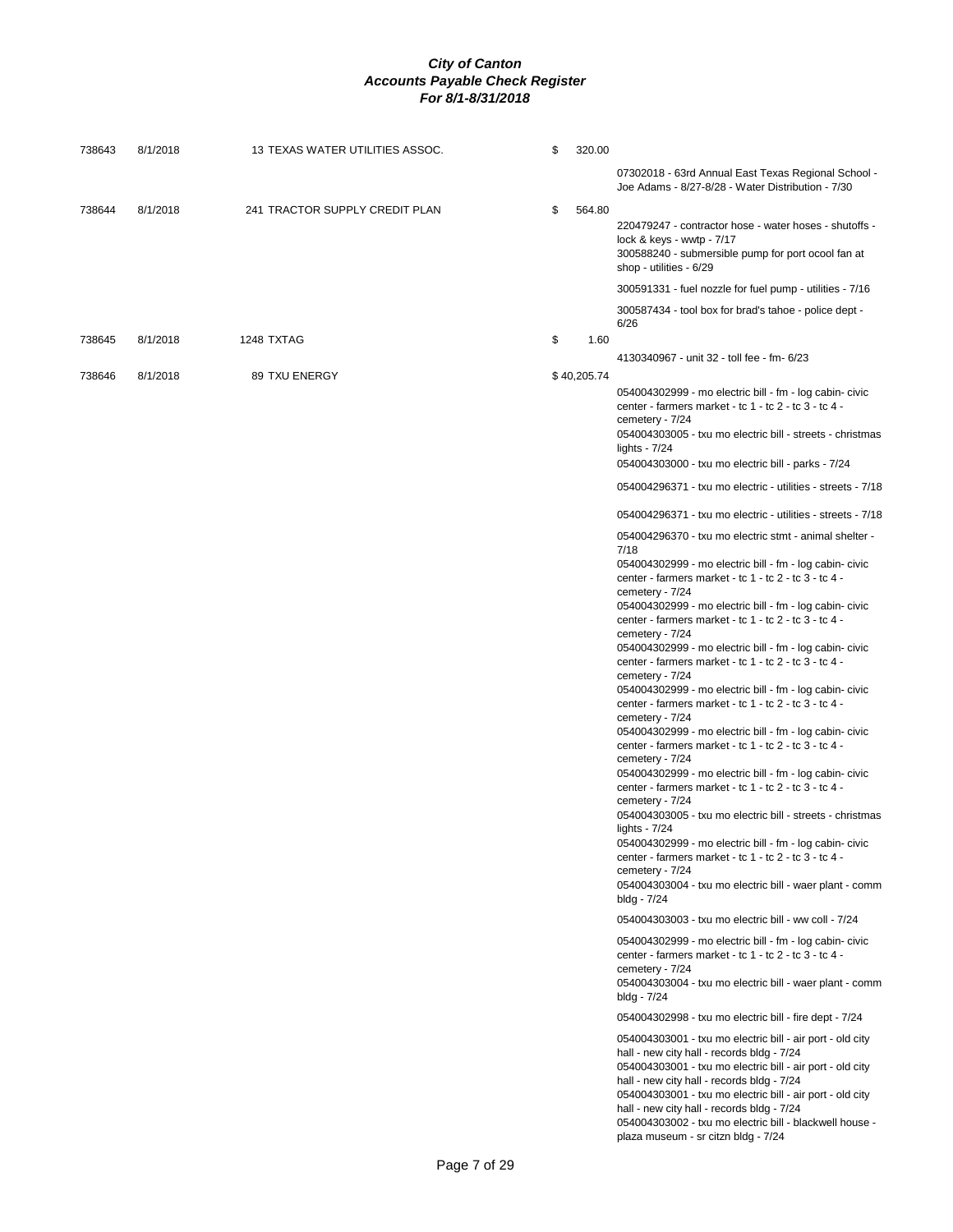|        |          |                                     |              | 054004302997 - txu mo electric bill - police dept - 7/24                                                                                                                                                                                                       |
|--------|----------|-------------------------------------|--------------|----------------------------------------------------------------------------------------------------------------------------------------------------------------------------------------------------------------------------------------------------------------|
|        |          |                                     |              | 054004303002 - txu mo electric bill - blackwell house -<br>plaza museum - sr citzn bldg - 7/24                                                                                                                                                                 |
|        |          |                                     |              | 054004303007 - txu mo electric bill - streets - 7/24                                                                                                                                                                                                           |
|        |          |                                     |              | 054004303002 - txu mo electric bill - blackwell house -<br>plaza museum - sr citzn bldg - 7/24<br>054004303006 - txu mo electric bill - wwtp - 7/24<br>054004303001 - txu mo electric bill - air port - old city<br>hall - new city hall - records bldg - 7/24 |
| 738647 | 8/1/2018 | 200 UNITED SYSTEMS TECHNOLOGY INC   | \$<br>150.00 | PS-342264 - AR Training - Bristal Lewis and Debra<br>Johnson - City Hall - 7/31                                                                                                                                                                                |
| 738648 | 8/1/2018 | 844 USA BLUE BOOK                   | \$<br>146.76 |                                                                                                                                                                                                                                                                |
| 738649 | 8/1/2018 | 1531 UTILITY DATA SYSTEMS INC       | \$1,725.00   | 620699 - coli blue broth - wwtp- 7/10                                                                                                                                                                                                                          |
|        |          |                                     |              | 16905 - MCRS Software Support Two User System -<br>Muni Court - 7/1                                                                                                                                                                                            |
| 738650 | 8/1/2018 | 17 VAN ZANDT NEWSPAPER LLC          | \$<br>166.40 |                                                                                                                                                                                                                                                                |
|        |          |                                     |              | 448109 - canton herald - engineering - architecture -<br>surveying - proposals for sidewalk grant - admin - 7/26                                                                                                                                               |
|        |          |                                     |              | 448213 - canton herald - property violations - 951<br>athens st - legal notice - admin - 7/26                                                                                                                                                                  |
| 738651 | 8/1/2018 | 2966 VZCM INC                       | \$<br>500.00 | 08012018 - Monthly Maintenance                                                                                                                                                                                                                                 |
| 738652 | 8/1/2018 | 105 WALMART COMMUNITY/RFCSLLC       | \$<br>326.54 |                                                                                                                                                                                                                                                                |
|        |          |                                     |              | P927300J301MKBA6G - water - coffee - creamer -<br>35mm film - toilet paper - water plant - 6/26                                                                                                                                                                |
|        |          |                                     |              | P927300J401N2WPWG - batteries - water - fm - 6/27                                                                                                                                                                                                              |
|        |          |                                     |              | P927300HZ01L843BG - soft drinks - water - hot dog<br>buns - variety pack - picnic pack - plates - cookies - beef<br>franks - jalapenos - for employee lunch - fm - 6/22                                                                                        |
| 738653 | 8/1/2018 | 212 WILLIAM SUMMITT                 | \$<br>50.00  |                                                                                                                                                                                                                                                                |
| 738654 | 8/7/2018 | 1593 COLLEEN M BROWN                | \$<br>69.23  | 08012018 - MEALS ON WHEELS                                                                                                                                                                                                                                     |
|        |          |                                     |              | 08072018 - CAUSE-94211-COLLEEN BROWN/JOEL<br>BROWN--AG CASE#-4591592561                                                                                                                                                                                        |
| 738655 | 8/7/2018 | 134 MY CREDIT UNION                 | \$<br>175.00 |                                                                                                                                                                                                                                                                |
|        |          |                                     |              | 08072018 - EMPLOYEE DIRECT SAVINGS DEPOSIT                                                                                                                                                                                                                     |
|        |          |                                     |              | 08072018 - EMPLOYEE DIRECT SAVINGS DEPOSIT                                                                                                                                                                                                                     |
|        |          |                                     |              | 08072018 - EMPLOYEE DIRECT SAVINGS DEPOSIT                                                                                                                                                                                                                     |
|        |          |                                     |              | 08072018 - EMPLOYEE DIRECT SAVINGS DEPOSIT                                                                                                                                                                                                                     |
| 738656 | 8/7/2018 | 3487 OFFICE OF THE ATTORNEY GENERAL | \$<br>182.31 | 08072018 - REM ID# 00136738301800078 - FIPS Code                                                                                                                                                                                                               |
| 738657 | 8/7/2018 | 2736 State Disbursement Unit        | \$<br>138.46 | 4800000 - Lalicia Lynn Harder                                                                                                                                                                                                                                  |
|        |          |                                     |              | 08072018 - cause #CV38856/dana/j phillips                                                                                                                                                                                                                      |
| 738658 | 8/9/2018 | 3011 AMANDA WHEELER                 | \$<br>130.50 |                                                                                                                                                                                                                                                                |
|        |          |                                     |              | 08072018 - Independent Contract Labor - 8/6-8/7 - FM -<br>8/7                                                                                                                                                                                                  |
| 738659 | 8/9/2018 | 3235 AMY L YOUNG                    | \$<br>130.50 |                                                                                                                                                                                                                                                                |
|        |          |                                     |              | 08072018 - Independent Contract Labor - 8/6-8/7 - FM -<br>8/7                                                                                                                                                                                                  |
| 738660 | 8/9/2018 | 3804 ANGELA BOWTON                  | \$<br>54.38  |                                                                                                                                                                                                                                                                |
|        |          |                                     |              | 08072018 - Independent Contract Labor - 8/6/2018 - FM<br>- 8/7                                                                                                                                                                                                 |
| 738661 | 8/9/2018 | 3092 CHARLES BROWN                  | \$<br>130.50 |                                                                                                                                                                                                                                                                |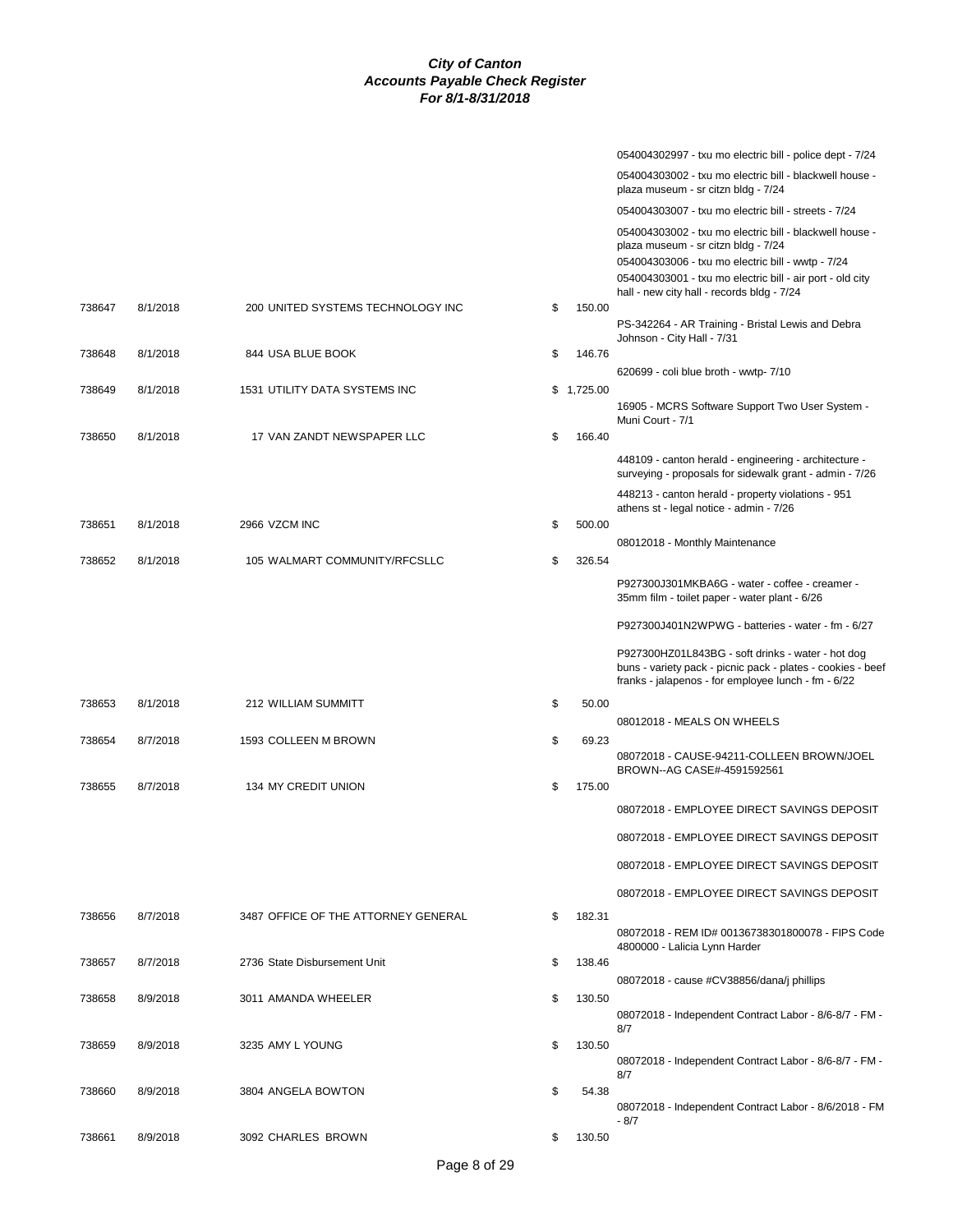|        |           |                                |              | 08072018 - Independent Contract Labor - 8/6-8/7 - FM -<br>8/7     |
|--------|-----------|--------------------------------|--------------|-------------------------------------------------------------------|
| 738662 | 8/9/2018  | 1903 CHARLES CUNNINGHAM        | \$<br>130.50 | 08072018 - Independent Contract Labor - 8/6-8/7 - FM -            |
| 738663 | 8/9/2018  | 3236 DENNIS W YOUNG            | 130.50<br>\$ | 8/7                                                               |
|        |           |                                |              | 08072018 - Independent Contract Labor - 8/6-8/7 - FM -<br>8/7     |
| 738664 | 8/9/2018  | 3599 DERRICK LEAKS             | \$<br>116.00 | 08072018 - Independent Contract Labor - 8/6-8/7 - FM -<br>8/7     |
| 738665 | 8/9/2018  | 3001 DONALD W WHEELER          | \$<br>130.50 | 08072018 - Independent Contract Labor - 8/6-8/7 - FM -<br>8/7     |
| 738666 | 8/9/2018  | 1881 JAMES JOHNSON             | \$<br>65.25  | 08012018 - Independent Contract Labor - 8/6/2018 - FM             |
| 738667 | 8/9/2018  | 3371 JODIE YARBROUGH           | \$<br>130.50 | - 8/7                                                             |
|        |           |                                |              | 08072018 - Independent Contract Labor - 8/6-8/7 - FM -<br>8/7     |
| 738668 | 8/9/2018  | 3792 JOHN WILLIAMS             | \$<br>123.25 | 08012018 - Independent Contract Labor - 8/6-8/7 - FM -            |
| 738669 | 8/9/2018  | 3163 LINDA ANN WHEELER         | \$<br>130.50 | 8/7                                                               |
|        |           |                                |              | 08072018 - Independent Contract Labor - 8/6-8/7 - FM -<br>8/7     |
| 738670 | 8/9/2018  | 3315 RAY YBARRA                | \$<br>130.50 | 08072018 - Independent Contract Labor - 8/6-8/7 - FM -            |
| 738671 | 8/10/2018 | 3722 AACA PARTS & SUPPLIES     | \$<br>40.94  | 8/7                                                               |
|        |           |                                |              | 6198721 - capacitor for air compressor - fm - 8/1                 |
| 738672 | 8/10/2018 | 3400 AMERICAN HEALTH RESOURCES | 830.68<br>\$ |                                                                   |
|        |           |                                |              | 8/18 - AHR - Flex - Flex Plan - Aug 2018 - 8/1                    |
|        |           |                                |              | 8/18 - AHR - Flex - Flex Plan - Aug 2018 - 8/1                    |
|        |           |                                |              | 8/18 - AHR - Flex - Flex Plan - Aug 2018 - 8/1                    |
|        |           |                                |              | 8/18 - AHR - Flex - Flex Plan - Aug 2018 - 8/1                    |
|        |           |                                |              | 8/18 - AHR - Flex - Flex Plan - Aug 2018 - 8/1                    |
|        |           |                                |              | 8/18 - AHR - Flex - Flex Plan - Aug 2018 - 8/1                    |
|        |           |                                |              | 8/18 - AHR - Flex - Flex Plan - Aug 2018 - 8/1                    |
|        |           |                                |              | 8/18 - AHR - Flex - Flex Plan - Aug 2018 - 8/1                    |
|        |           |                                |              | 8/18 - AHR - Flex - Flex Plan - Aug 2018 - 8/1                    |
|        |           |                                |              | 8/18 - AHR - Flex - Flex Plan - Aug 2018 - 8/1                    |
|        |           |                                |              | 8/18 - AHR - Flex - Flex Plan - Aug 2018 - 8/1                    |
|        |           |                                |              | 8/18 - AHR - Flex - Flex Plan - Aug 2018 - 8/1                    |
|        |           |                                |              | 8/18 - AHR - Flex - Flex Plan - Aug 2018 - 8/1                    |
|        |           |                                |              | 8/18 - AHR - Flex - Flex Plan - Aug 2018 - 8/1                    |
| 738673 | 8/10/2018 | 3400 AMERICAN HEALTH RESOURCES | \$6,151.90   |                                                                   |
|        |           |                                |              | 8/18-Funding - Funding for New Claims Fees - July<br>$2018 - 8/1$ |
|        |           |                                |              | 8/18-Funding - Funding for New Claims Fees - July<br>2018 - 8/1   |
|        |           |                                |              | 8/18-Funding - Funding for New Claims Fees - July<br>$2018 - 8/1$ |
|        |           |                                |              | 8/18-Funding - Funding for New Claims Fees - July<br>$2018 - 8/1$ |
|        |           |                                |              | 8/18-Funding - Funding for New Claims Fees - July<br>$2018 - 8/1$ |
|        |           |                                |              | 8/18-Funding - Funding for New Claims Fees - July<br>$2018 - 8/1$ |
|        |           |                                |              | 8/18-Funding - Funding for New Claims Fees - July<br>$2018 - 8/1$ |
|        |           |                                |              | 8/18-Funding - Funding for New Claims Fees - July<br>$2018 - 8/1$ |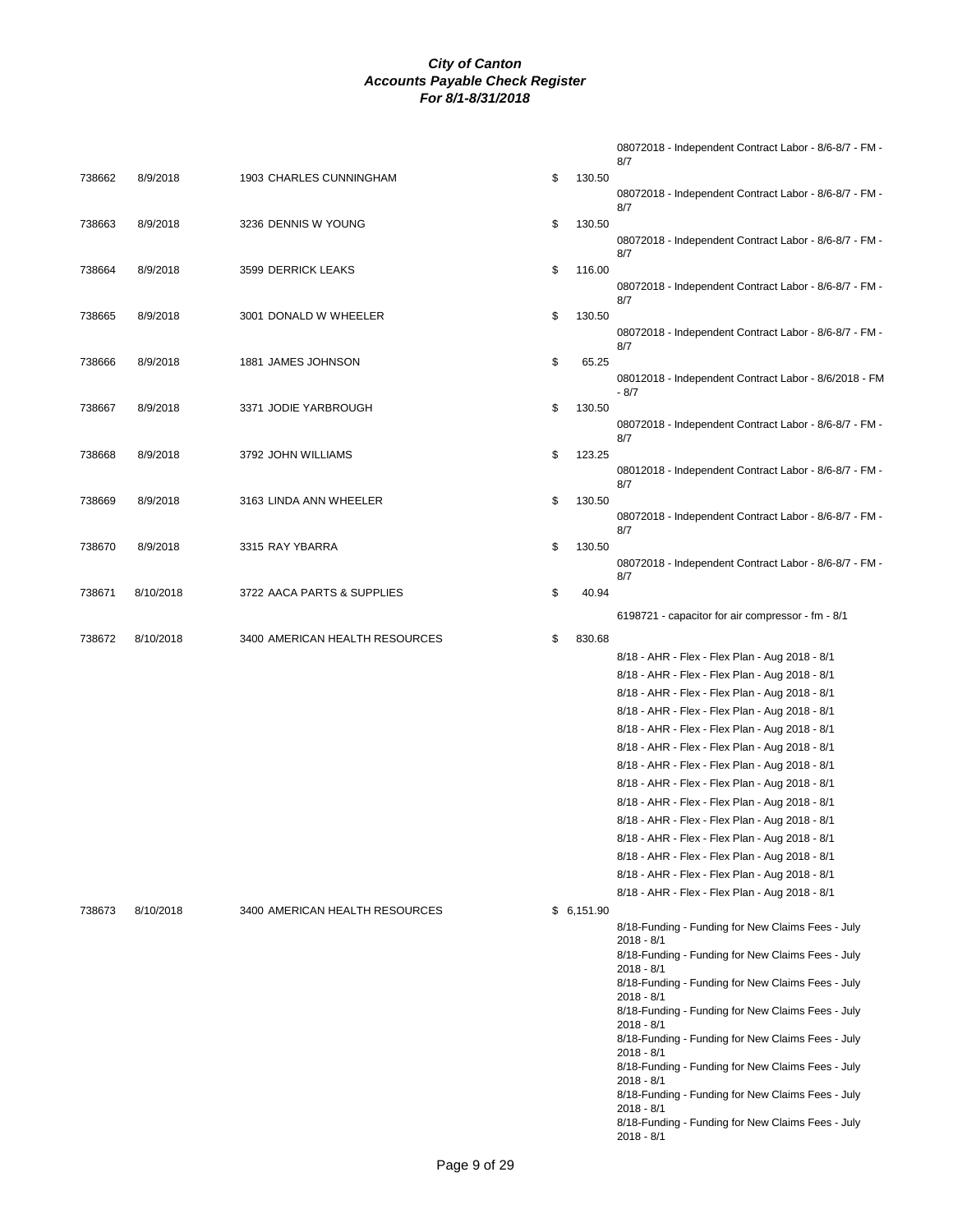|        |           |                                           |              | 8/18-Funding - Funding for New Claims Fees - July<br>$2018 - 8/1$<br>8/18-Funding - Funding for New Claims Fees - July<br>$2018 - 8/1$<br>8/18-Funding - Funding for New Claims Fees - July<br>$2018 - 8/1$<br>8/18-Claims Paid in Excess - Claims paid in excess of<br>deposits - July 2018 - 6/30<br>8/18-Funding - Funding for New Claims Fees - July<br>$2018 - 8/1$<br>8/18-Claims Paid in Excess - Claims paid in excess of<br>deposits - July 2018 - 6/30<br>8/18-Claims Paid in Excess - Claims paid in excess of<br>deposits - July 2018 - 6/30<br>8/18-Claims Paid in Excess - Claims paid in excess of<br>deposits - July 2018 - 6/30<br>8/18-Claims Paid in Excess - Claims paid in excess of<br>deposits - July 2018 - 6/30<br>8/18-Claims Paid in Excess - Claims paid in excess of<br>deposits - July 2018 - 6/30<br>8/18-Claims Paid in Excess - Claims paid in excess of<br>deposits - July 2018 - 6/30<br>8/18-Claims Paid in Excess - Claims paid in excess of |
|--------|-----------|-------------------------------------------|--------------|-----------------------------------------------------------------------------------------------------------------------------------------------------------------------------------------------------------------------------------------------------------------------------------------------------------------------------------------------------------------------------------------------------------------------------------------------------------------------------------------------------------------------------------------------------------------------------------------------------------------------------------------------------------------------------------------------------------------------------------------------------------------------------------------------------------------------------------------------------------------------------------------------------------------------------------------------------------------------------------|
|        |           |                                           |              | deposits - July 2018 - 6/30<br>8/18-Claims Paid in Excess - Claims paid in excess of<br>deposits - July 2018 - 6/30<br>8/18-Claims Paid in Excess - Claims paid in excess of                                                                                                                                                                                                                                                                                                                                                                                                                                                                                                                                                                                                                                                                                                                                                                                                      |
| 738674 | 8/10/2018 | 1363 AMY ROBERTS                          | \$<br>37.55  | deposits - July 2018 - 6/30                                                                                                                                                                                                                                                                                                                                                                                                                                                                                                                                                                                                                                                                                                                                                                                                                                                                                                                                                       |
|        |           |                                           |              | 8-081430-05 Refund - Utility Billing Refund                                                                                                                                                                                                                                                                                                                                                                                                                                                                                                                                                                                                                                                                                                                                                                                                                                                                                                                                       |
| 738675 | 8/10/2018 | 1363 Amy Symns                            | \$<br>80.23  |                                                                                                                                                                                                                                                                                                                                                                                                                                                                                                                                                                                                                                                                                                                                                                                                                                                                                                                                                                                   |
| 738676 | 8/10/2018 | 3 ANA-LAB CORP.                           | \$<br>343.00 | 1-013710-011 Refund - Utility Billing Refund                                                                                                                                                                                                                                                                                                                                                                                                                                                                                                                                                                                                                                                                                                                                                                                                                                                                                                                                      |
|        |           |                                           |              | A0433573 - water sample testing - water plant - 7/31                                                                                                                                                                                                                                                                                                                                                                                                                                                                                                                                                                                                                                                                                                                                                                                                                                                                                                                              |
| 738677 | 8/10/2018 | 196 ANALYTICAL ENVIRONMENTAL LABORATORIES | \$<br>676.00 |                                                                                                                                                                                                                                                                                                                                                                                                                                                                                                                                                                                                                                                                                                                                                                                                                                                                                                                                                                                   |
|        |           |                                           |              | 24575 - water sample testing - wwtp - 8/30                                                                                                                                                                                                                                                                                                                                                                                                                                                                                                                                                                                                                                                                                                                                                                                                                                                                                                                                        |
| 738678 | 8/10/2018 | 3346 ANGIE STEWART                        | \$<br>248.50 |                                                                                                                                                                                                                                                                                                                                                                                                                                                                                                                                                                                                                                                                                                                                                                                                                                                                                                                                                                                   |
|        |           |                                           |              | 912113 - uniform t-shirts - fm - 7/30                                                                                                                                                                                                                                                                                                                                                                                                                                                                                                                                                                                                                                                                                                                                                                                                                                                                                                                                             |
| 738679 | 8/10/2018 | 3052 ASCO                                 | \$<br>337.89 | PSO014063-1 - unit 80 - voltage regulator - utilities -<br>7/30<br>PSO001966-1 - belts and bucket teeth - unit 28 - streets<br>- 8/1<br>PSO001966-2 - credit return - bucket teeth - streets -<br>8/1                                                                                                                                                                                                                                                                                                                                                                                                                                                                                                                                                                                                                                                                                                                                                                             |
| 738680 | 8/10/2018 | 1796 AUGUST INDUSTRIES, INC.              | \$<br>429.00 |                                                                                                                                                                                                                                                                                                                                                                                                                                                                                                                                                                                                                                                                                                                                                                                                                                                                                                                                                                                   |
|        |           |                                           |              | 041717 - Quarterly Air Test Program - Renewal - SCBA<br>Compressor - Fire Dept - 7/31                                                                                                                                                                                                                                                                                                                                                                                                                                                                                                                                                                                                                                                                                                                                                                                                                                                                                             |
| 738681 | 8/10/2018 | 3107 AV Capture All, Inc.                 | \$2,388.00   |                                                                                                                                                                                                                                                                                                                                                                                                                                                                                                                                                                                                                                                                                                                                                                                                                                                                                                                                                                                   |
|        |           |                                           |              | 1655 - webcast for council meetings - annual fee -<br>admin - $8/1$                                                                                                                                                                                                                                                                                                                                                                                                                                                                                                                                                                                                                                                                                                                                                                                                                                                                                                               |
| 738682 | 8/10/2018 | 1363 BARRY BURRAGE                        | \$<br>64.79  |                                                                                                                                                                                                                                                                                                                                                                                                                                                                                                                                                                                                                                                                                                                                                                                                                                                                                                                                                                                   |
|        |           |                                           |              | 6-061110-03 Refund - Utility Billing Refund                                                                                                                                                                                                                                                                                                                                                                                                                                                                                                                                                                                                                                                                                                                                                                                                                                                                                                                                       |
| 738683 | 8/10/2018 | 1454 BUDGET BUSINESS SYSTEMS              | \$<br>130.67 | 025427 - mo copier billing - muni court - 8/1<br>025416 - mo copier billing - fire dept - 8/1<br>025545 - mo copier billing - fm - 8/1<br>025411 - mo copier billing - police dept - 8/1                                                                                                                                                                                                                                                                                                                                                                                                                                                                                                                                                                                                                                                                                                                                                                                          |
| 738684 | 8/10/2018 | 3072 CANTON COMMUNITY BIBLE CHURCH        | \$<br>464.21 |                                                                                                                                                                                                                                                                                                                                                                                                                                                                                                                                                                                                                                                                                                                                                                                                                                                                                                                                                                                   |
|        |           |                                           |              | 08052018 - idependent parking contractor - fm - 8/5                                                                                                                                                                                                                                                                                                                                                                                                                                                                                                                                                                                                                                                                                                                                                                                                                                                                                                                               |
| 738685 | 8/10/2018 | 2848 CANTON HIGH SCHOOL STUDENT COUNCIL   | \$<br>327.95 |                                                                                                                                                                                                                                                                                                                                                                                                                                                                                                                                                                                                                                                                                                                                                                                                                                                                                                                                                                                   |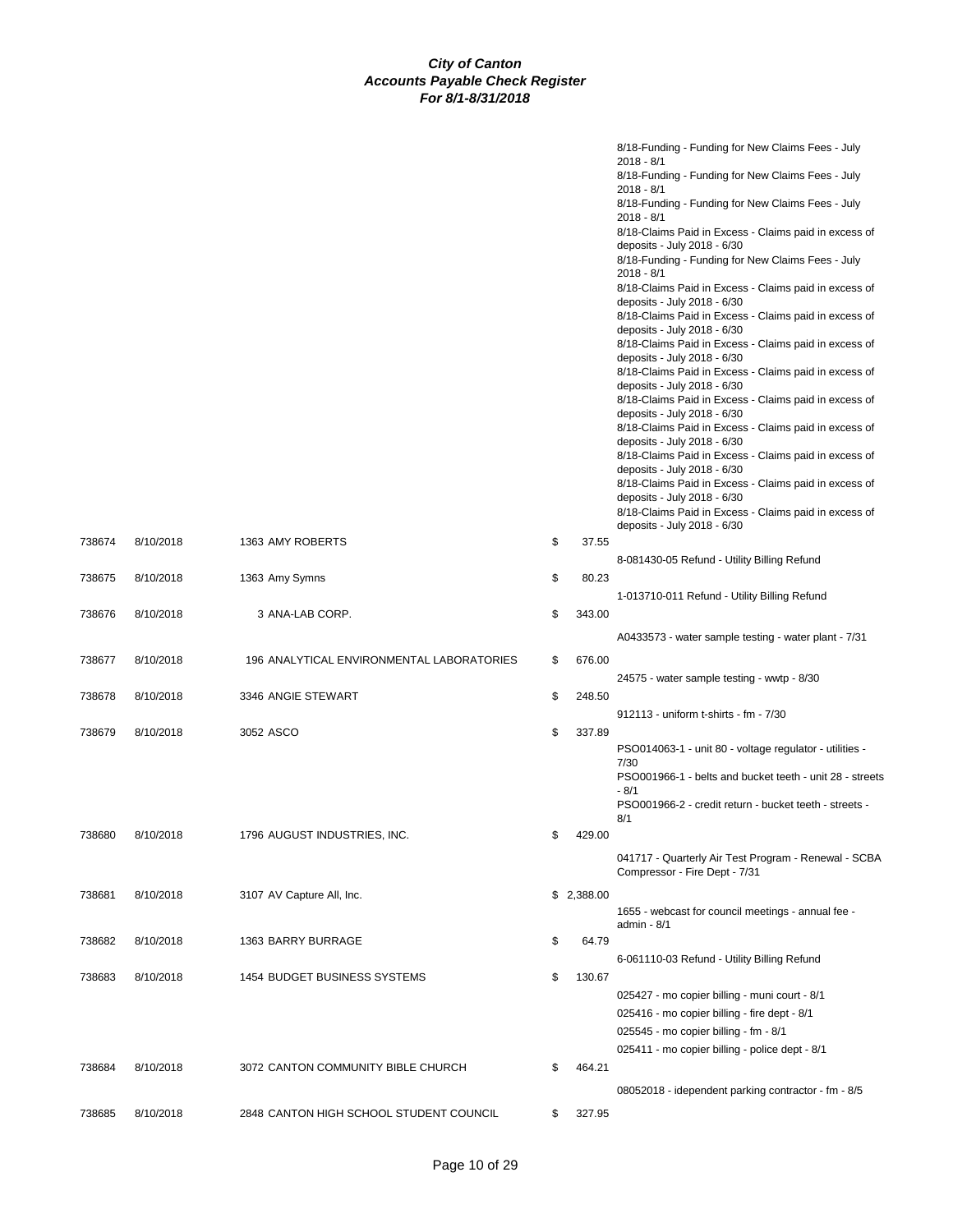|        |           |                                |              | 08032018 - idependent parking contractor - fm - 8/3                                                                                         |
|--------|-----------|--------------------------------|--------------|---------------------------------------------------------------------------------------------------------------------------------------------|
| 738686 | 8/10/2018 | 173 CANTON LIONS CLUB          | \$<br>250.35 |                                                                                                                                             |
|        |           |                                |              | 08022018 - idependent parking contractor - fm - 8/2                                                                                         |
| 738687 | 8/10/2018 | 173 CANTON LIONS CLUB          | \$<br>105.00 |                                                                                                                                             |
|        |           |                                |              | 18-091 - 3rd Quarter - Quarterly Dues for July/Aug/Sept -                                                                                   |
| 738688 | 8/10/2018 | 311 CANTON LUMBER COMPANY      | \$<br>12.89  | Lonny Cluck - 7/9                                                                                                                           |
|        |           |                                |              | 197454 - pvc couplings - adapter bushings - for sewer<br>repair on Lazy u - ww coll - 7/11                                                  |
| 738689 | 8/10/2018 | <b>16 CANTON PARTS PLUS</b>    | \$<br>276.66 |                                                                                                                                             |
|        |           |                                |              | 209294/f - 2 belts - streets - 7/25<br>207975/f - chemical resistant - protectant wipes - super<br>clean - to wash veh - police dept - 7/11 |
|        |           |                                |              | 208906/f - oil for unit 52 ditch trencher - utilities - 7/20                                                                                |
|        |           |                                |              | 208911/f - unit 52 - oil for ditch witch - utilities - 7/20                                                                                 |
| 738690 | 8/10/2018 | 1668 CHAMELEON INDUSTRIES INC  | \$8,482.50   |                                                                                                                                             |
|        |           |                                |              | 1224716 - 43500 gal Caustic Soda - Water Plant - 8/2                                                                                        |
| 738691 | 8/10/2018 | 74 COBURN'S SUPPLY CO., INC.   | \$<br>396.80 |                                                                                                                                             |
|        |           |                                |              | 391390062 - aquaflush tpe closet repair kit - green<br>restroom - $fm - 7/27$                                                               |
| 738692 | 8/10/2018 | 189 COMPLETE BUSINESS SYSTEMS  | \$<br>219.90 |                                                                                                                                             |
|        |           |                                |              | 565425 - mo copier billing - city hall - 8/1                                                                                                |
| 738693 | 8/10/2018 | 156 CONTINENTAL RESEARCH CORP. | \$1,097.00   |                                                                                                                                             |
|        |           |                                |              | 467523-CRC-1 - Bacto Dose -WWTP - 8/2                                                                                                       |
| 738694 | 8/10/2018 | 2937 CROSSPOINT COMMUNICATIONS | \$<br>187.90 |                                                                                                                                             |
|        |           |                                |              | 521005576-1 - coax kit and antenna replacement due to                                                                                       |
|        |           |                                |              | k-9 veh damage - police dept - 7/31                                                                                                         |
| 738695 | 8/10/2018 | 1363 DEBBIE ARNOLD             | \$<br>67.45  |                                                                                                                                             |
| 738696 | 8/10/2018 | 1363 DEBRA DAVIS               | \$<br>18.10  | 6-061150-06 Refund - Utility Billing Refund                                                                                                 |
|        |           |                                |              | 2-022230-010 Refund - Utility Billing Refund                                                                                                |
| 738697 | 8/10/2018 | 1363 DESTINY EHLEN             | \$<br>7.49   |                                                                                                                                             |
|        |           |                                |              | 3-031160-05 Refund - Utility Billing Refund                                                                                                 |
| 738698 | 8/10/2018 | 1038 DOUGLAS W BELZER          | \$<br>600.00 |                                                                                                                                             |
|        |           |                                |              | 153 - food service inspections - city - fm - 8/4                                                                                            |
|        |           |                                |              | 153 - food service inspections - city - fm - 8/4                                                                                            |
| 738699 | 8/10/2018 | 32 DPC INDUSTRIES, INC.        | \$1,830.61   |                                                                                                                                             |
|        |           |                                |              | 797002177-18 - Calcium HYPO 70% Gran, 100# Drum -<br>WWTP - 7/31                                                                            |
|        |           |                                |              | 797002176-18 - 750lb Chllorine, 150# Cyl - Water Plant -                                                                                    |
| 738700 | 8/10/2018 | 213 DUKO                       | \$13,128.33  | 7/31                                                                                                                                        |
|        |           |                                |              | 185367 - 5000gal gasoline                                                                                                                   |
|        |           |                                |              | 185367 - 5000gal gasoline                                                                                                                   |
|        |           |                                |              | 185367 - 5000gal gasoline                                                                                                                   |
|        |           |                                |              | 185367 - 5000gal gasoline                                                                                                                   |
|        |           |                                |              | 185367 - 5000gal gasoline                                                                                                                   |
|        |           |                                |              | 185367 - 5000gal gasoline                                                                                                                   |
|        |           |                                |              | 185367 - 5000gal gasoline                                                                                                                   |
|        |           |                                |              | 185367 - 5000gal gasoline                                                                                                                   |
|        |           |                                |              | 185367 - 5000gal gasoline                                                                                                                   |
|        |           |                                |              | 185367 - 5000gal gasoline                                                                                                                   |
|        |           |                                |              | 185367 - 5000gal gasoline                                                                                                                   |
| 738701 | 8/10/2018 | 3716 EAST TEXAS ALARM          | \$<br>48.50  |                                                                                                                                             |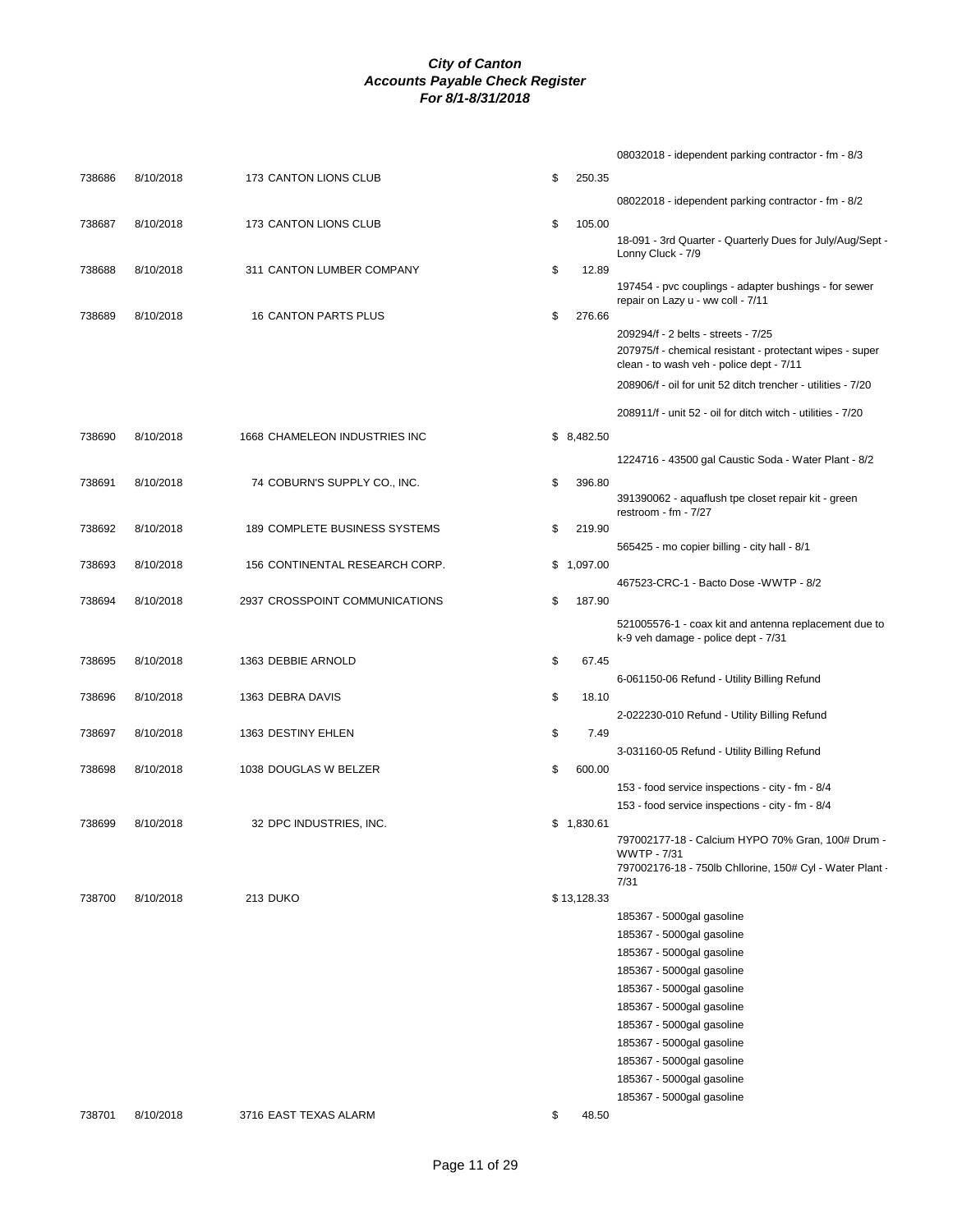|        |           |                            |              | 1091947 - mo security alarm monitoring - comm bldg -<br>police dept - 8/1                                                                                                                                           |
|--------|-----------|----------------------------|--------------|---------------------------------------------------------------------------------------------------------------------------------------------------------------------------------------------------------------------|
| 738702 | 8/10/2018 | 3495 EMILY NICKS           | \$1,000.00   |                                                                                                                                                                                                                     |
|        |           |                            |              | 08072018 - FM Scholarship 2018- 3rd year - fm- 8/7                                                                                                                                                                  |
| 738703 | 8/10/2018 | 2067 FOUR BROTHERS         | \$<br>280.47 | C3164765 - unit 80 grasshopper mower - rollers - wheel -<br>blades - utilities - 7/18<br>C3164855 - unit 80 grasshopper mower - tube - nuts -<br>carriage - lock pins - parts for mowing deck - utilities -<br>7/19 |
| 738704 | 8/10/2018 | 3489 FRONTIER              | \$<br>80.90  | 8/18-903-567-1191-070913-5 - mo svc - fire dept fax                                                                                                                                                                 |
|        |           |                            |              | line - $8/1$                                                                                                                                                                                                        |
| 738705 | 8/10/2018 | 3240 FUSION                | \$<br>63.33  |                                                                                                                                                                                                                     |
| 738706 | 8/10/2018 | 161 GIRL SCOUTS TROOP #362 | \$<br>752.43 | 182130185 - mo phone svc - fire dept - 8/1                                                                                                                                                                          |
|        |           |                            |              |                                                                                                                                                                                                                     |
|        |           |                            |              | 08042018 - idependent parking contractor - fm - 8/4                                                                                                                                                                 |
| 738707 | 8/10/2018 | 2709 HBC BUILDING CENTER   | \$2,343.12   | 39212 - led flashlights and batteries for trucks - utilities -<br>7/17                                                                                                                                              |
|        |           |                            |              | 39231 - led flashlights for trucks - utilities - 7/17                                                                                                                                                               |
|        |           |                            |              | 39326 - steel switchbox - ems bldg - 7/21                                                                                                                                                                           |
|        |           |                            |              | 39450 - blue rhino gas for grilling - fire dept - 7/26                                                                                                                                                              |
|        |           |                            |              | 39329 - exhaust fan - ems bldg - 7/21                                                                                                                                                                               |
|        |           |                            |              | 39303 - liquid nails for hydrants - fire dept - 7/20                                                                                                                                                                |
|        |           |                            |              | 39304 - 4-cycle edger - fire dept - 7/20                                                                                                                                                                            |
|        |           |                            |              | 39202 - spade shovel - utilities - 7/16                                                                                                                                                                             |
|        |           |                            |              | 39188 - pvc cement and cleaner - water plant - 7/14                                                                                                                                                                 |
|        |           |                            |              | 39145 - conduit - connectors - ougtlet box - blank cover -<br>for log cabin exit lights - fm - 7/12                                                                                                                 |
|        |           |                            |              | $39195$ - bushings = water plant - $7/16$                                                                                                                                                                           |
|        |           |                            |              | 39170 - rat poison for utility barn - 7/13                                                                                                                                                                          |
|        |           |                            |              | 39249 - bar and chain oil for chain saws - streets - 7/18                                                                                                                                                           |
|        |           |                            |              | 39302 - hardware - pd jail cell box project - police dept -<br>7/20                                                                                                                                                 |
|        |           |                            |              | 39461 - plug and sealant for water pipe - utilities - 7/26                                                                                                                                                          |
|        |           |                            |              | 39168 - paint for hydrants - fire dept - 7/13                                                                                                                                                                       |
|        |           |                            |              | 39263 - WD40 - fm - 7/18                                                                                                                                                                                            |
|        |           |                            |              | 39222 - mandrel - cut-off wheel - for tc 4 restroom - fm<br>7/16                                                                                                                                                    |
|        |           |                            |              | 39217 - graphite lube for tc 4 restroom - fm - 7/16                                                                                                                                                                 |
|        |           |                            |              | 39120 - hardware for mower repair - fm - 7/12                                                                                                                                                                       |
|        |           |                            |              | 39002 - flex seal - dish soap - tc 4 restroom - fm - 7/9                                                                                                                                                            |
|        |           |                            |              | 38829 - flagging tape - for forth of july fireworks - fm -<br>7/3                                                                                                                                                   |
|        |           |                            |              | 39184 - white wall register - fill n seal expanding foam -<br>for trianing room - fire dept - 7/14                                                                                                                  |
|        |           |                            |              | 39265 - spray paint - fm - 7/18                                                                                                                                                                                     |
|        |           |                            |              | 39205 - duct tape - water plant - 7/16                                                                                                                                                                              |
|        |           |                            |              | 39502 - poison ivy poison - water plant- 7/27                                                                                                                                                                       |
|        |           |                            |              | 39348 - hardware - recip blades - pvc couplings - pvc                                                                                                                                                               |
|        |           |                            |              | cemtent and primer - fm - 7/23                                                                                                                                                                                      |
|        |           |                            |              | 38886 - plastic ring sprinkler - library - 7/5                                                                                                                                                                      |
|        |           |                            |              | 39554 - pvc pressure cap - ww coll -7/31<br>39552 - pvc pressure couplings - pvc elbows - cement -                                                                                                                  |
|        |           |                            |              | cleaner - wyes - ww coll - 7/31                                                                                                                                                                                     |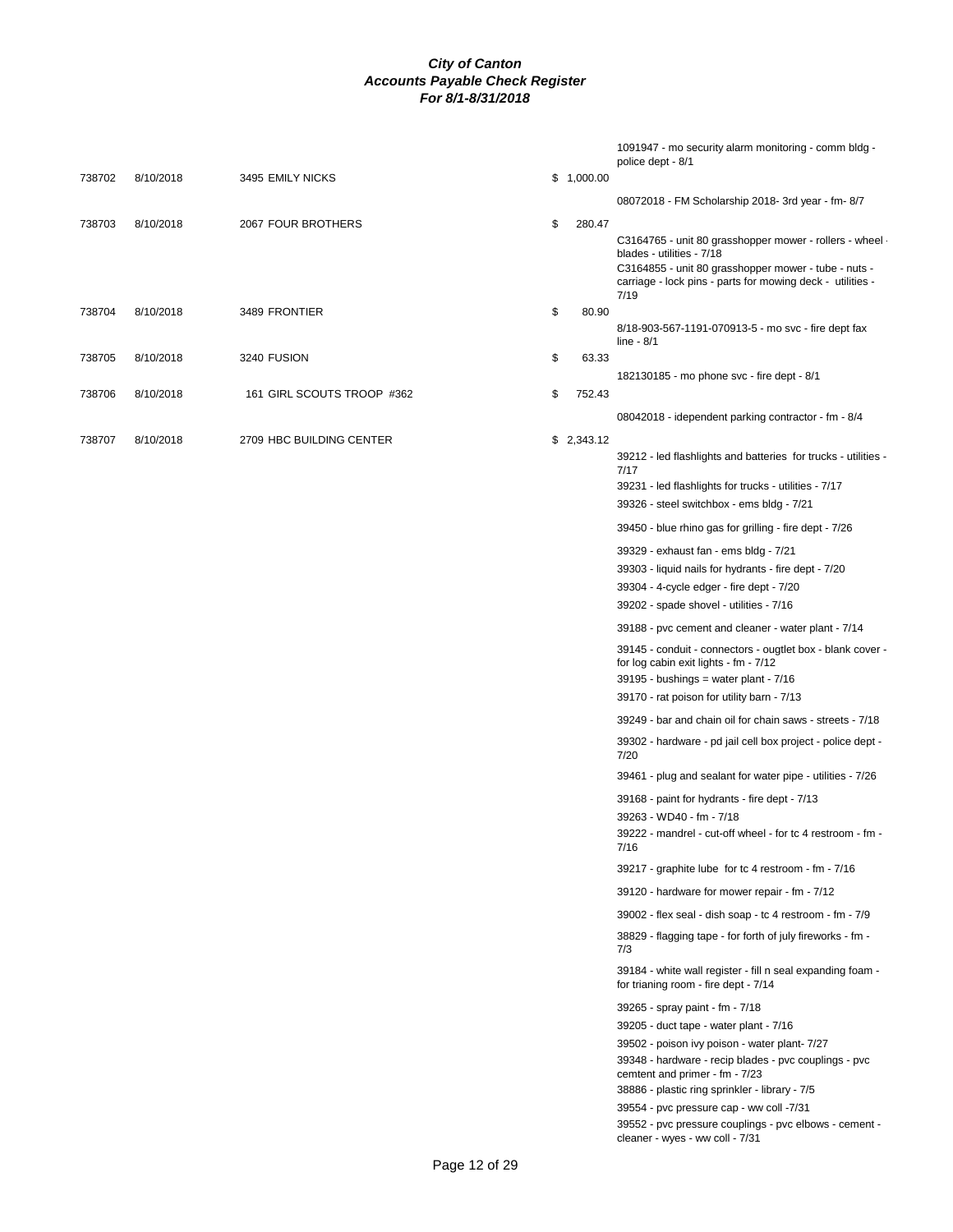39324 - deck belt for tractor - fire dept- 7/21

39553 - spray paint for hydrants - fire dept - 7/31

39538 - galv pipe nipple for pd box prog - police dept - 7/30

39352 - unit pd 61 - mount tape -police dept - tune up kit - screw holder - utilities - 7/23

39193 - building wire for exit signs at log cabin - fm - 7/16

39485 - pvc glue and cleaner - utilities - 7/27

39243 - level - fm - 7/17

39381 - poly impulse on poly sle - parks - 7/24

39386 - hardware and pipe seal tape - fm- 7/24

39394 - lithium grease for tractor main - fm - 7/24

39350 - light bulbs and led emergency light for civic center - fm - 7/23

38940 - light bulbs for exit signs at civic center - fm - 7/6

39352 - unit pd 61 - mount tape -police dept - tune up kit - screw holder - utilities - 7/23

39165 - washer hose - brass code kitchn strnr - fit all basket - civic center kitchen - fm - 7/13

39371 - push mower air filter cartriges - police dept - 7/23

39535 - coper tubing for water tap repair - utilities - 7/30

39005 - mouse traps - mouse glue traps - fire dept - 7/9

39114 - water heater pan - pvc cement and cleaner - j bend - tail piece - pvc ext - bushing -elbows - adapters cross slip nut kit - for civic center restroom - fm - 7/11

39561 - wire connectors for new lake aerator - 7/31

38942 - pvc adapters - elbows - pipe - couplings - water service parts - utilities - 7/6

38827 - driver gloves - composite shims - entry lever flair - insert bit - hardware - to fix doors on ems bldg - 7/3

38831 - drive bit set - police dept - 7/3

39175 - hardware and exterior screws for log cabin - fm - 7/13

38842 - 17oz ind choice inv mkg - code enf - 7/3

38874 - batteries for radio room - fire dept - 7/5

39134 - wash brush - cleaner - fire dept - 7/12

39099 - pvc adapter - cement - cleaner - coupling socks coupling reducers - pvc pipe - sewer line parts - ww coll - 7/11

39129 - pipe grip - dukes lift station repair from storm ww coll - 7/12

39127 - sprkinkler valve - for blackwell house - 7/12

39162 - screws to repair mail box - animal shelter - 7/13

39104 - sprayer tank - ww coll - 7/11

39155 - dust mask - nitrile gloves - fm- 7/13

39046 - floor leveler - pavillion old kaufman park - 7/10

38867 - cement archor for pavillion awning at old kaufman park - 7/5

39090 - paint brush - ems bldg - 7/11

39204 - masking tape - paint - muni court - 7/16

38916 - joist hangers - play scape repair at cherry creek park - 7/6

39192 - ultra oil for weedeaters - fm - 7/16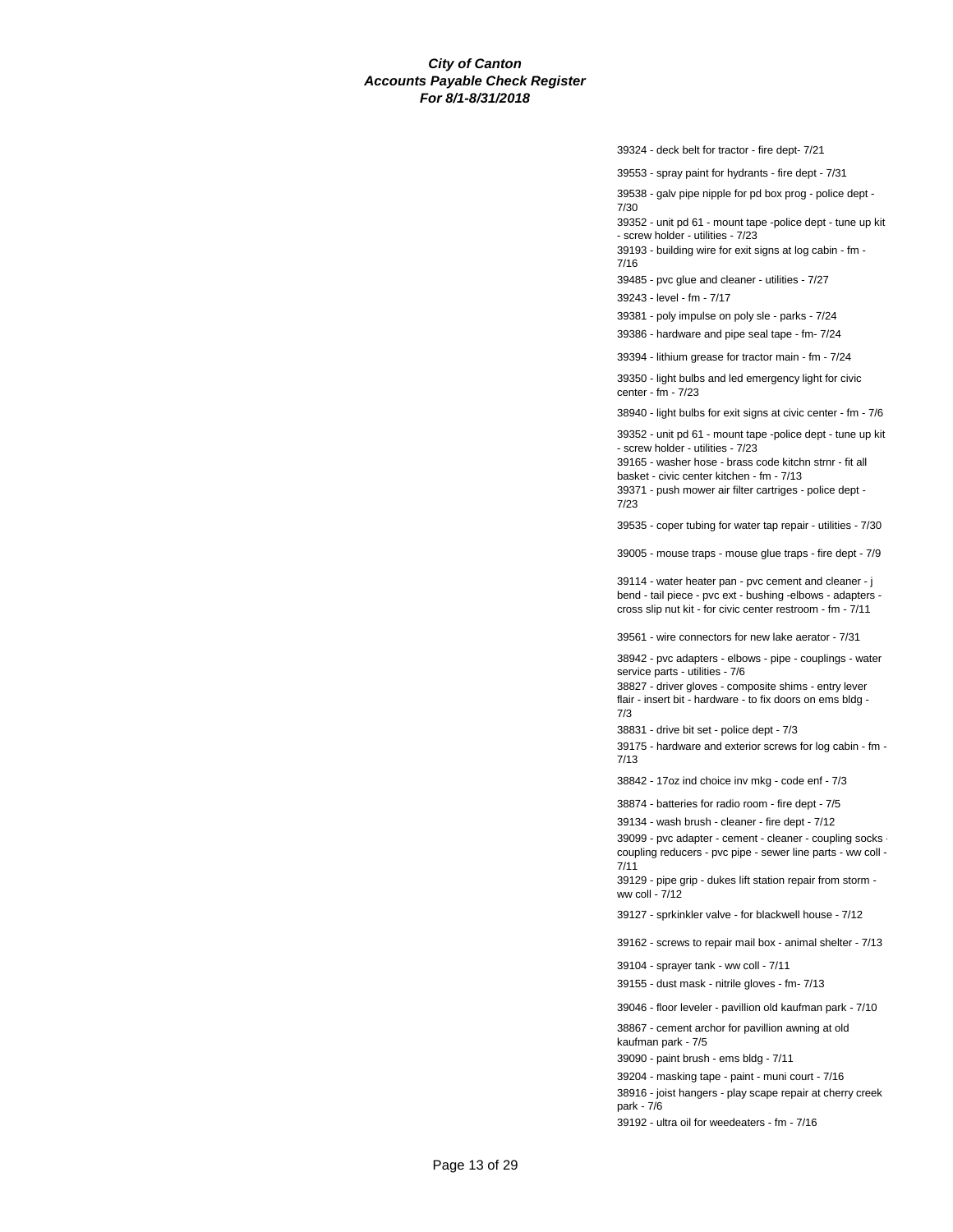| 738711<br>$-7/3$<br>43.10<br>738712<br>8/10/2018<br>\$<br>1363 JEAN BYBEE<br>3-031110-02 Refund - Utility Billing Refund<br>738713<br>8/10/2018<br>\$<br>51.91<br>1363 JERRY & JANE WHITAKER<br>5-053184-02 Refund - Utility Billing Refund<br>\$<br>738714<br>8/10/2018<br>1363 JOHN NORMAN<br>72.64<br>9-092180-01 Refund - Utility Billing Refund<br>\$<br>78.81<br>738715<br>8/10/2018<br>1363 K & K PROPERTIES<br>2-022230-011 Refund - Utility Billing Refund<br>\$<br>94.36<br>738716<br>8/10/2018<br>1363 K & K PROPERTIES<br>2-021890-09 Refund - Utility Billing Refund<br>738717<br>8/10/2018<br>3103 KIMBERLY KROHA<br>\$3,550.00<br>admin - 8/8<br>admin - 8/8<br>admin - 8/8<br>admin - 8/8<br>admin - 8/8<br>admin - 8/8<br>admin - 8/8<br>admin - 8/8<br>admin - 8/8<br>admin - 8/8<br>admin - 8/8<br>admin - 8/8<br>admin - $8/8$<br>admin - 8/8<br>admin - $8/8$<br>\$<br>1363 KIRK NOBLE<br>75.09<br>738718<br>8/10/2018<br>12-122205-08 Refund - Utility Billing Refund<br>738719<br>8/10/2018<br>3655 LISETTE WILLIAMS<br>\$<br>177.50<br>2018LW-3 - prof svc rendered - consulting and training<br>finance director - admin - 8/8<br>8/10/2018<br>\$<br>45.69<br>738720<br>1363 LOU ANNE LANTRIP<br>12-121705-01 Refund - Utility Billing Refund<br>\$1,000.00<br>738721<br>8/10/2018<br>3358 MADISON FOWLER<br>08032018 - FM Scholarship - 4th year - fm - 8/3<br>738722<br>8/10/2018<br>\$26,087.01<br>3580 MORROW CONSTRUCTION INC<br>08082018 - 2017 Sewer and Water Improvements -<br>738723<br>8/10/2018<br>3542 MUNICIPALSAVINGS.COM<br>\$<br>490.88<br>3689 - Turbozyme for odor control - animal shelter -<br>7/28<br>738724 |  |           |                              |              | 39124 - hardware - picket - dukes lift station repair from<br>storm - ww coll - 7/12 |
|-------------------------------------------------------------------------------------------------------------------------------------------------------------------------------------------------------------------------------------------------------------------------------------------------------------------------------------------------------------------------------------------------------------------------------------------------------------------------------------------------------------------------------------------------------------------------------------------------------------------------------------------------------------------------------------------------------------------------------------------------------------------------------------------------------------------------------------------------------------------------------------------------------------------------------------------------------------------------------------------------------------------------------------------------------------------------------------------------------------------------------------------------------------------------------------------------------------------------------------------------------------------------------------------------------------------------------------------------------------------------------------------------------------------------------------------------------------------------------------------------------------------------------------------------------------------------------------------------------------------------------------------------------------|--|-----------|------------------------------|--------------|--------------------------------------------------------------------------------------|
|                                                                                                                                                                                                                                                                                                                                                                                                                                                                                                                                                                                                                                                                                                                                                                                                                                                                                                                                                                                                                                                                                                                                                                                                                                                                                                                                                                                                                                                                                                                                                                                                                                                             |  | 8/10/2018 | 107 HOYT BREATHING AIR PROD. | \$<br>121.50 | 043812 - scott battery board - flow test charge - fire dept                          |
|                                                                                                                                                                                                                                                                                                                                                                                                                                                                                                                                                                                                                                                                                                                                                                                                                                                                                                                                                                                                                                                                                                                                                                                                                                                                                                                                                                                                                                                                                                                                                                                                                                                             |  |           |                              |              |                                                                                      |
|                                                                                                                                                                                                                                                                                                                                                                                                                                                                                                                                                                                                                                                                                                                                                                                                                                                                                                                                                                                                                                                                                                                                                                                                                                                                                                                                                                                                                                                                                                                                                                                                                                                             |  |           |                              |              |                                                                                      |
|                                                                                                                                                                                                                                                                                                                                                                                                                                                                                                                                                                                                                                                                                                                                                                                                                                                                                                                                                                                                                                                                                                                                                                                                                                                                                                                                                                                                                                                                                                                                                                                                                                                             |  |           |                              |              |                                                                                      |
|                                                                                                                                                                                                                                                                                                                                                                                                                                                                                                                                                                                                                                                                                                                                                                                                                                                                                                                                                                                                                                                                                                                                                                                                                                                                                                                                                                                                                                                                                                                                                                                                                                                             |  |           |                              |              |                                                                                      |
|                                                                                                                                                                                                                                                                                                                                                                                                                                                                                                                                                                                                                                                                                                                                                                                                                                                                                                                                                                                                                                                                                                                                                                                                                                                                                                                                                                                                                                                                                                                                                                                                                                                             |  |           |                              |              |                                                                                      |
|                                                                                                                                                                                                                                                                                                                                                                                                                                                                                                                                                                                                                                                                                                                                                                                                                                                                                                                                                                                                                                                                                                                                                                                                                                                                                                                                                                                                                                                                                                                                                                                                                                                             |  |           |                              |              |                                                                                      |
|                                                                                                                                                                                                                                                                                                                                                                                                                                                                                                                                                                                                                                                                                                                                                                                                                                                                                                                                                                                                                                                                                                                                                                                                                                                                                                                                                                                                                                                                                                                                                                                                                                                             |  |           |                              |              |                                                                                      |
|                                                                                                                                                                                                                                                                                                                                                                                                                                                                                                                                                                                                                                                                                                                                                                                                                                                                                                                                                                                                                                                                                                                                                                                                                                                                                                                                                                                                                                                                                                                                                                                                                                                             |  |           |                              |              | CAN080818 - prof svc rendered for budget preparation -                               |
|                                                                                                                                                                                                                                                                                                                                                                                                                                                                                                                                                                                                                                                                                                                                                                                                                                                                                                                                                                                                                                                                                                                                                                                                                                                                                                                                                                                                                                                                                                                                                                                                                                                             |  |           |                              |              | CAN080818 - prof svc rendered for budget preparation -                               |
|                                                                                                                                                                                                                                                                                                                                                                                                                                                                                                                                                                                                                                                                                                                                                                                                                                                                                                                                                                                                                                                                                                                                                                                                                                                                                                                                                                                                                                                                                                                                                                                                                                                             |  |           |                              |              | CAN080818 - prof svc rendered for budget preparation -                               |
|                                                                                                                                                                                                                                                                                                                                                                                                                                                                                                                                                                                                                                                                                                                                                                                                                                                                                                                                                                                                                                                                                                                                                                                                                                                                                                                                                                                                                                                                                                                                                                                                                                                             |  |           |                              |              | CAN080818 - prof svc rendered for budget preparation -                               |
|                                                                                                                                                                                                                                                                                                                                                                                                                                                                                                                                                                                                                                                                                                                                                                                                                                                                                                                                                                                                                                                                                                                                                                                                                                                                                                                                                                                                                                                                                                                                                                                                                                                             |  |           |                              |              | CAN080818 - prof svc rendered for budget preparation -                               |
|                                                                                                                                                                                                                                                                                                                                                                                                                                                                                                                                                                                                                                                                                                                                                                                                                                                                                                                                                                                                                                                                                                                                                                                                                                                                                                                                                                                                                                                                                                                                                                                                                                                             |  |           |                              |              | CAN080818 - prof svc rendered for budget preparation -                               |
|                                                                                                                                                                                                                                                                                                                                                                                                                                                                                                                                                                                                                                                                                                                                                                                                                                                                                                                                                                                                                                                                                                                                                                                                                                                                                                                                                                                                                                                                                                                                                                                                                                                             |  |           |                              |              | CAN080818 - prof svc rendered for budget preparation -                               |
|                                                                                                                                                                                                                                                                                                                                                                                                                                                                                                                                                                                                                                                                                                                                                                                                                                                                                                                                                                                                                                                                                                                                                                                                                                                                                                                                                                                                                                                                                                                                                                                                                                                             |  |           |                              |              | CAN080818 - prof svc rendered for budget preparation -                               |
|                                                                                                                                                                                                                                                                                                                                                                                                                                                                                                                                                                                                                                                                                                                                                                                                                                                                                                                                                                                                                                                                                                                                                                                                                                                                                                                                                                                                                                                                                                                                                                                                                                                             |  |           |                              |              | CAN080818 - prof svc rendered for budget preparation -                               |
|                                                                                                                                                                                                                                                                                                                                                                                                                                                                                                                                                                                                                                                                                                                                                                                                                                                                                                                                                                                                                                                                                                                                                                                                                                                                                                                                                                                                                                                                                                                                                                                                                                                             |  |           |                              |              | CAN080818 - prof svc rendered for budget preparation -                               |
|                                                                                                                                                                                                                                                                                                                                                                                                                                                                                                                                                                                                                                                                                                                                                                                                                                                                                                                                                                                                                                                                                                                                                                                                                                                                                                                                                                                                                                                                                                                                                                                                                                                             |  |           |                              |              | CAN080818 - prof svc rendered for budget preparation -                               |
|                                                                                                                                                                                                                                                                                                                                                                                                                                                                                                                                                                                                                                                                                                                                                                                                                                                                                                                                                                                                                                                                                                                                                                                                                                                                                                                                                                                                                                                                                                                                                                                                                                                             |  |           |                              |              | CAN080818 - prof svc rendered for budget preparation -                               |
|                                                                                                                                                                                                                                                                                                                                                                                                                                                                                                                                                                                                                                                                                                                                                                                                                                                                                                                                                                                                                                                                                                                                                                                                                                                                                                                                                                                                                                                                                                                                                                                                                                                             |  |           |                              |              | CAN080818 - prof svc rendered for budget preparation -                               |
|                                                                                                                                                                                                                                                                                                                                                                                                                                                                                                                                                                                                                                                                                                                                                                                                                                                                                                                                                                                                                                                                                                                                                                                                                                                                                                                                                                                                                                                                                                                                                                                                                                                             |  |           |                              |              | CAN080818 - prof svc rendered for budget preparation -                               |
|                                                                                                                                                                                                                                                                                                                                                                                                                                                                                                                                                                                                                                                                                                                                                                                                                                                                                                                                                                                                                                                                                                                                                                                                                                                                                                                                                                                                                                                                                                                                                                                                                                                             |  |           |                              |              | CAN080818 - prof svc rendered for budget preparation -                               |
|                                                                                                                                                                                                                                                                                                                                                                                                                                                                                                                                                                                                                                                                                                                                                                                                                                                                                                                                                                                                                                                                                                                                                                                                                                                                                                                                                                                                                                                                                                                                                                                                                                                             |  |           |                              |              |                                                                                      |
|                                                                                                                                                                                                                                                                                                                                                                                                                                                                                                                                                                                                                                                                                                                                                                                                                                                                                                                                                                                                                                                                                                                                                                                                                                                                                                                                                                                                                                                                                                                                                                                                                                                             |  |           |                              |              |                                                                                      |
|                                                                                                                                                                                                                                                                                                                                                                                                                                                                                                                                                                                                                                                                                                                                                                                                                                                                                                                                                                                                                                                                                                                                                                                                                                                                                                                                                                                                                                                                                                                                                                                                                                                             |  |           |                              |              |                                                                                      |
|                                                                                                                                                                                                                                                                                                                                                                                                                                                                                                                                                                                                                                                                                                                                                                                                                                                                                                                                                                                                                                                                                                                                                                                                                                                                                                                                                                                                                                                                                                                                                                                                                                                             |  |           |                              |              |                                                                                      |
|                                                                                                                                                                                                                                                                                                                                                                                                                                                                                                                                                                                                                                                                                                                                                                                                                                                                                                                                                                                                                                                                                                                                                                                                                                                                                                                                                                                                                                                                                                                                                                                                                                                             |  |           |                              |              |                                                                                      |
|                                                                                                                                                                                                                                                                                                                                                                                                                                                                                                                                                                                                                                                                                                                                                                                                                                                                                                                                                                                                                                                                                                                                                                                                                                                                                                                                                                                                                                                                                                                                                                                                                                                             |  |           |                              |              |                                                                                      |
|                                                                                                                                                                                                                                                                                                                                                                                                                                                                                                                                                                                                                                                                                                                                                                                                                                                                                                                                                                                                                                                                                                                                                                                                                                                                                                                                                                                                                                                                                                                                                                                                                                                             |  |           |                              |              |                                                                                      |
|                                                                                                                                                                                                                                                                                                                                                                                                                                                                                                                                                                                                                                                                                                                                                                                                                                                                                                                                                                                                                                                                                                                                                                                                                                                                                                                                                                                                                                                                                                                                                                                                                                                             |  |           |                              |              | Side Circle and Amy Street - Pay Req No 8 (Final) - 8/8                              |
|                                                                                                                                                                                                                                                                                                                                                                                                                                                                                                                                                                                                                                                                                                                                                                                                                                                                                                                                                                                                                                                                                                                                                                                                                                                                                                                                                                                                                                                                                                                                                                                                                                                             |  |           |                              |              |                                                                                      |
|                                                                                                                                                                                                                                                                                                                                                                                                                                                                                                                                                                                                                                                                                                                                                                                                                                                                                                                                                                                                                                                                                                                                                                                                                                                                                                                                                                                                                                                                                                                                                                                                                                                             |  | 8/10/2018 | 3005 NEOFUNDS BY NEOPOST     | \$<br>600.00 |                                                                                      |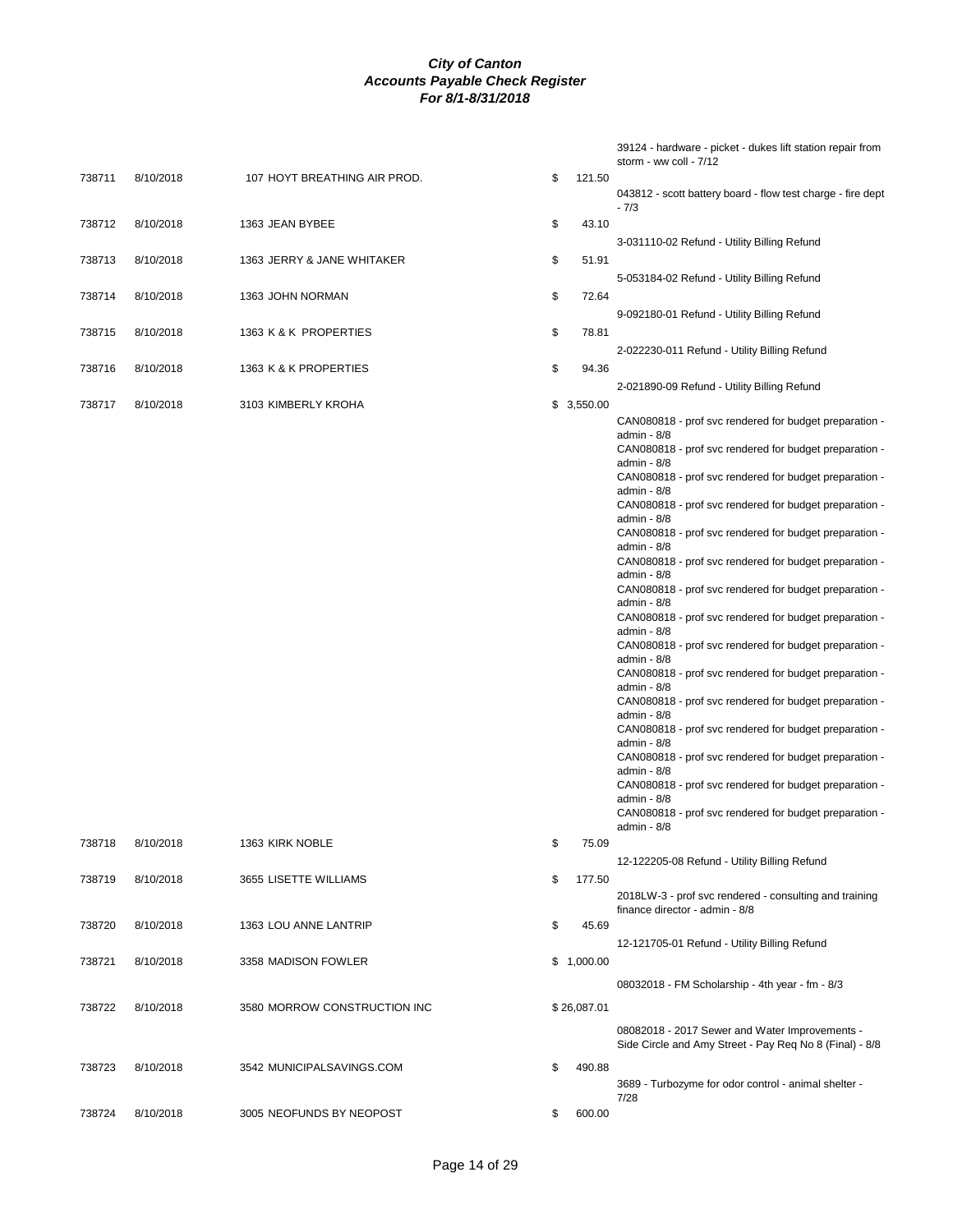| \$1,386.17<br>738725<br>8/10/2018<br>294 O'REILLY AUTOMOTIVE INC.<br>hall tahoe - police dept - 6/30<br>dept - 7/24<br>7/14<br>0891-372492 - tire shine and air freshner - streets -<br>utilities - 7/13<br>adapters - utilities - 7/12<br>0891-373748 - unit 18 - alternator - wwtp - 7/19<br>0891-373914 - unit 18 - core return and part return -<br>alternator - wwtp - 7/20<br>0891-374367 - unit pd 61 - oil filter - motor oil - wiper<br>fluid - police dept - 7/23<br>7/24<br>streets - utilities - ww coll - 7/27<br>0891-375375 - sop supplies - fuse kit - and circuit lines -<br>streets - utilities - ww coll - 7/27<br>streets - utilities - ww coll - 7/27<br>police dept - 7/24<br>6/30<br>0891-369699 - fuse for steve hall tahoe - police dept -<br>6/29<br>- police dept - 6/30<br>0891-372492 - tire shine and air freshner - streets -<br>utilities - 7/13<br>dept - 7/9<br>7/5<br>0891-371842 - unit 102 - seat covers - utilities - 7/10<br>0891-369635 - absorbent - shop use - utilities - 6/29<br>0891-371958 - power steering fluid - utilities - 7/11<br>7/3<br>0891-370971 - unit pd 22 and pd 31 - windshield washer<br>nozzles - police dept - 7/6<br>0891-371072 - unit 18 - marker lights - license light -<br>acp w guage - wwtp - 7/6<br>0891-370244 - unit B-1 - mini bulbs - fire dept - 7/2<br>0891-370465 - unit 8 air filters - utilities - 7/3<br>7/3<br>0891-371659 - unit 75 - motor oil - fm - 7/9<br>0891-371604 - unit 1 - orifice tube - orng gasket kit -<br>compressor - hex plug = utilities - $7/10$<br>7/11<br>0891-373156 - unit 2 - oil filters - motor oil - utilities - |  |  | 8/18-7900 0440 5116 5367 - postage refill - city hall -<br>7/30                                                                                                                                                                                                                                                                                                               |
|----------------------------------------------------------------------------------------------------------------------------------------------------------------------------------------------------------------------------------------------------------------------------------------------------------------------------------------------------------------------------------------------------------------------------------------------------------------------------------------------------------------------------------------------------------------------------------------------------------------------------------------------------------------------------------------------------------------------------------------------------------------------------------------------------------------------------------------------------------------------------------------------------------------------------------------------------------------------------------------------------------------------------------------------------------------------------------------------------------------------------------------------------------------------------------------------------------------------------------------------------------------------------------------------------------------------------------------------------------------------------------------------------------------------------------------------------------------------------------------------------------------------------------------------------------------------------------------------------------------------------------|--|--|-------------------------------------------------------------------------------------------------------------------------------------------------------------------------------------------------------------------------------------------------------------------------------------------------------------------------------------------------------------------------------|
|                                                                                                                                                                                                                                                                                                                                                                                                                                                                                                                                                                                                                                                                                                                                                                                                                                                                                                                                                                                                                                                                                                                                                                                                                                                                                                                                                                                                                                                                                                                                                                                                                                  |  |  |                                                                                                                                                                                                                                                                                                                                                                               |
|                                                                                                                                                                                                                                                                                                                                                                                                                                                                                                                                                                                                                                                                                                                                                                                                                                                                                                                                                                                                                                                                                                                                                                                                                                                                                                                                                                                                                                                                                                                                                                                                                                  |  |  | 0891-369878 - credit core return for battery for steve<br>0891-374620 - unit pd 12 - return - shifter cables - police<br>0891-372723 - absorb pads - for equip maint - fire dept -<br>0891-372261 - unit 100 - hitch pin and clip - 7 way trailer<br>0891-374576 - unit pd 12 - shifter cables - police dept -<br>0891-375375 - sop supplies - fuse kit - and circuit lines - |
|                                                                                                                                                                                                                                                                                                                                                                                                                                                                                                                                                                                                                                                                                                                                                                                                                                                                                                                                                                                                                                                                                                                                                                                                                                                                                                                                                                                                                                                                                                                                                                                                                                  |  |  | 0891-375375 - sop supplies - fuse kit - and circuit lines -<br>0891-374676 - unit pd 1020 - trans fluid - gas additive -                                                                                                                                                                                                                                                      |
|                                                                                                                                                                                                                                                                                                                                                                                                                                                                                                                                                                                                                                                                                                                                                                                                                                                                                                                                                                                                                                                                                                                                                                                                                                                                                                                                                                                                                                                                                                                                                                                                                                  |  |  | 0891-369870 - battery for steve hall tahoe - police dept -                                                                                                                                                                                                                                                                                                                    |
|                                                                                                                                                                                                                                                                                                                                                                                                                                                                                                                                                                                                                                                                                                                                                                                                                                                                                                                                                                                                                                                                                                                                                                                                                                                                                                                                                                                                                                                                                                                                                                                                                                  |  |  | 0891-369882 - ssb coresale - battery for steve hall tahoe                                                                                                                                                                                                                                                                                                                     |
|                                                                                                                                                                                                                                                                                                                                                                                                                                                                                                                                                                                                                                                                                                                                                                                                                                                                                                                                                                                                                                                                                                                                                                                                                                                                                                                                                                                                                                                                                                                                                                                                                                  |  |  |                                                                                                                                                                                                                                                                                                                                                                               |
|                                                                                                                                                                                                                                                                                                                                                                                                                                                                                                                                                                                                                                                                                                                                                                                                                                                                                                                                                                                                                                                                                                                                                                                                                                                                                                                                                                                                                                                                                                                                                                                                                                  |  |  | 0891-371676 - unit pd 11 - power steering fluid - police<br>0891-370792 - unit 100 - hdlt restrore - glass cleaner -                                                                                                                                                                                                                                                          |
|                                                                                                                                                                                                                                                                                                                                                                                                                                                                                                                                                                                                                                                                                                                                                                                                                                                                                                                                                                                                                                                                                                                                                                                                                                                                                                                                                                                                                                                                                                                                                                                                                                  |  |  | protector - for leaning inside of veh - streets - utilities -                                                                                                                                                                                                                                                                                                                 |
|                                                                                                                                                                                                                                                                                                                                                                                                                                                                                                                                                                                                                                                                                                                                                                                                                                                                                                                                                                                                                                                                                                                                                                                                                                                                                                                                                                                                                                                                                                                                                                                                                                  |  |  |                                                                                                                                                                                                                                                                                                                                                                               |
|                                                                                                                                                                                                                                                                                                                                                                                                                                                                                                                                                                                                                                                                                                                                                                                                                                                                                                                                                                                                                                                                                                                                                                                                                                                                                                                                                                                                                                                                                                                                                                                                                                  |  |  |                                                                                                                                                                                                                                                                                                                                                                               |
|                                                                                                                                                                                                                                                                                                                                                                                                                                                                                                                                                                                                                                                                                                                                                                                                                                                                                                                                                                                                                                                                                                                                                                                                                                                                                                                                                                                                                                                                                                                                                                                                                                  |  |  |                                                                                                                                                                                                                                                                                                                                                                               |
|                                                                                                                                                                                                                                                                                                                                                                                                                                                                                                                                                                                                                                                                                                                                                                                                                                                                                                                                                                                                                                                                                                                                                                                                                                                                                                                                                                                                                                                                                                                                                                                                                                  |  |  | 0891-370472 - unit pd 22 - washer nozzel - police dept -                                                                                                                                                                                                                                                                                                                      |
|                                                                                                                                                                                                                                                                                                                                                                                                                                                                                                                                                                                                                                                                                                                                                                                                                                                                                                                                                                                                                                                                                                                                                                                                                                                                                                                                                                                                                                                                                                                                                                                                                                  |  |  |                                                                                                                                                                                                                                                                                                                                                                               |
|                                                                                                                                                                                                                                                                                                                                                                                                                                                                                                                                                                                                                                                                                                                                                                                                                                                                                                                                                                                                                                                                                                                                                                                                                                                                                                                                                                                                                                                                                                                                                                                                                                  |  |  | 0891-371032 - unit 18 - motor oil - oil filters - wwtp - 7/6                                                                                                                                                                                                                                                                                                                  |
|                                                                                                                                                                                                                                                                                                                                                                                                                                                                                                                                                                                                                                                                                                                                                                                                                                                                                                                                                                                                                                                                                                                                                                                                                                                                                                                                                                                                                                                                                                                                                                                                                                  |  |  |                                                                                                                                                                                                                                                                                                                                                                               |
|                                                                                                                                                                                                                                                                                                                                                                                                                                                                                                                                                                                                                                                                                                                                                                                                                                                                                                                                                                                                                                                                                                                                                                                                                                                                                                                                                                                                                                                                                                                                                                                                                                  |  |  | 0891-372233 - blue def for fire trucks - fire dept - 7/12                                                                                                                                                                                                                                                                                                                     |
| 7/17                                                                                                                                                                                                                                                                                                                                                                                                                                                                                                                                                                                                                                                                                                                                                                                                                                                                                                                                                                                                                                                                                                                                                                                                                                                                                                                                                                                                                                                                                                                                                                                                                             |  |  | 0891-370418 - unit 8 - fuel filter - fiber gasket - utilities -<br>0891-371956 - unit 1 - power steering washer - utilities -                                                                                                                                                                                                                                                 |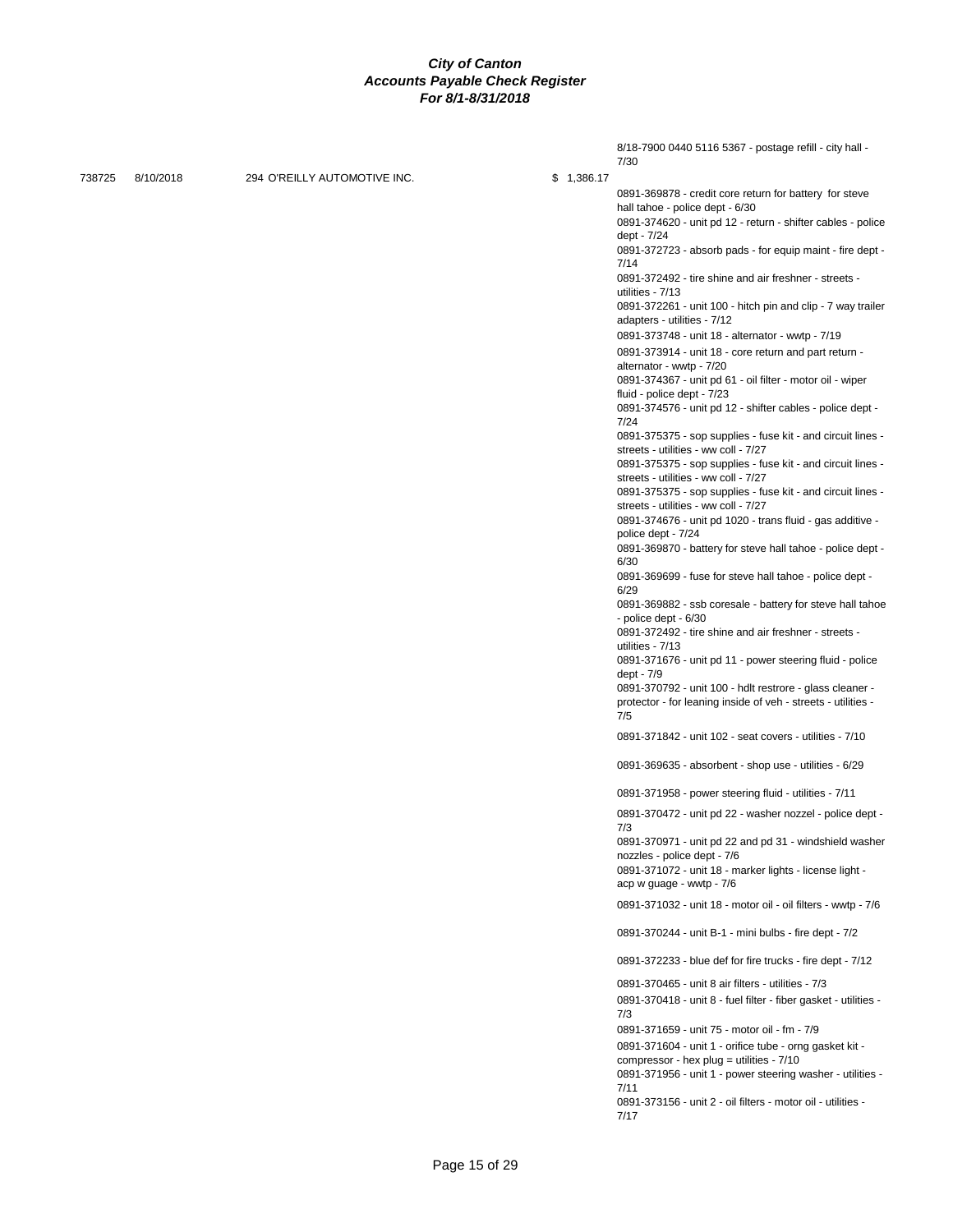|        |           |                                   |              | 0891-371790 - unit 1 - power steering hose - utilities -<br>7/10<br>0891-371829 - unit 1 - core return for compressor -<br>utilities - 7/10 |
|--------|-----------|-----------------------------------|--------------|---------------------------------------------------------------------------------------------------------------------------------------------|
|        |           |                                   |              | 0891-371748 - steering wheel covers - utilities - 7/10                                                                                      |
| 738727 | 8/10/2018 | 2936 PEOPLES                      | \$3,928.89   |                                                                                                                                             |
|        |           |                                   |              | 08/18-0010451101 - mo internet svc - 8/1                                                                                                    |
|        |           |                                   |              | 08/18-0010451101 - mo internet svc - 8/1                                                                                                    |
|        |           |                                   |              | 08/18-0010451101 - mo internet svc - 8/1                                                                                                    |
|        |           |                                   |              | 08/18-0010451101 - mo internet svc - 8/1                                                                                                    |
|        |           |                                   |              | 08/18-0010451101 - mo internet svc - 8/1                                                                                                    |
|        |           |                                   |              | 08/18-0010451101 - mo internet svc - 8/1                                                                                                    |
|        |           |                                   |              | 08/18-0010451101 - mo internet svc - 8/1                                                                                                    |
|        |           |                                   |              | 08/18-0010451101 - mo internet svc - 8/1                                                                                                    |
|        |           |                                   |              | 08/18-0010451101 - mo internet svc - 8/1                                                                                                    |
|        |           |                                   |              | 08/18-0010451101 - mo internet svc - 8/1                                                                                                    |
|        |           |                                   |              | 8/18-0010672601 - mo internet svc - fire dept - 8/1                                                                                         |
|        |           |                                   |              | 08/18-0010451101 - mo internet svc - 8/1                                                                                                    |
| 738728 | 8/10/2018 | 3802 PRO CHEM, INC.               | \$<br>179.15 |                                                                                                                                             |
|        |           |                                   |              | 23404 - oil absorbant for the shop - utilities - 7/31                                                                                       |
| 738729 | 8/10/2018 | 3803 RANDON SUMNER                | \$1,500.00   |                                                                                                                                             |
|        |           |                                   |              | 02-08062018 - Cleanup of 951 Athens St - mowing and<br>edging of prop - tree trimming and removal - debris<br>removal - Code Enf - 8/6      |
| 738730 | 8/10/2018 | 2231 RON FIELDS                   | \$<br>50.00  | 01-08072018 - Cleanup of 951 Athens St labor to cover<br>and secure all doors, windows, and small openings of<br>structure - Code Enf - 8/6 |
|        |           |                                   |              | 08062018 - reimbursement for saftey boot purchase                                                                                           |
| 738731 | 8/10/2018 | 3755 RUDD ALARMS                  | \$<br>70.00  | 2018 - water plant - 8/6                                                                                                                    |
|        |           |                                   |              | 17811 - Security Alarm Monitoring Mo Support Svc Fee -<br>Aug 2018 - New City Hall - 8/1                                                    |
|        |           |                                   |              | 17771 - Fire Alarm Monitoring Mo Support Svc Fee -<br>Aug 2018 - New City Hall - 8/1                                                        |
| 738732 | 8/10/2018 | 1363 Sissy's Treasure Barn        | \$<br>104.74 |                                                                                                                                             |
|        |           |                                   |              | 1-011260-07 Refund - Utility Billing Refund                                                                                                 |
| 738733 | 8/10/2018 | 2468 SYSLOGIC TECHNOLOGY SERVICES | \$1,050.00   |                                                                                                                                             |
|        |           |                                   |              | 22248 - CJIS, Server, Firewall, Router, NAS and AP<br>maintenance - Aug 2018 - Police Dept - 8/1                                            |
|        |           |                                   |              | 22270 - mo server, switch, router, firewall, sql, ad maint -<br>aug 2018 - city hall - 8/3                                                  |
| 738734 | 8/10/2018 | 160 TEXAS MUNICIPAL RETIREMENT    | \$41,222.71  |                                                                                                                                             |
|        |           |                                   |              | 08012018 - TMRS Contributions for July 2018 - 8/1                                                                                           |
|        |           |                                   |              | 08012018 - TMRS Contributions for July 2018 - 8/1                                                                                           |
|        |           |                                   |              | 08012018 - TMRS Contributions for July 2018 - 8/1                                                                                           |
|        |           |                                   |              | 08012018 - TMRS Contributions for July 2018 - 8/1                                                                                           |
|        |           |                                   |              | 08012018 - TMRS Contributions for July 2018 - 8/1                                                                                           |
|        |           |                                   |              | 08012018 - TMRS Contributions for July 2018 - 8/1                                                                                           |
|        |           |                                   |              | 08012018 - TMRS Contributions for July 2018 - 8/1                                                                                           |
|        |           |                                   |              |                                                                                                                                             |
|        |           |                                   |              | 08012018 - TMRS Contributions for July 2018 - 8/1                                                                                           |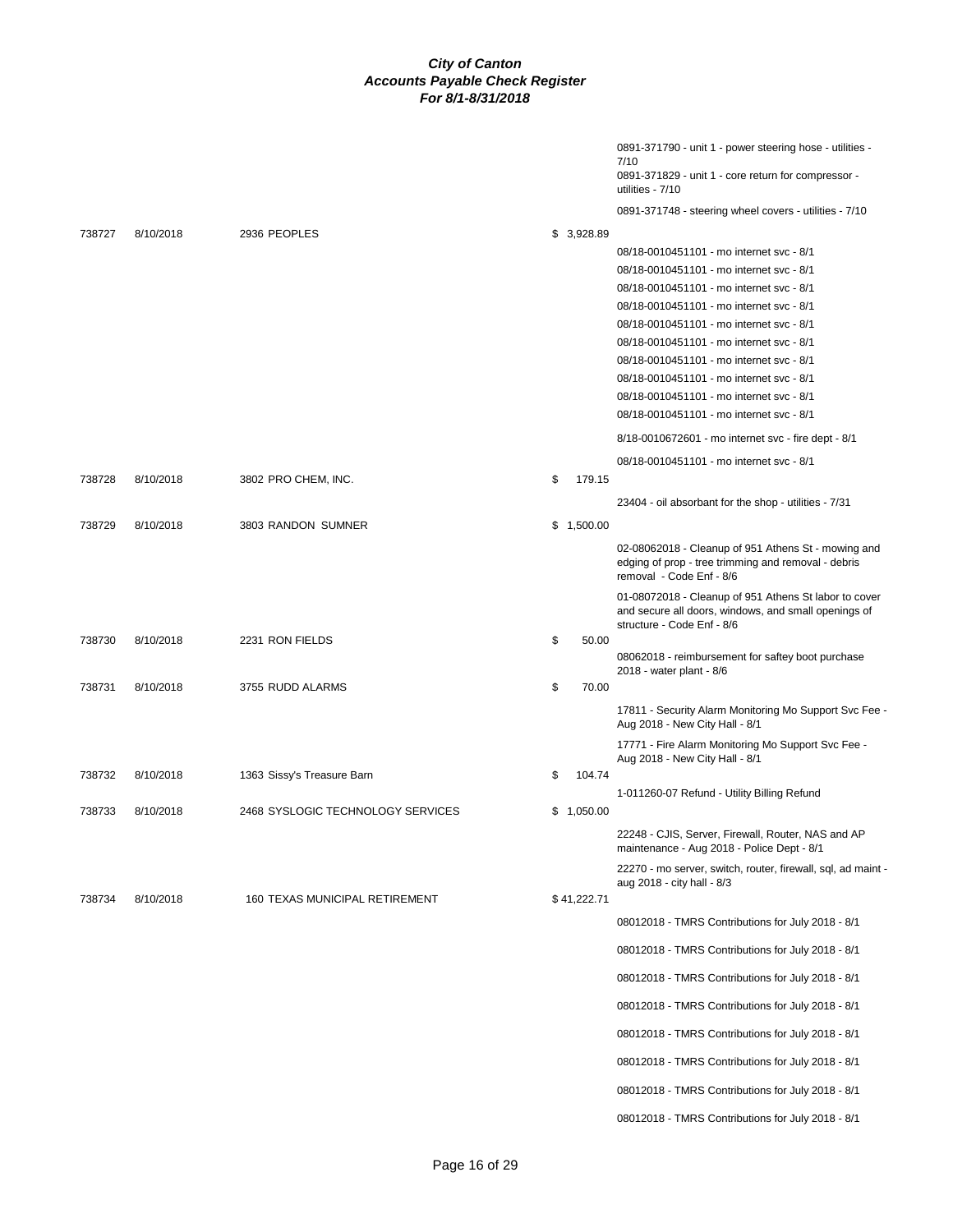| 738735 | 8/10/2018 | 3644 TODD PETERSON              | \$2,450.00   |                                                                                                                                        |
|--------|-----------|---------------------------------|--------------|----------------------------------------------------------------------------------------------------------------------------------------|
|        |           |                                 |              | 08082018 - prof svc rendered - inspections, plan review,<br>contractor meetings, July 23 - Aug 7 - dev sv - 8/8                        |
| 738736 | 8/10/2018 | 2556 TRINITY MATERIALS, INC.    | \$<br>735.56 |                                                                                                                                        |
|        |           |                                 |              | 7140554371 - 52.54 tons flex base - streets - 7/31                                                                                     |
| 738737 | 8/10/2018 | 208 TBB PRINTING, LTD           | \$1,893.22   | 50858600-0718 - classified job ads to tyler paper - for<br>july 2018 - admin - 7/31                                                    |
| 738738 | 8/10/2018 | 2475 UNDERGROUND UTILITY SUPPLY | \$3,260.68   |                                                                                                                                        |
|        |           |                                 |              | 134728 - wedge restraints for pvc pipe - tapt plugs -<br>gasket - utilities - 7/30                                                     |
|        |           |                                 |              | 134501 - gate valves - utilities - 7/30                                                                                                |
|        |           |                                 |              | 133672 - water meters - utilities - 7/13<br>134090 - unions - tees - 90 elbows - flanges - flange                                      |
|        |           |                                 |              | accessory sets - ball valves - pvc pipe - bushings - water<br>plant - 7/17                                                             |
|        |           |                                 |              | 134076 - flange set - wwtp - 7/17                                                                                                      |
|        |           |                                 |              | 133837 - 6" tuffgrip gland only 2000 - bolts and nuts -<br>gaskets - tees - valve boxes with lids - pvc pipe - utilities<br>$-7/18$    |
|        |           |                                 |              | 134500 - gate valves - utilities - 7/30                                                                                                |
| 738739 | 8/10/2018 | 3070 UNIFIRST                   | \$1,538.01   |                                                                                                                                        |
|        |           |                                 |              | 828 3666862 - unifirst weekly stmt - utilities - streets -<br>7/12                                                                     |
|        |           |                                 |              | 828 3669402 - unifirst weekly stmt - fm - parks - 7/19                                                                                 |
|        |           |                                 |              | 828 3669403 - unifirst weekly stmt - civic center - 7/19                                                                               |
|        |           |                                 |              | 828 3669404 - unifirst weekly stmt - city hall - 7/19                                                                                  |
|        |           |                                 |              | 828 3669405 - unifirst weekly stmt - water plant - utilities<br>$-7/19$                                                                |
|        |           |                                 |              | 828 3666862 - unifirst weekly stmt - utilities - streets -<br>7/12                                                                     |
|        |           |                                 |              | 828 3666862 - unifirst weekly stmt - utilities - streets -<br>7/12                                                                     |
|        |           |                                 |              | 828 3669401 - unifirst weekly stmt - utilities - streets -<br>7/19                                                                     |
|        |           |                                 |              | 828 3669401 - unifirst weekly stmt - utilities - streets -<br>7/19                                                                     |
|        |           |                                 |              | 828 3669402 - unifirst weekly stmt - fm - parks - 7/19                                                                                 |
|        |           |                                 |              | 828 3664288 - unifirst weekly stmt - wwtp - 7/5                                                                                        |
|        |           |                                 |              | 828 3669401 - unifirst weekly stmt - utilities - streets -<br>7/19                                                                     |
|        |           |                                 |              | 828 3666863 - unifirst weekly stmt - fm - parks - 7/12                                                                                 |
|        |           |                                 |              | 828 3666863 - unifirst weekly stmt - fm - parks - 7/12                                                                                 |
|        |           |                                 |              | 828 3669405 - unifirst weekly stmt - water plant - utilities<br>$-7/19$                                                                |
|        |           |                                 |              | 828 3666864 - unifirst weekly stmt - civic center - 7/12                                                                               |
|        |           |                                 |              | 828 3669405 - unifirst weekly stmt - water plant - utilities<br>$-7/19$                                                                |
|        |           |                                 |              | 828 3664288 - unifirst weekly stmt - wwtp - 7/5                                                                                        |
|        |           |                                 |              | 828 3664287 - unifirst weekly stmt - water plant - utilities<br>$-7/5$                                                                 |
|        |           |                                 |              | 828 3664287 - unifirst weekly stmt - water plant - utilities<br>$-7/5$<br>828 3664287 - unifirst weekly stmt - water plant - utilities |
|        |           |                                 |              | $-7/5$                                                                                                                                 |
|        |           |                                 |              | 828 3664286 - unifirst weekly stmt - city hall - 7/5                                                                                   |
|        |           |                                 |              | 828 3664285 - unifirst weekly stmt - civic center - 7/5                                                                                |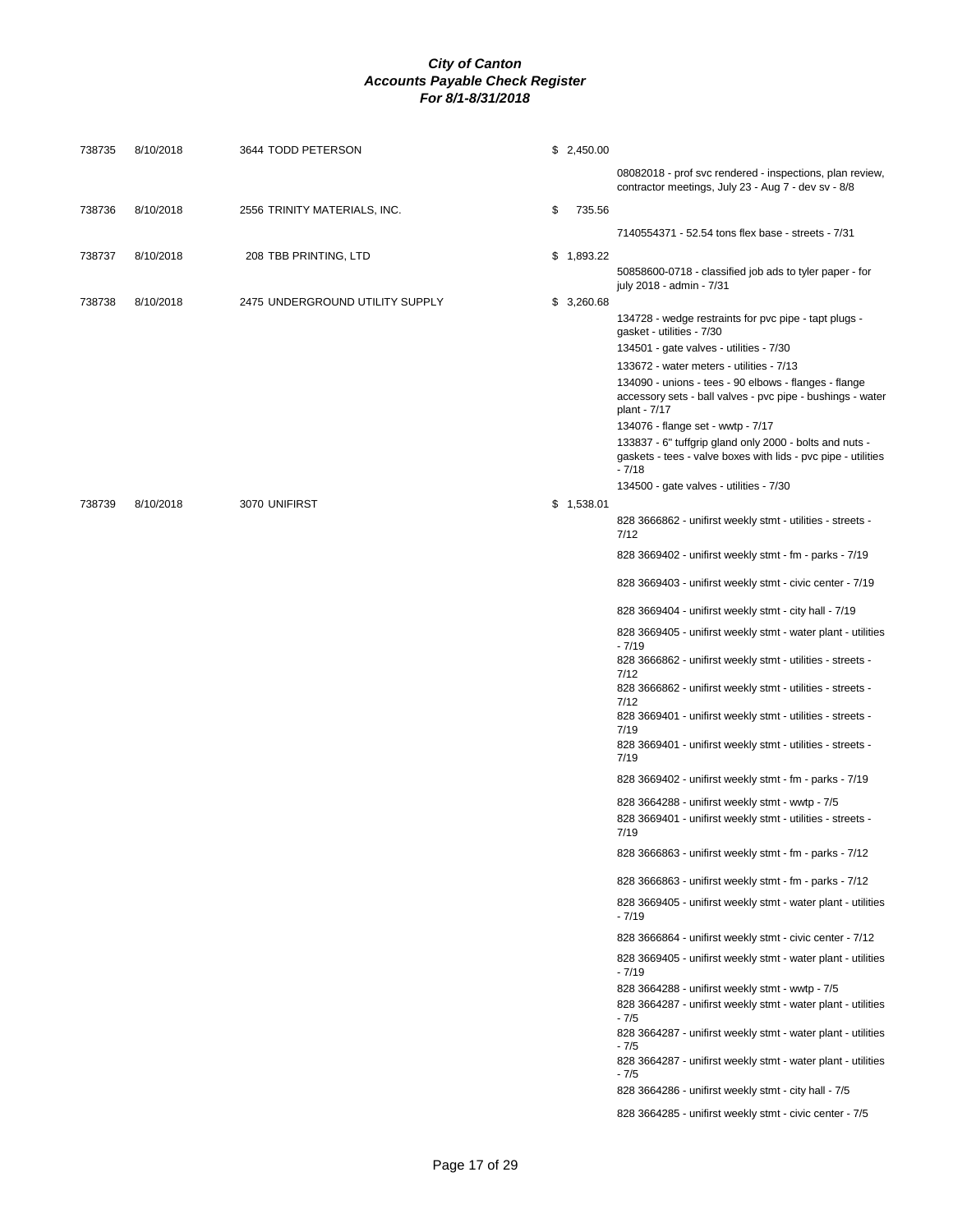|        |           |                                   |              | 828 3664284 - unifirst weekly stmt - fm - parks - 7/5                              |
|--------|-----------|-----------------------------------|--------------|------------------------------------------------------------------------------------|
|        |           |                                   |              | 828 3666865 - unifirst weekly stmt - city hall - 7/12                              |
|        |           |                                   |              | 828 3671973 - unifirst weekly stmt - water plant - utilities                       |
|        |           |                                   |              | $-7/26$<br>828 3666866 - unifirst weekly stmt - water plant - utilities            |
|        |           |                                   |              | $-7/12$                                                                            |
|        |           |                                   |              | 828 3671970 - unifirst weekly stmt - fm - parks - 7/26                             |
|        |           |                                   |              | 828 3666866 - unifirst weekly stmt - water plant - utilities                       |
|        |           |                                   |              | $-7/12$<br>828 3671973 - unifirst weekly stmt - water plant - utilities            |
|        |           |                                   |              | $-7/26$<br>828 3671973 - unifirst weekly stmt - water plant - utilities<br>$-7/26$ |
|        |           |                                   |              | 828 3671971 - unifirst weekly stmt - civic center - 7/26                           |
|        |           |                                   |              | 828 3664284 - unifirst weekly stmt - fm - parks - 7/5                              |
|        |           |                                   |              | 828 3671970 - unifirst weekly stmt - fm - parks - 7/26                             |
|        |           |                                   |              | 828 3671972 - unifirst weekly stmt - city hall - 7/26                              |
|        |           |                                   |              | 828 3664283 - unifirst weekly stmt - utilities - streets -<br>7/5                  |
|        |           |                                   |              | 828 3664283 - unifirst weekly stmt - utilities - streets -<br>7/5                  |
|        |           |                                   |              | 828 3664283 - unifirst weekly stmt - utilities - streets -<br>7/5                  |
|        |           |                                   |              | 828 3671969 - unifirst weekly stmt - utilities - streets -<br>7/26                 |
|        |           |                                   |              | 828 3671969 - unifirst weekly stmt - utilities - streets -<br>7/26                 |
|        |           |                                   |              | 828 3671974 - unifirst weekly stmt - wwtp - 7/26                                   |
|        |           |                                   |              | 828 3671974 - unifirst weekly stmt - wwtp - 7/26                                   |
|        |           |                                   |              | 828 3666867 - unifirst weekly stmt - wwtp - 7/12                                   |
|        |           |                                   |              | 828 3666867 - unifirst weekly stmt - wwtp - 7/12                                   |
|        |           |                                   |              | 828 3666866 - unifirst weekly stmt - water plant - utilities<br>$-7/12$            |
|        |           |                                   |              | 828 3671969 - unifirst weekly stmt - utilities - streets -<br>7/26                 |
|        |           |                                   |              | 828 3669406 - unifirst weekly stmt - wwtp - 7/18                                   |
|        |           |                                   |              | 828 3669406 - unifirst weekly stmt - wwtp - 7/18                                   |
| 738741 | 8/10/2018 | 200 UNITED SYSTEMS TECHNOLOGY INC | \$<br>41.92  |                                                                                    |
|        |           |                                   |              | USTI-003536 - asyst ub ebilling - utilities - 7/31                                 |
| 738742 | 8/10/2018 | 3065 US BANK EQUIPMENT FINANCE    | \$<br>117.31 |                                                                                    |
|        |           |                                   |              | 362402927 - mo copier lease payment - police dept -<br>7/20                        |
| 738743 | 8/10/2018 | 3065 US BANK EQUIPMENT FINANCE    | \$<br>235.63 |                                                                                    |
|        |           |                                   |              | 363055823 - mo copier lease payment - city hall - 7/27                             |
| 738744 | 8/10/2018 | 3065 US BANK EQUIPMENT FINANCE    | \$<br>257.84 |                                                                                    |
|        |           |                                   |              | 363055880 - mo copier lease payment - fm- 7/27                                     |
| 738745 | 8/10/2018 | 17 VAN ZANDT NEWSPAPER LLC        | \$<br>104.00 |                                                                                    |
|        |           |                                   |              | 441488 - 2x5 guide display - rates and rentals - fm -<br>7/31                      |
|        |           |                                   |              | 441497 - 2x3 guide display - renewal of lots - fm - 7/31                           |
|        |           |                                   |              | 448217 - 2x3 herald - public notice - old city lake to be<br>closed - admin - 7/26 |
| 738746 | 8/10/2018 | 3798 ZITO MEDIA                   | \$<br>64.90  |                                                                                    |
|        |           |                                   |              | 8/18-390-342696 - mo cable billing - police dept - 8/15                            |
| 738747 | 8/10/2018 | 3798 ZITO MEDIA                   | \$<br>53.34  |                                                                                    |
|        |           |                                   |              |                                                                                    |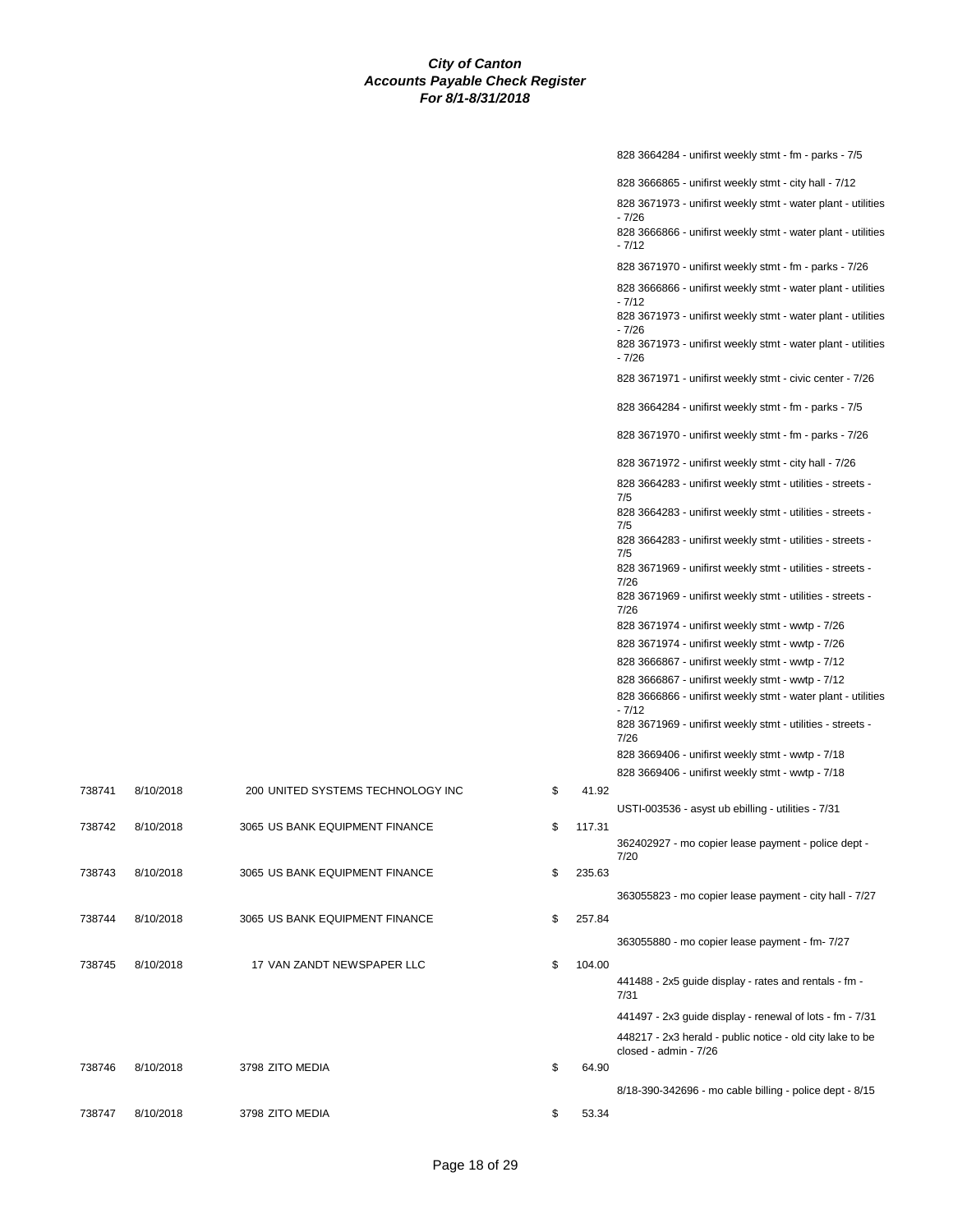|        |           |                                           |    |             | 8/18-390-342694 - mo cable billing -fire dept - 8/15                                                           |
|--------|-----------|-------------------------------------------|----|-------------|----------------------------------------------------------------------------------------------------------------|
| 738748 | 8/21/2018 | 2654 4M CONSTRUCTION SERVICES INC.        |    | \$15,724.30 |                                                                                                                |
|        |           |                                           |    |             | 1192 - Emergency(6"ductile/anchor pipe to C channell -<br>Reroute water main to accomidate Retaining Wall - FM |
|        |           |                                           |    |             | 1192 - Emergency(6"ductile/anchor pipe to C channell -<br>Reroute water main to accomidate Retaining Wall - FM |
|        |           |                                           |    |             | 191 - Mobilization/gravel embedment/cleanouts/tie to<br>exist - Row 20 Sewer Repair - FM - 8/12                |
|        |           |                                           |    |             | 191 - Mobilization/gravel embedment/cleanouts/tie to<br>exist - Row 20 Sewer Repair - FM - 8/12                |
|        |           |                                           |    |             | 191 - Mobilization/gravel embedment/cleanouts/tie to<br>exist - Row 20 Sewer Repair - FM - 8/12                |
|        |           |                                           |    |             | 191 - Mobilization/gravel embedment/cleanouts/tie to<br>exist - Row 20 Sewer Repair - FM - 8/12                |
|        |           |                                           |    |             | 1193 - work on digester air lines - wwtp - 8/17                                                                |
|        |           |                                           |    |             | 1192 - Emergency(6"ductile/anchor pipe to C channell -<br>Reroute water main to accomidate Retaining Wall - FM |
| 738749 | 8/21/2018 | 652 AAXION INC                            | S  | 226.55      | 1491642 - suction hose - alum - nipples - dust plug -                                                          |
| 738750 | 8/21/2018 | 158 ACTION CLEANING SYSTEMS, INC.         | \$ | 320.00      | bandit clamp - water plant - 8/15                                                                              |
|        |           |                                           |    |             | T38623 - car wash soap - streets - utilities - ww coll - 8/7                                                   |
|        |           |                                           |    |             | T38623 - car wash soap - streets - utilities - ww coll - 8/7                                                   |
|        |           |                                           |    |             | T38623 - car wash soap - streets - utilities - ww coll - 8/7                                                   |
| 738751 | 8/21/2018 | 3576 ADVANCED COMMUNICATIONS LLC          |    | \$1,459.37  |                                                                                                                |
|        |           |                                           |    |             | 85066 - mo phone svc - water plant - 8/18                                                                      |
|        |           |                                           |    |             | 85065 - mo phone svc - animal shelter - 8/18                                                                   |
|        |           |                                           |    |             | 85064 - mo phone svc - fm- 8/18                                                                                |
|        |           |                                           |    |             | 85067 - mo phone svc - sr citzn bldg - 8/18                                                                    |
|        |           |                                           |    |             | 85061 - mo phone svc - city hall - 8/18                                                                        |
|        |           |                                           |    |             | 85069 - mo phone svc - utility barn - 8/18                                                                     |
|        |           |                                           |    |             | 85068 - mo phone svc - civic center - 8/18                                                                     |
|        |           |                                           |    |             | 85056 - mo phone svc - police dept - 8/18                                                                      |
| 738752 | 8/21/2018 | 152 ALDINGER COMPANY                      |    | \$1,036.00  |                                                                                                                |
|        |           |                                           |    |             | 33361 - calibrations on lab equip - wwtp - 8/17                                                                |
| 738753 | 8/21/2018 | 422 AMERICAN HERITAGE LIFE INS CO         | S  | 107.48      |                                                                                                                |
|        |           |                                           |    |             | M0189687218 - employee cancer policy premiums -                                                                |
|        |           |                                           |    |             | sept 2018 - 8/6                                                                                                |
|        |           |                                           |    |             | M0189687218 - employee cancer policy premiums -<br>sept 2018 - 8/6                                             |
|        |           |                                           |    |             | M0189687218 - employee cancer policy premiums -                                                                |
|        |           |                                           |    |             | sept 2018 - 8/6<br>M0189687218 - employee cancer policy premiums -                                             |
|        |           |                                           |    |             | sept 2018 - 8/6                                                                                                |
|        |           |                                           |    |             | M0189687218 - employee cancer policy premiums -<br>sept 2018 - 8/6                                             |
| 738754 | 8/21/2018 | 196 ANALYTICAL ENVIRONMENTAL LABORATORIES | \$ | 767.00      |                                                                                                                |
| 738755 | 8/21/2018 | 3753 ANIMAL PROTECTION LEAGUE             | \$ | 35.00       | 24593 - sludge sample testing - wwtp - 8/8                                                                     |
|        |           |                                           |    |             |                                                                                                                |
|        |           |                                           |    |             | 30625 - spay feline - patty henry - animal shelter - 7/17                                                      |
| 738756 | 8/21/2018 | 3711 ARROW MAGNOLIA INTERNATIONAL INC.    | \$ | 373.92      |                                                                                                                |
|        |           |                                           |    |             | IV180007664 - cleaning supplies for shop - derma kleen<br>- absolute aerosol - utilities - 8/14                |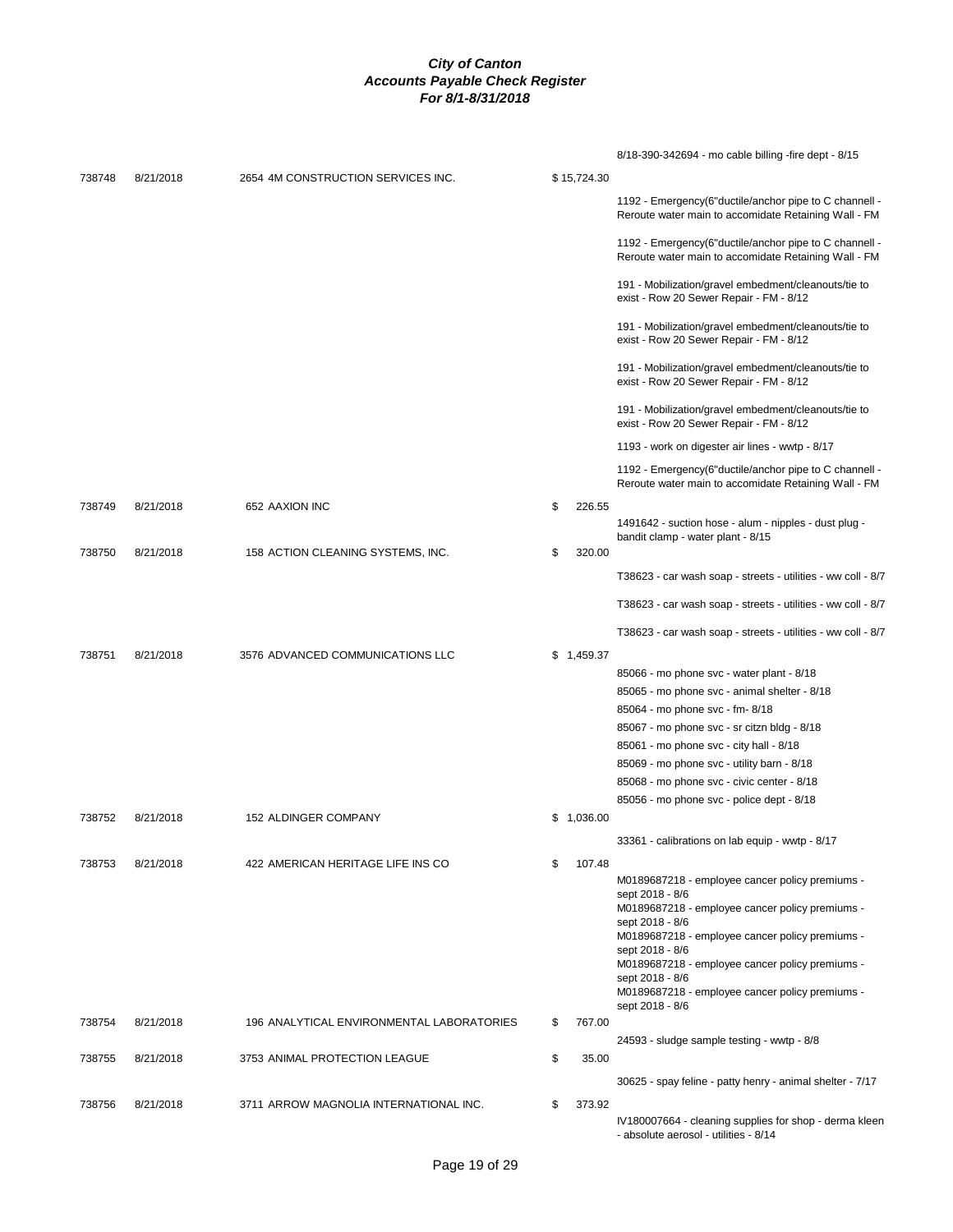| 738757 | 8/21/2018 | 662 AUTOMATIC SPRINKLERS OF TEXAS INC  | \$<br>270.00 | 162296 - July 2018 - annual fire sprinkler inspection -                                                                                                                                                                                                                                                                                                                                                                                                                                                                                   |
|--------|-----------|----------------------------------------|--------------|-------------------------------------------------------------------------------------------------------------------------------------------------------------------------------------------------------------------------------------------------------------------------------------------------------------------------------------------------------------------------------------------------------------------------------------------------------------------------------------------------------------------------------------------|
| 738758 | 8/21/2018 | 2836 BLOC DESIGN-BUILD LLC             | \$3,150.00   | civic center - 7/27                                                                                                                                                                                                                                                                                                                                                                                                                                                                                                                       |
|        |           |                                        |              | 3752 - replaced damaged flow meters due to lightning<br>strike - 100% complete - water plant - 8/10                                                                                                                                                                                                                                                                                                                                                                                                                                       |
| 738759 | 8/21/2018 | 211 BORDERS & LONG OIL, INC.           | 681.72<br>\$ |                                                                                                                                                                                                                                                                                                                                                                                                                                                                                                                                           |
| 738760 | 8/21/2018 | 367 BROWN & HOFMEISTER, LLP            | \$1,468.95   | 66280 - 251 gal diesel @ 2.71 - fire dept - 7/24                                                                                                                                                                                                                                                                                                                                                                                                                                                                                          |
|        |           |                                        |              | 0120-000-36488 - Legal Fees - Through July 31, 2018 -<br>Admin - 8/10<br>0120-000-36488 - Legal Fees - Through July 31, 2018 -<br>Admin - 8/10<br>0120-000-36488 - Legal Fees - Through July 31, 2018 -<br>Admin - 8/10<br>0120-000-36488 - Legal Fees - Through July 31, 2018 -<br>Admin - 8/10<br>0120-000-36488 - Legal Fees - Through July 31, 2018 -<br>Admin - 8/10<br>0120-000-36488 - Legal Fees - Through July 31, 2018 -                                                                                                        |
| 738761 | 8/21/2018 | 2227 CAPPS-CAPCO CONSTRUCTION INC.     | \$24,250.00  | Admin - 8/10                                                                                                                                                                                                                                                                                                                                                                                                                                                                                                                              |
|        |           |                                        |              | 08172018 - 2018 Manhole Improvements - Pay Req No<br>1 (Final) - 8/17                                                                                                                                                                                                                                                                                                                                                                                                                                                                     |
| 738762 | 8/21/2018 | 1496 CARD SERVICES-CITY OF CANTON-0093 | \$11,116.21  |                                                                                                                                                                                                                                                                                                                                                                                                                                                                                                                                           |
|        |           |                                        |              | 5542950JNS0P155HF - paypal - enforcing public health<br>nuisance laws online class - lonny cluck - admin - 7/17                                                                                                                                                                                                                                                                                                                                                                                                                           |
|        |           |                                        |              | 0543684JG - usps - cert mail - mailed compliance docs -<br>wwtp - 7/10<br>5544641JF8AM15KQB - redvector.com - lonny cluck -<br>storm water management - admin - 7/10<br>2553606JY2YZZSH57 - brookshires - food for budget<br>meeting - city hall - 7/24                                                                                                                                                                                                                                                                                   |
|        |           |                                        |              | 5542950JNS0P0XXYJ - paypal - legislative legal update<br>online class - lonny cluck - admin - 7/17                                                                                                                                                                                                                                                                                                                                                                                                                                        |
|        |           |                                        |              | 0548680JWB01DS16B - exxon - fuel - canton-steve<br>deville - k-9 compatition - police dept - 7/22                                                                                                                                                                                                                                                                                                                                                                                                                                         |
|        |           |                                        |              | 7530637JT4M3DE1MW - backwood bar b que -<br>business lunch - lonny cluck - lisette williams - teri pruitt -<br>julie seymore - admin - 7/19                                                                                                                                                                                                                                                                                                                                                                                               |
|        |           |                                        |              | 5543286JW5V402ZWZ - chevron - fuel - austin - steve<br>deville - k-9 compatition - police dept - 7/23                                                                                                                                                                                                                                                                                                                                                                                                                                     |
|        |           |                                        |              | 8518089JLWGVEKZXH - ole west bean and burger -<br>business lunch - brad allison - bud sanford - walt<br>lehmann - lonny cluck - admin - 7/13                                                                                                                                                                                                                                                                                                                                                                                              |
|        |           |                                        |              | 0543684JQ00BM32KY - cert mail and postage stamps -<br>animal shelter - 7/6<br>5548382JJ2LR7A93J - walmart - table - animal shelter -<br>7/12<br>0548680JBRBGPQKJT - exxonmobil - tobacco for<br>trustees - police dept - 8/6<br>5530959K7RQEEY48E - murphy usa - drinks for<br>trustees - police dept - 8/2<br>2553606JY2Y2QLDD1 - brookshire - meal for trustee -<br>police dept - 7/24<br>2553606JP2YZZPJ5K - brookshire - food for council<br>and budget meeting - city hall - 7/17<br>8512146JWLD4VK9TE - uncle julios austin - steve |
|        |           |                                        |              | deville - meal - k-9 compatition - police dept - 7/22<br>0543684JT00BPJW8H - usps - cert mail - code enf -                                                                                                                                                                                                                                                                                                                                                                                                                                |
|        |           |                                        |              | 7/19                                                                                                                                                                                                                                                                                                                                                                                                                                                                                                                                      |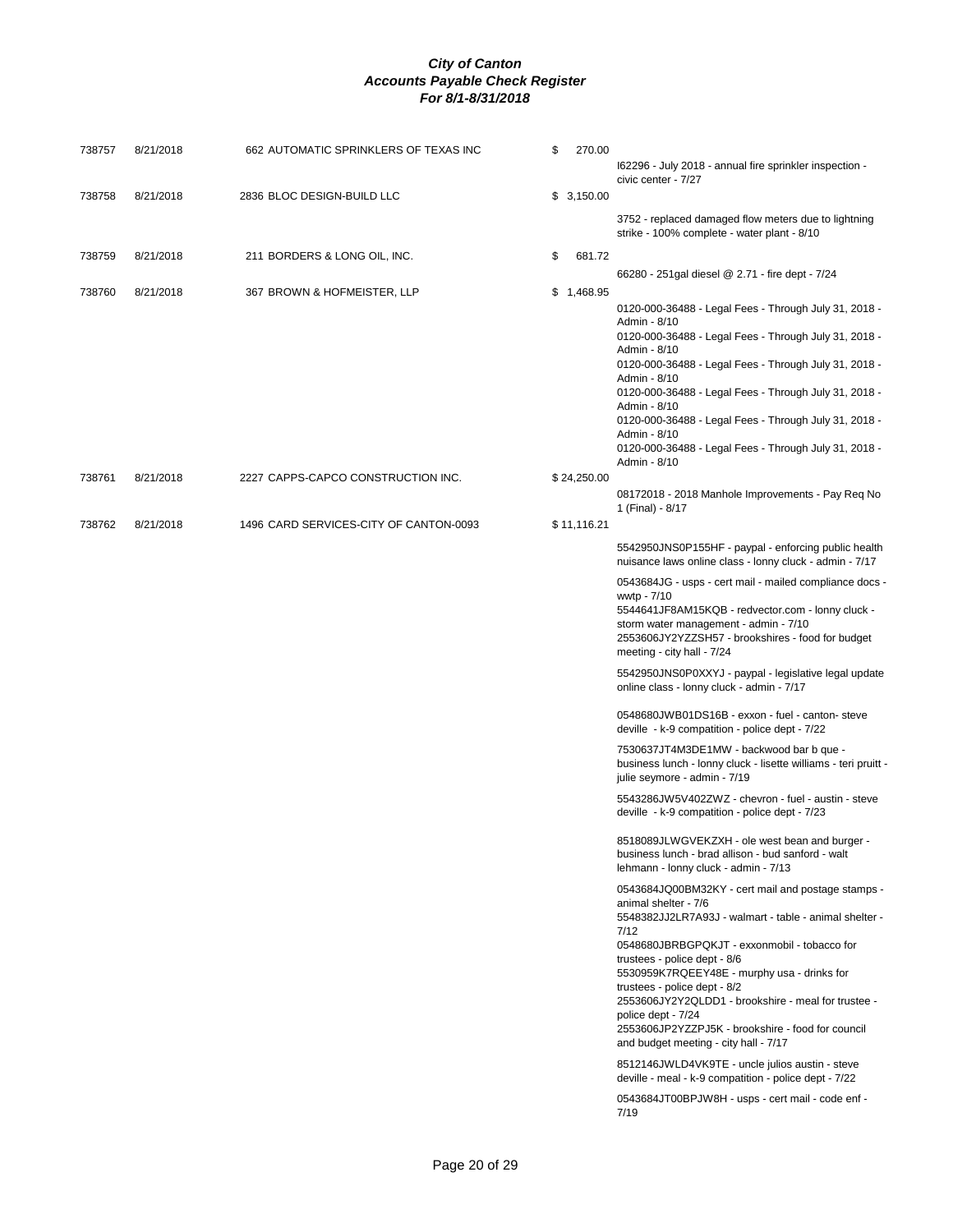2526508K4000JA0VW - van zandt co tax gov pay fee veh reg - admin - 7/30

2526508K4000A9L2D - van zandt co tax - veh reg - unit 18 - 41 - pd z71 - 7/30

2526508K4000A9L2D - van zandt co tax - veh reg - unit 18 - 41 - pd z71 - 7/30 2553606JB2YZZSYDL - brookshires - groceries for

trustee meals - police dept - 7/5 5530876JXFY7GZG4N - shell - fuel - dallas - steve

deville - k-9 compatition - police dept - 7/23

7536943JZL43QSJ8Q - la pradera mexican restaurant meal for trustee - police dept - 7/25 5554750JR100408SE - day motor - grasshopper part -

streets - 7/18

0543684JF00BJ6GJJ - usps - postage stamps - muni court - 7/9

8518244JFWGNP29MZ - texas muni courts education lilia durham - mental health summit - 7/30-7/31 - muni court - 7/9

5531020JXBLJMZT7L - cheddars austin - steve deville meal - k-9 compatition - police dept - 7/23

5543286JA5SRF4SXG - hotel res - reservation for embassy suites by hilton frisco - debra johnson and bristal lewis - election seminar - 1/23-1/25/19 - admin - 7/5

0543684JY00BHDZVY - usps - cert mail - code enf - 7/24

5531020JXLL8MRYZG - holiday inn - austin - steve deville - k-9 compatition - police dept - 7/23

2526508K4000A9L2D - van zandt co tax - veh reg - unit 18 - 41 - pd z71 - 7/30 5542950K00THS4PSS - akc reunite - microchips -

animal shelter - 7/26

8545093JPWGR3T2VB - oss academy - brad allison law enforcement advisors training - police dept - 7/18

0541019JJ7DLQR14H - subway - trustee meals - police dept - 7/12

0548680K1RBGLWDW2 - exxonmobil - tobacco for trustees - police dept- 7/13

0543684JK2X79BN5K - dollar general - groceries for trustees - police dept - 7/13

0548680JHRBGJ45F8 - exxonmobil - tobacco for

trustees - police dept - 7/11 5548872J860N2BEDF - chicken express - meal for

trustees - police dept - 7/3 5542135JGQJSQR262 - canton café - meal for trustees -

police dept - 7/10 0548680JTRBGPKFY6 - exxonmobil - tobacco for

trustees - police dept - 7/5 5542950K0S127642L - luckypetinc - dog tags - rubit

clips - animal shelter - 7/27

5542950JNS0P10DQX - stuntcams.com - keychain camera - police dept - 8/13

0543684K42X6LJR3N - office depot - pens - calculator tape - paper towels - dry erase markers - file lables staples - glue dots - cables - folders - markers - book storage box - animal shelter - 7/30

5526352K4BLH924AB - petsmart - dog access - core dog brushes - shampoo - treats - saucers - woof b meds - animal shelter - 7/30

0543684J9BLJJRQV9 - walmart -bath towels - animal shampoo - light bulbs - screw drivers - supplies for animal shelter - 7/3

0543684J9BLJJRQV9 - walmart -bath towels - animal shampoo - light bulbs - screw drivers - supplies for animal shelter - 7/3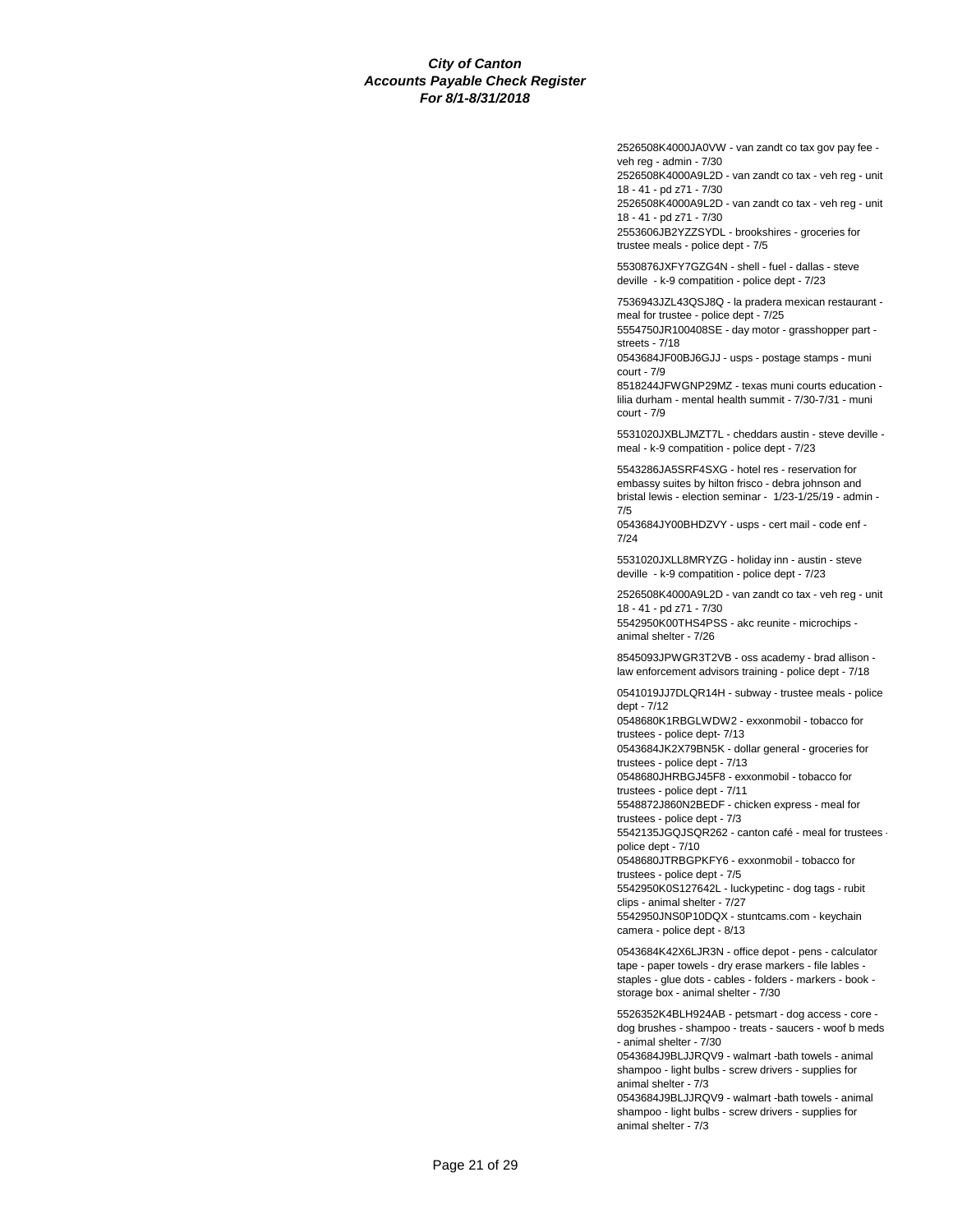0543684JG00BDT0MH - usps - postage stamps - police dept - 7/10

2553606JR2Y2QZ8FT - brookshires - groceries for trustees - police dept - 7/18

0548680JKRBGLWJWA - exxonmobil - tobacco for trustees - police dept - 7/24

2553606JS2Y2ESNN9 - brookshire - inmate food propane - frozen dinners - saus biscuits - police dept - 7/20

0548680JYRBGNYZNF - exxonmobil - tobacco for trustees - police dept - 7/19

5531020JP2MH2QWK3 - pizza hut - meal for trustees police dept - 7/17

0543684JR2X6VMTZB - dollar general - powerade drinks - water - for trustees - police dept - 7/18

0543684J82X6GNF3L - dollar general - cleaning supplies - milk - syrup - eggs - meal for trustees - police dept - 7/2

5526352JT60YNB7HZ - dairy queen - meal for trustees police dept - 7/18

0548680K4RBGJ3N03 - exxonmobil - tobacco and snacks for trustees - police dept - 7/30

0543684JT00BBPJW08 - usps - cert mail - code enf - 7/19

0548680JFRBGP3FR3 - exxonmobil - tobacco for trustees - police dept - 7/9

5543286JR5S9WL8M6 - amazon - printer toner - police dept - 7/18

5543286JA5SNZ4RNG - texasco = water for trustees police dept - 7/5

2553606JB2Y2D3G9Q - brookshire - groceries for trustees - police dept - 7/5

0543684JA2X67B6LJ - dollar general - drinks - shaving cream - snacks - for trustee - police dept - 7/4

054860JNRBGL0LDX - exxonmobil - tobacco for trustees - 7/16

5543286K65V369WSP - google - google email accounts - for city employees - 8/2

5542950JMS0MPW8N7 - surplussales - motorstart capacitor - fm- 7/12

5543286K05SY1Z8KF - amazon - safety glasses - parks - fm - 7/27

5543286K05SY1Z8KF - amazon - safety glasses - parks - fm - 7/27

5543286K65V369WSP - google - google email accounts - for city employees - 8/2

5543286K65V369WSP - google - google email

accounts - for city employees - 8/2 5543286K65V369WSP - google - google email

accounts - for city employees - 8/2

5543286K65V369WSP - google - google email

accounts - for city employees - 8/2

5543286K65V369WSP - google - google email

accounts - for city employees - 8/2 5543286K65V369WSP - google - google email accounts - for city employees - 8/2

2524780JM02H169YX - ramada hotel - tulsa ok brittania turner - recruit vendors - 7/13-7/15 - fm - 6/13

5543286K65V369WSP - google - google email accounts - for city employees - 8/2 5543286JJ5S8WLXQD - dot.govregistration - renew . Gov domain for city - 7/13 5543286K65V369WSP - google - google email accounts - for city employees - 8/2 5543286K65V369WSP - google - google email accounts - for city employees - 8/2 5543286K65V369WSP - google - google email accounts - for city employees - 8/2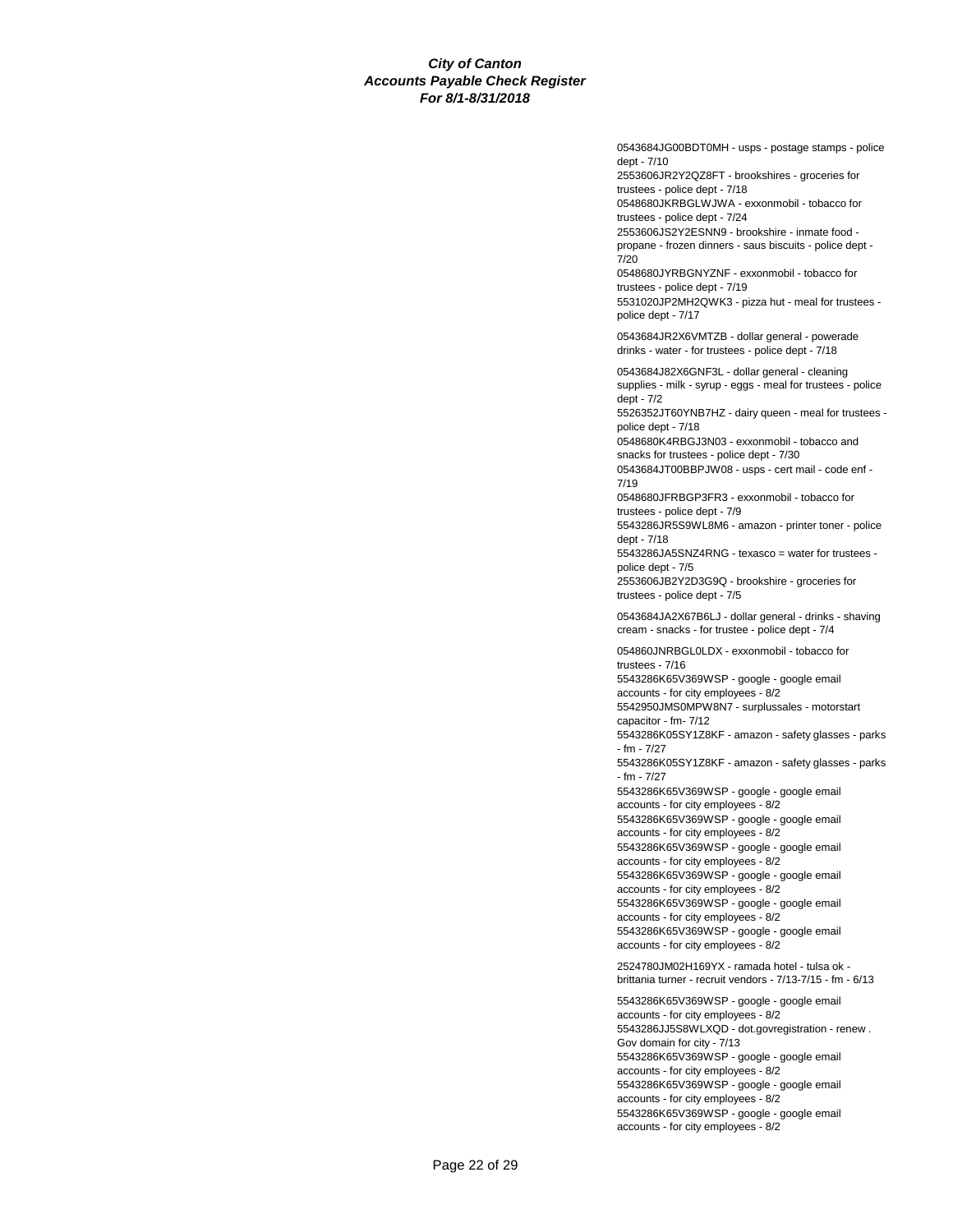2553606JK2Y2FBPW - brookshires - birthday cake for walt lehmann - admin - 7/13

5543286JX5SA6GH4V - texas municipal league - lou ann everett = seminar - lonny cluck - seminar - oct 10, 2018 - admin - 7/23

5543286JX5SA6GH4V - texas municipal league - lou ann everett = seminar - lonny cluck - seminar - oct 10, 2018 - admin - 7/23

5541734K54DN3K8E5 - paris florist - funeral flowers for josh brays father - admin - 7/31

0514048JGLYKQDL2H - sonic - meal for trustees police dept - 7/11

0543684JR00BK39Y5 - usps - cert mail - code enf - 7/18

5543286K65V369WSP - google - google email accounts - for city employees - 8/2 5548382JT2LR3J684 - walmart - inverters - atc fuse - is 2x4 black - fire dept - 7/19

5543286JT5SK5QHNN - amazon.com - cardboard mailing shipping tubes with ends - city hall - 7/20

8514051JLS66JS34W - nic industries - powder coating fm - 7/12

5548382JJ2LR7L3Z1 - walmart - car wash - fire dept - 7/12

0543684JJ00BWXQKF - usps - cert mail - code enf - 7/12

0543684JA008E4FZK - dominos pizza - 4th of july dinner - fire dept - 7/4

5543286JA5SR5W1EJ - amazon - kitchen cabinet door hinges - fire dept - 7/4

8519116JJS66JSVTM - state firemens and fire marshalls - fire investigator - principles and practice 5th ed - fire dept - 7/13

5542950JTS0SWN8Q1 - paypal - mineral oil for

hydrants - fire dept - 7/20 5543687JSJMXTHHRZ - zoro - grease for hydrants - fire dept - 7/20

5546315JS0RJSP4JY - School Outfitters - tables and chairs for training room - fire dept

5554807JVLKQ1F5AN - sears - belt for lawnmower fire dept - 7/21

2524780K104FD4L3K - Best Western in Bryan/College Station - A&M Fire School - Mcateer - Cunninghamm - Rose - Deville - Fire Dept

0541019JLWWX17PN4 - qt broken arrow oklahoma fuel - brittania turner - recruit vendors - 7/13-7/15 - fm - 7/15

0543684JN00BEL858 - usps - cert mail - code enf - 7/19

0541019JJWWVF0KZ6 - qt greenville - fuel - brittania turner - recruit vendors - 7/13-7/15 - fm - 7/13

5548382K72LR2SGV0 - walmart - tv for training room fire dept - 8/2

0543684K7BLJADQKX - walmart - tv mounts - fire dept - 8/2

2524780K104FD4L3K - Best Western in Bryan/College Station - A&M Fire School - Mcateer - Cunninghamm - Rose - Deville - Fire Dept

05414048JV3FRAS316 - mr d's 1 - fuel - fire dept - 7/21

5543286JW5V284E06 - buccee's maddisonville - fuel fire dept - 7/22

8554402K2WGNQLPYN - mcs - cayuga tx - fuel - fire dept - 7/27

0543684JZ8PK2LHX3 - kroger - bryan tx - fuel - fire dept - 7/26

5548382K42LR38Q03 - walmart - photo development code enf - 7/30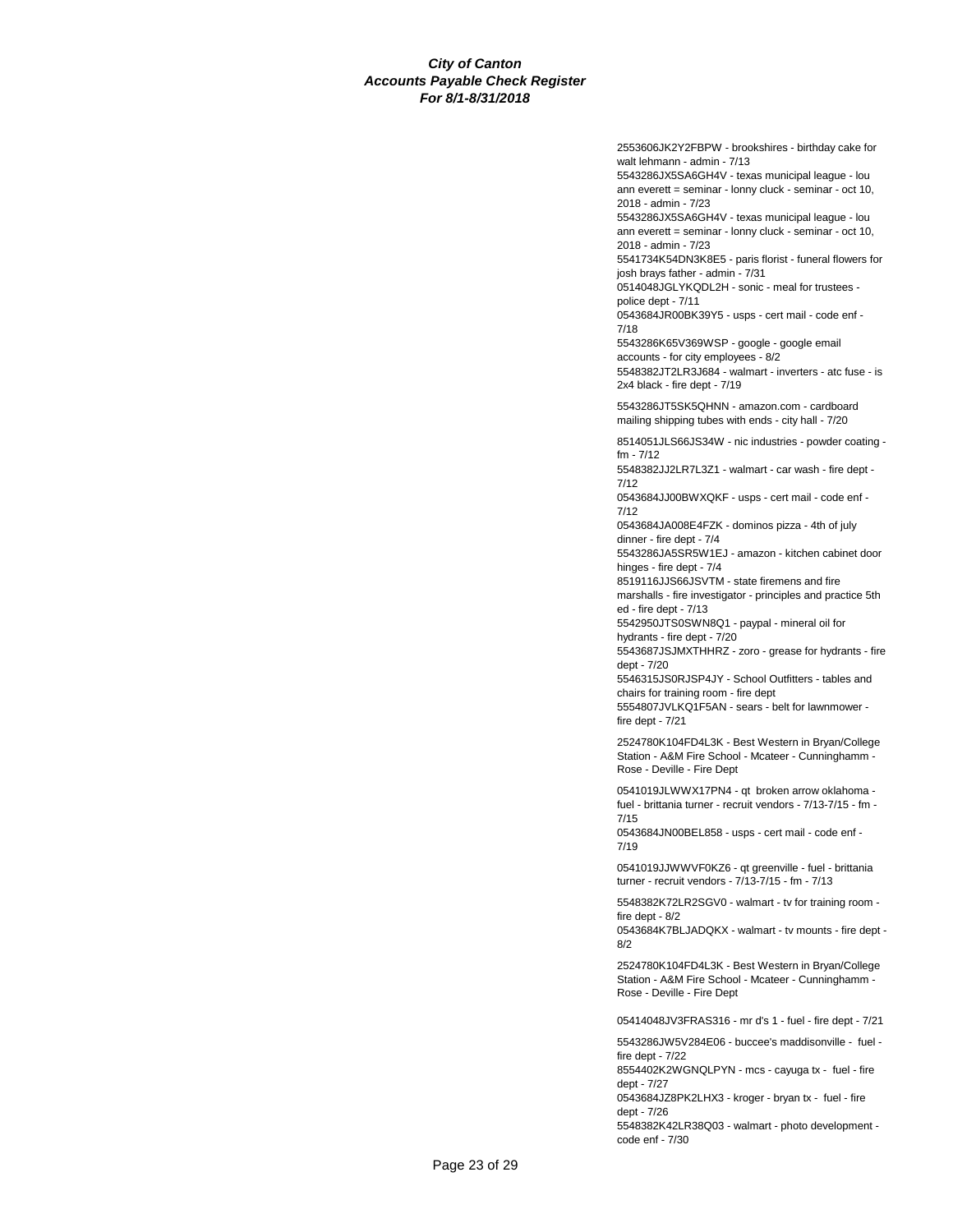| 738768 | 8/21/2018 | 135 CARTER EQUIPMENT                            | \$1,967.08   |                                                                                                            |
|--------|-----------|-------------------------------------------------|--------------|------------------------------------------------------------------------------------------------------------|
|        |           |                                                 |              | 8621 - parts and work on screw conveyor - wwtp - 8/8                                                       |
| 738769 | 8/21/2018 | 875 CEDC                                        | \$89,020.51  |                                                                                                            |
|        |           |                                                 |              | 08102018 - State Sales Tax - July 2018                                                                     |
| 738770 | 8/21/2018 | 875 CEDC                                        | \$<br>262.89 |                                                                                                            |
|        |           |                                                 |              | 08152018-2 - City Sales Tax to CEDC                                                                        |
|        |           |                                                 |              | 08152018-2 - City Sales Tax to CEDC                                                                        |
| 738771 | 8/21/2018 | 452 CHILD'S PLAY INC.                           | \$2,275.00   | 18-2210 - wood chips for Old Kaufman Park playground                                                       |
|        |           |                                                 |              | 5/14                                                                                                       |
| 738772 | 8/21/2018 | 1593 COLLEEN M BROWN                            | \$<br>69.23  |                                                                                                            |
|        |           |                                                 |              | 08212018 - CAUSE-94211-COLLEEN BROWN/JOEL<br>BROWN--AG CASE#-4591592561                                    |
| 738773 | 8/21/2018 | 156 CONTINENTAL RESEARCH CORP.                  | \$<br>625.16 |                                                                                                            |
|        |           |                                                 |              | 467523-CRC-2 - ear clamps - wwtp - 8/10                                                                    |
|        |           |                                                 |              | 467524-CRC-1 - slick willy - drill set - streets - utilities -                                             |
|        |           |                                                 |              | 8/8<br>467524-CRC-1 - slick willy - drill set - streets - utilities -                                      |
|        |           |                                                 |              | 8/8                                                                                                        |
| 738774 | 8/21/2018 | 3694 CP&Y INC                                   | \$16,873.25  |                                                                                                            |
|        |           |                                                 |              | CCAN1700731.00-7 - Prof Svc Rendered - Misc City<br>Engineering - WWTP - Water Plant - 8/3                 |
|        |           |                                                 |              | CCAN1800060.00-7 - Prof Svc Rendered -= Action Plan<br>Update - Old City Lake (Phs 1) - EAP Update - Water |
|        |           |                                                 |              | Plant - 8/3<br>CCAN1800166.00-4 - Water Rights Permit Ph 1 -                                               |
|        |           |                                                 |              | 50.55% Complete - July 2018 service - 8/3                                                                  |
|        |           |                                                 |              | CCAN1700731.00-7 - Prof Svc Rendered - Misc City<br>Engineering - WWTP - Water Plant - 8/3                 |
| 738775 | 8/21/2018 | 33 CRANDALL TRUCKING CO., INC.                  | \$<br>830.88 |                                                                                                            |
|        |           |                                                 |              | C-4531 - delivered 106.66 tons crushed rock for street                                                     |
| 738776 | 8/21/2018 | 35 ETTL ENGINEERS & CONSULTANTS                 | \$<br>667.65 | repair - streets - 8/1                                                                                     |
|        |           |                                                 |              | 1810700009 - 2017 Road Improvements - Goshen St -                                                          |
|        |           |                                                 |              | Material Testing - 7/19                                                                                    |
| 738777 | 8/21/2018 | 3251 FRIENDS OF THE ANIMALS AT CEDAR CREEK LAKE | \$<br>45.00  | 57649 - neuter male dog - tabitha greer - animal shelter -                                                 |
|        |           |                                                 |              | 8/7                                                                                                        |
| 738778 | 8/21/2018 | 3489 FRONTIER                                   | \$<br>385.55 |                                                                                                            |
|        |           |                                                 |              | 9/18-903-567-0986-093004-5 - mo phone svc -<br>blackwell house - 8/16                                      |
|        |           |                                                 |              | 9/18-903-567-2152-041212-5 - mo phone svc - port                                                           |
|        |           |                                                 |              | lines - fm - $8/16$<br>8/18-903-567-2920-042011-5 - mo phone svc - cc                                      |
|        |           |                                                 |              | machine line - fm - 7/28                                                                                   |
|        |           |                                                 |              | 8/18-903-567-0484-050302-5 - mo phone svc - fm - 8/10                                                      |
| 738779 | 8/21/2018 | 3806 FULLER'S MOBILE AUTO GLASS SERVICE         | \$<br>85.00  |                                                                                                            |
|        |           |                                                 |              | 002759 - installed windshield on backhoe unit 28 -                                                         |
|        |           |                                                 |              | streets - 8/11                                                                                             |
| 738780 | 8/21/2018 | 3514 GRAFIX PLUS                                | \$<br>210.00 | 666 - 6 polos with embroidery - fire dept - 7/25                                                           |
| 738781 | 8/21/2018 | 44 HACH COMPANY                                 | \$<br>984.44 |                                                                                                            |
|        |           |                                                 |              | 11084670 - sulfuric acid - water plant - 8/9                                                               |
|        |           |                                                 |              | 11082537 - chemkey - water plant - 8/8                                                                     |
|        |           |                                                 |              | 11086915 - reagent set, clorine - silicone oil - water<br>plant - 8/10                                     |
| 738782 | 8/21/2018 | 46 HICKMAN ELECTRIC & PUMP                      | \$<br>144.50 |                                                                                                            |
|        |           |                                                 |              | 005695 - regal day rotameter - water plant - 7/27                                                          |
| 738783 | 8/21/2018 | 2809 INGRAM HEALTH CARE PC                      | \$<br>50.00  |                                                                                                            |
|        |           |                                                 |              | 08082018 - pre-employment drug screen - utilities - 8/8                                                    |
|        |           |                                                 |              |                                                                                                            |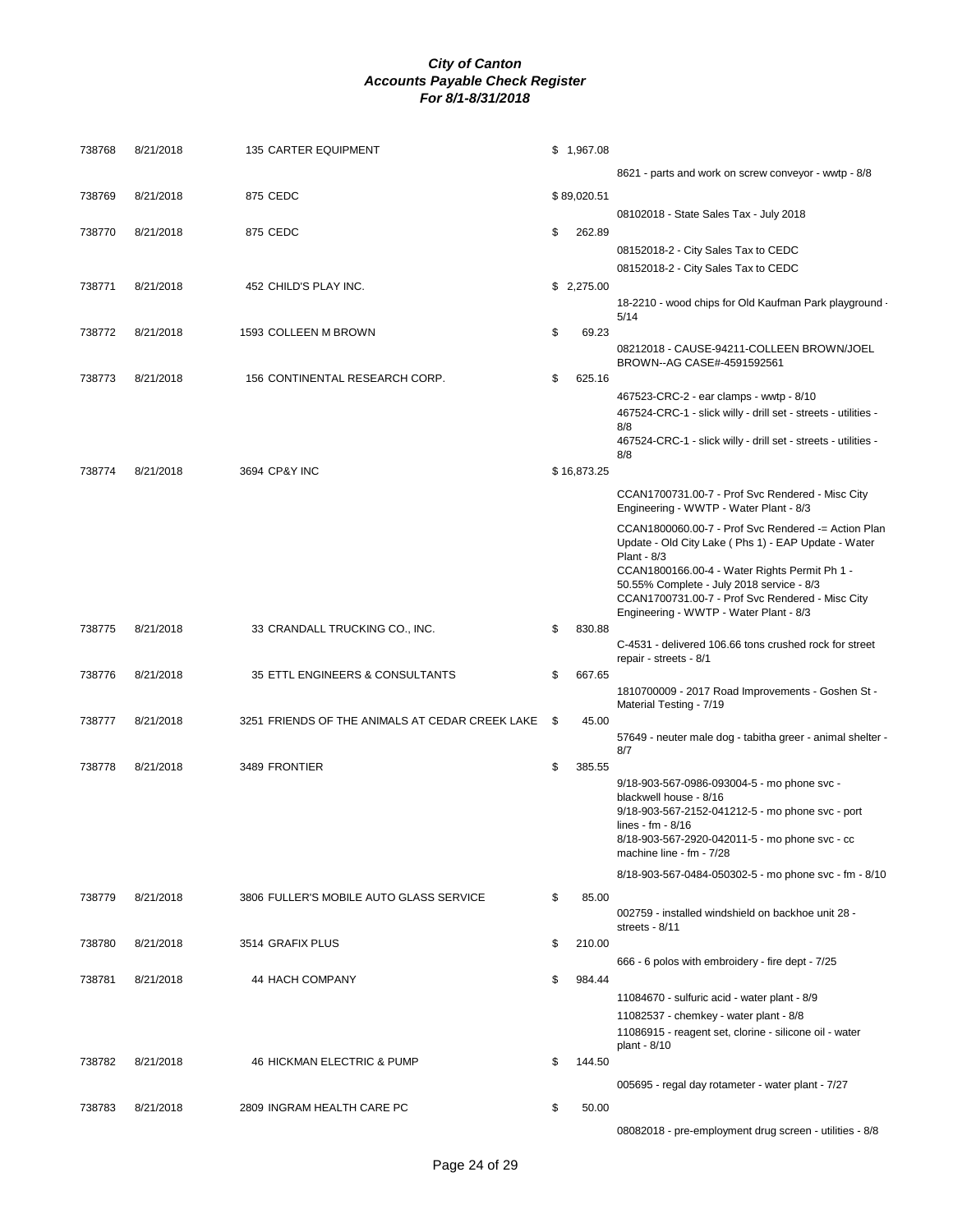| 738784 | 8/21/2018 | 3497 JACOB COREY                        | \$1,000.00   |                                                                                         |
|--------|-----------|-----------------------------------------|--------------|-----------------------------------------------------------------------------------------|
|        |           |                                         |              | 08172018 - Rayford Hutcherson Scholarship 2018 - 3rd<br>payment - $fm - 8/17$           |
| 738785 | 8/21/2018 | 3359 JAKE KING                          | \$1,000.00   | 08132018 - Rayford Hutcherson Scholarship 2018 - 4th                                    |
|        | 8/21/2018 |                                         |              | Payment - FM - 8/13                                                                     |
| 738786 |           | 617 JOE ADAMS                           | \$1,144.00   | 08132018 - reimbursment for continuing education - fire<br>academy - fire dept - 8/13   |
| 738787 | 8/21/2018 | 145 JOHNSON LAB & SUPPLY CO.            | \$<br>430.20 |                                                                                         |
| 738788 | 8/21/2018 | 1635 LLOYD GOSSENLINK, ATTORNEYS AT LAW | \$<br>243.92 | 216095-000 - meter couplings - utilities - 8/7                                          |
|        |           |                                         |              | 97493879 - Prof Svc Rendered through July 31, 2018 -<br>Water Rights - 8/14             |
| 738789 | 8/21/2018 | 3795 LONGVIEW BRIDGE AND ROAD, LTD      | \$35,547.30  | 08082018 - 2017 Road Improvements - Goshen Street -                                     |
| 738790 | 8/21/2018 | 2796 MR D'S 10 MINUTE OIL CHANGE        | \$<br>28.00  | Pay Req No 2 - 8/8                                                                      |
|        |           |                                         |              | 92980 - unit pd 1020 - state insp - police dept - 7/9                                   |
|        |           |                                         |              | 92353 - unit B-1 - state inspection - fire dept - 7/2                                   |
|        |           |                                         |              | 92875 - unit 18 - state inspection - wwtp - 7/6                                         |
|        |           |                                         |              | 92993 - unit 41 - state insp - streets - 7/9                                            |
| 738791 | 8/21/2018 | 134 MY CREDIT UNION                     | \$<br>175.00 | 08212018 - EMPLOYEE DIRECT SAVINGS DEPOSIT                                              |
|        |           |                                         |              | 08212018 - EMPLOYEE DIRECT SAVINGS DEPOSIT                                              |
|        |           |                                         |              | 08212018 - EMPLOYEE DIRECT SAVINGS DEPOSIT                                              |
|        |           |                                         |              | 08212018 - EMPLOYEE DIRECT SAVINGS DEPOSIT                                              |
| 738792 | 8/21/2018 | 3677 NAFECO                             | \$<br>150.22 |                                                                                         |
|        |           |                                         |              | 941052 - interest charge for late fee - fire dept - 8/6                                 |
|        |           |                                         |              | 929096 - firecraft gloves - fire dept - 5/12                                            |
| 738793 | 8/21/2018 | 3438 NETRMA PROCESSING                  | \$<br>4.41   |                                                                                         |
|        |           |                                         |              | 07500020 - toll fee - unit pd 72 - police dept - 8/2                                    |
| 738794 | 8/21/2018 | 3604 NEW BENEFITS, LTD                  | \$<br>742.17 |                                                                                         |
|        |           |                                         |              | BENIES1410-593288 - Fresh Benies Membership Dues<br>- Period Ending July 31, 2018 - 8/1 |
|        |           |                                         |              | BENIES1410-593288 - Fresh Benies Membership Dues<br>- Period Ending July 31, 2018 - 8/1 |
|        |           |                                         |              | BENIES1410-593288 - Fresh Benies Membership Dues<br>- Period Ending July 31, 2018 - 8/1 |
|        |           |                                         |              | BENIES1410-593288 - Fresh Benies Membership Dues<br>- Period Ending July 31, 2018 - 8/1 |
|        |           |                                         |              | BENIES1410-593288 - Fresh Benies Membership Dues<br>- Period Ending July 31, 2018 - 8/1 |
|        |           |                                         |              | BENIES1410-593288 - Fresh Benies Membership Dues<br>- Period Ending July 31, 2018 - 8/1 |
|        |           |                                         |              | BENIES1410-593288 - Fresh Benies Membership Dues<br>- Period Ending July 31, 2018 - 8/1 |
|        |           |                                         |              | BENIES1410-593288 - Fresh Benies Membership Dues<br>- Period Ending July 31, 2018 - 8/1 |
|        |           |                                         |              |                                                                                         |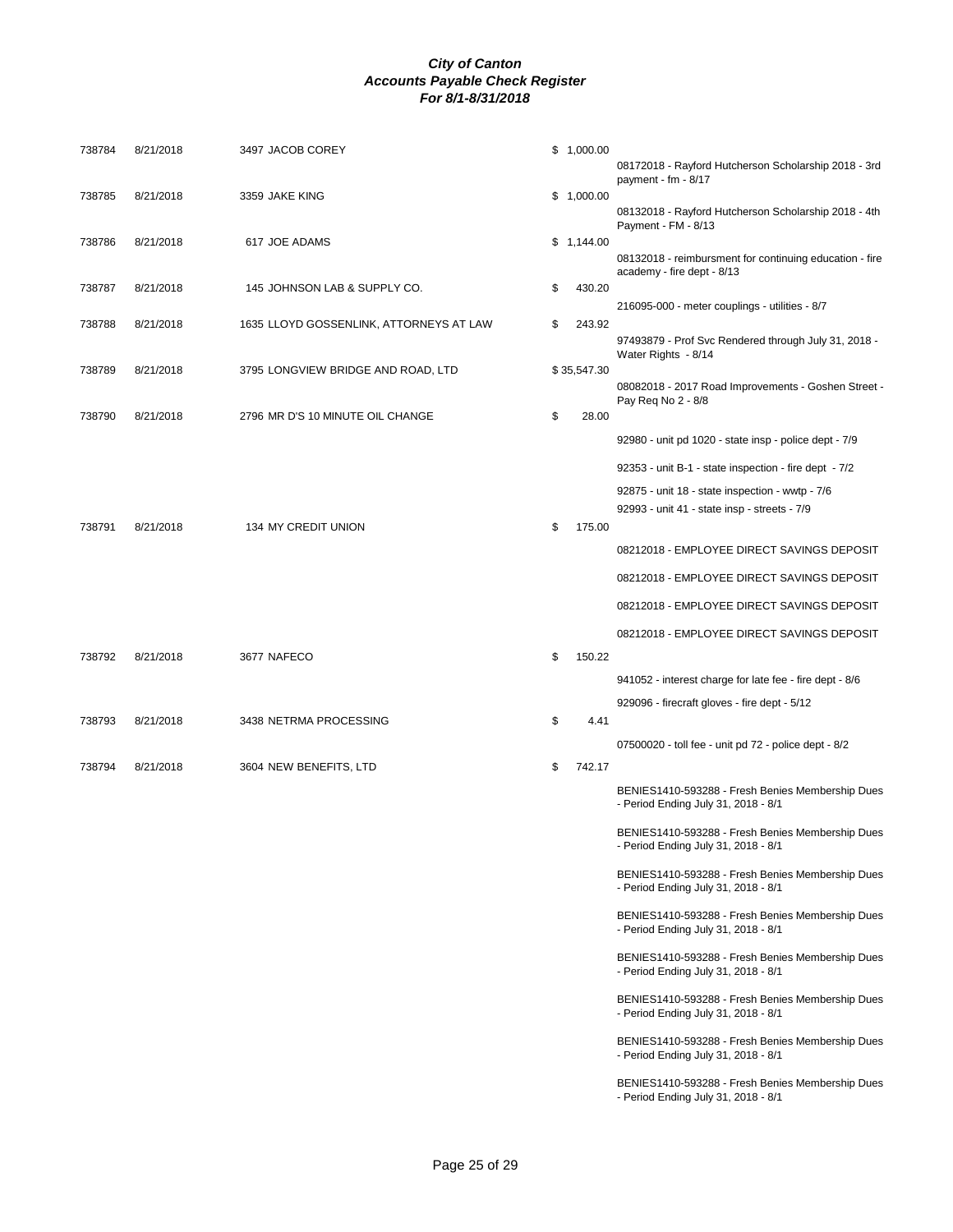|        |           |                                     |    |            | BENIES1410-593288 - Fresh Benies Membership Dues<br>- Period Ending July 31, 2018 - 8/1                                                                              |
|--------|-----------|-------------------------------------|----|------------|----------------------------------------------------------------------------------------------------------------------------------------------------------------------|
|        |           |                                     |    |            | BENIES1410-593288 - Fresh Benies Membership Dues<br>- Period Ending July 31, 2018 - 8/1                                                                              |
|        |           |                                     |    |            | BENIES1410-593288 - Fresh Benies Membership Dues<br>- Period Ending July 31, 2018 - 8/1                                                                              |
|        |           |                                     |    |            | BENIES1410-593288 - Fresh Benies Membership Dues<br>- Period Ending July 31, 2018 - 8/1                                                                              |
|        |           |                                     |    |            | BENIES1410-593288 - Fresh Benies Membership Dues<br>- Period Ending July 31, 2018 - 8/1                                                                              |
|        |           |                                     |    |            | BENIES1410-593288 - Fresh Benies Membership Dues<br>- Period Ending July 31, 2018 - 8/1                                                                              |
|        |           |                                     |    |            | BENIES1410-593288 - Fresh Benies Membership Dues<br>- Period Ending July 31, 2018 - 8/1                                                                              |
|        |           |                                     |    |            | BENIES1410-593288 - Fresh Benies Membership Dues<br>- Period Ending July 31, 2018 - 8/1                                                                              |
|        |           |                                     |    |            | BENIES1410-593288 - Fresh Benies Membership Dues<br>- Period Ending July 31, 2018 - 8/1                                                                              |
|        |           |                                     |    |            | BENIES1410-593288 - Fresh Benies Membership Dues<br>- Period Ending July 31, 2018 - 8/1                                                                              |
|        |           |                                     |    |            | BENIES1410-593288 - Fresh Benies Membership Dues<br>- Period Ending July 31, 2018 - 8/1                                                                              |
|        |           |                                     |    |            | BENIES1410-593288 - Fresh Benies Membership Dues<br>- Period Ending July 31, 2018 - 8/1                                                                              |
| 738795 | 8/21/2018 | 3487 OFFICE OF THE ATTORNEY GENERAL | \$ | 182.31     | 08212018 - REM ID# 00136738301800078 - FIPS Code<br>4800000 - Lalicia Lynn Harder                                                                                    |
| 738796 | 8/21/2018 | 2690 PK Power Systems               |    | \$1,547.27 |                                                                                                                                                                      |
|        |           |                                     |    |            | 2018050 - annual inspection and major pm for<br>emergency standby generator - new comm bldg - 2/22                                                                   |
|        |           |                                     |    |            | 2018051 - annual inspection and major pm for<br>emergency standby generator - fire dept - 2/22                                                                       |
|        |           |                                     |    |            | 2018049 - annual inspection and major pm for<br>emergency standby generator - police dept - 2/22                                                                     |
| 738797 | 8/21/2018 | <b>188 PURCHASE POWER</b>           | \$ | 241.99     |                                                                                                                                                                      |
|        |           |                                     |    |            | 8/18-8000-9090-0521-1474 - postage refill - fm - 8/12                                                                                                                |
| 738798 | 8/21/2018 | 1867 QUILL CORPORATION              | \$ | 179.96     | 17116 - paper towels for restrooms - city hall - 8/2                                                                                                                 |
|        |           |                                     |    |            | 20744 - toner cartridges for printers - city hall - 8/4                                                                                                              |
| 738799 | 8/21/2018 | 936 RON PERRIN WATER TECHNOLOGIES   |    | \$2,952.00 |                                                                                                                                                                      |
|        |           |                                     |    |            | 21-168-01 - annual inspection of remote underwater<br>cameras in water storage tanks - water plant                                                                   |
|        |           |                                     |    |            | 21-168-01 - annual inspection of remote underwater<br>cameras in water storage tanks - water plant                                                                   |
|        |           |                                     |    |            | 21-168-01 - annual inspection of remote underwater<br>cameras in water storage tanks - water plant                                                                   |
|        |           |                                     |    |            | 21-168-02 - Repir screen vent and Lake Intake<br>Inspection - Water Plant - 8/17<br>21-168-02 - Repir screen vent and Lake Intake<br>Inspection - Water Plant - 8/17 |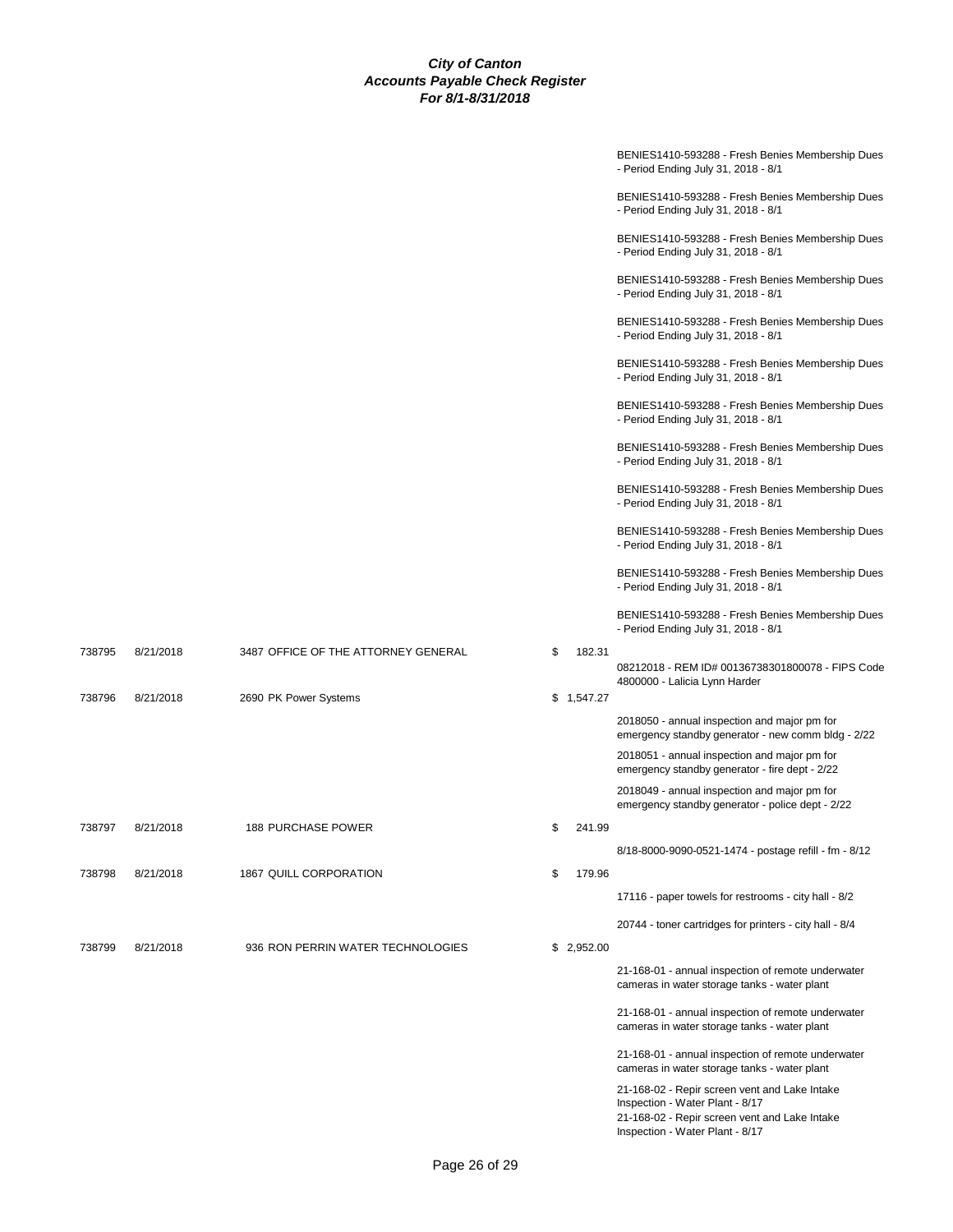| 738800 | 8/21/2018 | 2902 ROZELL SPRAYER MFG CO           | \$<br>708.80 |                                                                                                                 |
|--------|-----------|--------------------------------------|--------------|-----------------------------------------------------------------------------------------------------------------|
|        |           |                                      |              | 115580 - ranger pro - aqua blue - esplanade - for<br>spraying streets and walking trails - streets - 8/7        |
| 738801 | 8/21/2018 | 3805 SILVER SPUR HOMES LLC           | \$50,000.00  |                                                                                                                 |
|        |           |                                      |              | 08082018 - Reimburse for Water Line to Property -<br>Admin - 8/8                                                |
| 738802 | 8/21/2018 | <b>66 SITE SANITATION SERVICE</b>    | \$<br>630.00 |                                                                                                                 |
|        |           |                                      |              | 100-8/2018 - mo portable toilet rental - aug 2018 - 8/9                                                         |
|        |           |                                      |              | 100-8/2018 - mo portable toilet rental - aug 2018 - 8/9                                                         |
|        |           |                                      |              | 100-8/2018 - mo portable toilet rental - aug 2018 - 8/9                                                         |
| 738803 | 8/21/2018 | 3508 SMARTPHONE METER READING        | \$<br>380.00 |                                                                                                                 |
|        |           |                                      |              | SPMR1809 - smartphone mo billing - utitlities - 8/1                                                             |
|        |           |                                      |              | SPMR1809 - smartphone mo billing - utitlities - 8/1                                                             |
|        |           |                                      |              |                                                                                                                 |
|        |           |                                      |              | SPMR1809 - smartphone mo billing - utitlities - 8/1                                                             |
|        |           |                                      |              | SPMR1809 - smartphone mo billing - utitlities - 8/1                                                             |
| 738804 | 8/21/2018 | 3230 STAPLES ADVANTAGE               | \$<br>117.99 |                                                                                                                 |
|        |           |                                      |              | 8051030662 - toner for debra printer - city hall - 8/15                                                         |
| 738805 | 8/21/2018 | 2736 State Disbursement Unit         | \$<br>138.46 |                                                                                                                 |
| 738806 | 8/21/2018 | 3463 TIB-THE INDEPENDENT BANKERSBANK | \$18,049.17  | 08212018 - cause #CV38856/dana/j phillips                                                                       |
|        |           |                                      |              | ML-000098240-8/18 - 2015 Limited Tax Note - Interest                                                            |
| 738807 | 8/21/2018 | 79 TRINITY VALLEY ELEC COOP          | \$<br>110.10 | Only Payment - 8/10                                                                                             |
|        |           |                                      |              | 8/18-30043297004 - TVEC mo electric billing - burnet trl                                                        |
|        |           |                                      |              | - water plant=8/9<br>8/18-30043297002 - TVEC mo electric billing - artesian                                     |
|        |           |                                      |              | well - water plant=8/9                                                                                          |
|        |           |                                      |              | 8/18-30043297007 - TVEC mo electric bill - I-20<br>Tornado Siren - Fire Dept - 8/14                             |
| 738808 | 8/21/2018 | 3208 ULINE                           | \$1,018.06   |                                                                                                                 |
|        |           |                                      |              | 100194952 - toilet paper - papertowels - pipe brush                                                             |
|        |           |                                      |              | duster - pole- towel dispenser - pull towels - ipers to go -<br>mop handle - cleaner - carpet - lime cub - soap |
|        |           |                                      |              | dispenser - soap - animal shelter - 8/10                                                                        |
| 738809 | 8/21/2018 | 2719 United States Treasury          | \$<br>49.17  |                                                                                                                 |
|        |           |                                      |              | CP161 - Penalty Fee - IRS Payroll Tax - Emp # 75-<br>6002932 - Tax Period June 30, 2017 - form 720 - 8/13       |
| 738810 | 8/21/2018 | 1104 U-RENT-IT SALES & SERVICE       | \$<br>154.72 |                                                                                                                 |
|        |           |                                      |              | 211026-1 - rented scissor lift - light replacement at civic                                                     |
|        |           |                                      |              | center and dry creek landing - fm - 8/16                                                                        |
| 738811 | 8/21/2018 | 3065 US BANK EQUIPMENT FINANCE       | \$<br>100.00 |                                                                                                                 |
|        |           |                                      |              | 363650102 - mo copier lease payment - muni court - 8/3                                                          |
| 738812 | 8/21/2018 | 3241 VERIZON WIRELESS                | \$1,692.97   |                                                                                                                 |
|        |           |                                      |              | 9811902421 - verizon mo cell phone stmt - 8/1                                                                   |
|        |           |                                      |              | 9811902421 - verizon mo cell phone stmt - 8/1                                                                   |
|        |           |                                      |              | 9811902421 - verizon mo cell phone stmt - 8/1                                                                   |
|        |           |                                      |              | 9811902421 - verizon mo cell phone stmt - 8/1                                                                   |
|        |           |                                      |              | 9811902421 - verizon mo cell phone stmt - 8/1                                                                   |
|        |           |                                      |              | 9811902421 - verizon mo cell phone stmt - 8/1                                                                   |
|        |           |                                      |              | 9811902421 - verizon mo cell phone stmt - 8/1                                                                   |
|        |           |                                      |              | 9811902421 - verizon mo cell phone stmt - 8/1                                                                   |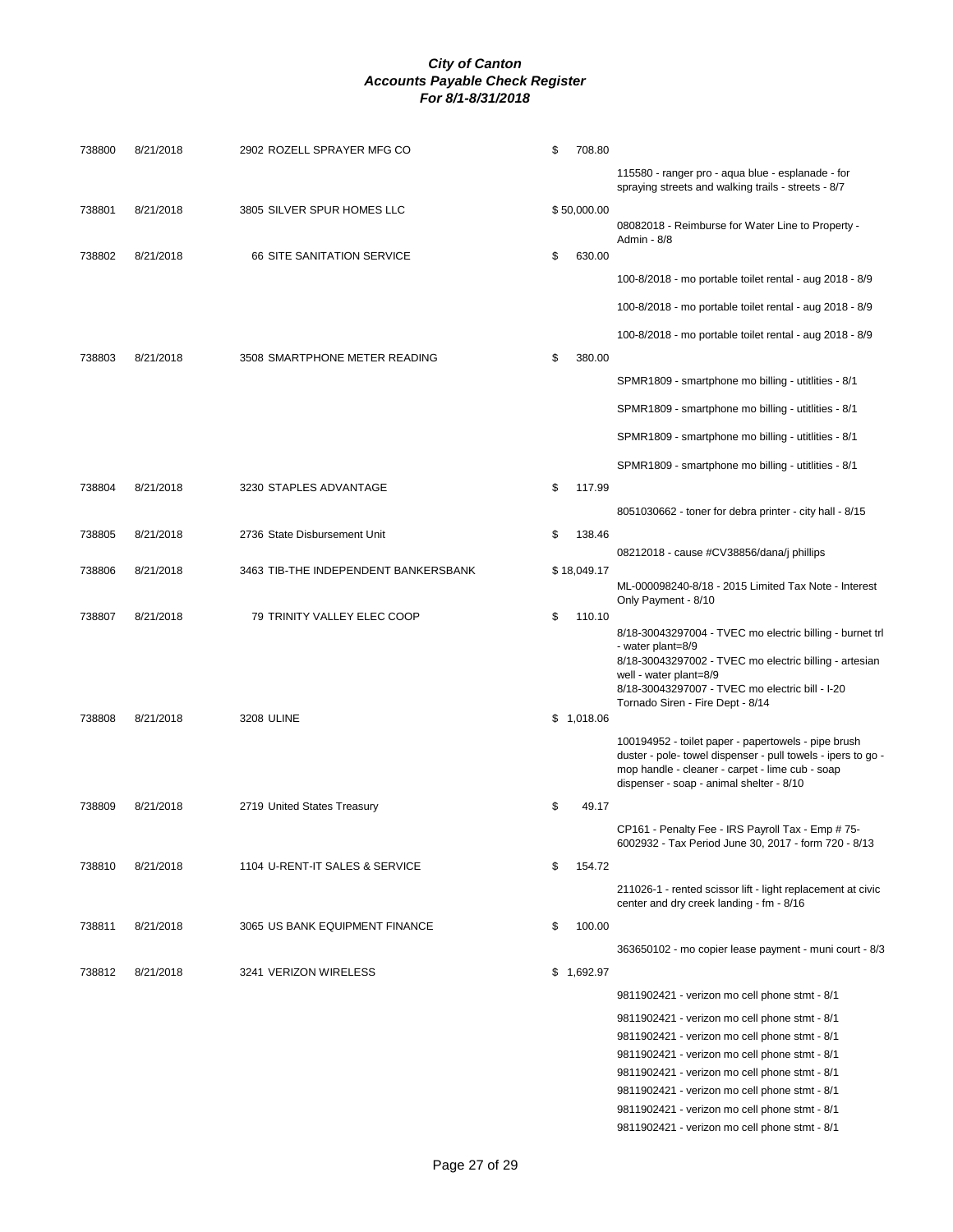|          |           |                                 |              | 9811902421 - verizon mo cell phone stmt - 8/1          |
|----------|-----------|---------------------------------|--------------|--------------------------------------------------------|
|          |           |                                 |              | 9811902421 - verizon mo cell phone stmt - 8/1          |
|          |           |                                 |              | 9811902421 - verizon mo cell phone stmt - 8/1          |
|          |           |                                 |              | 9811902421 - verizon mo cell phone stmt - 8/1          |
|          |           |                                 |              | 9811902421 - verizon mo cell phone stmt - 8/1          |
|          |           |                                 |              | 9811902421 - verizon mo cell phone stmt - 8/1          |
|          |           |                                 |              | 9811902421 - verizon mo cell phone stmt - 8/1          |
|          |           |                                 |              | 9811902421 - verizon mo cell phone stmt - 8/1          |
|          |           |                                 |              | 9811902421 - verizon mo cell phone stmt - 8/1          |
|          |           |                                 |              | 9811902421 - verizon mo cell phone stmt - 8/1          |
|          |           |                                 |              | 9811902421 - verizon mo cell phone stmt - 8/1          |
|          |           |                                 |              | 9811902421 - verizon mo cell phone stmt - 8/1          |
|          |           |                                 |              | 9811902421 - verizon mo cell phone stmt - 8/1          |
|          |           |                                 |              | 9811902421 - verizon mo cell phone stmt - 8/1          |
| 738813   | 8/21/2018 | 2726 WINDSTREAM                 | \$<br>101.65 |                                                        |
|          |           |                                 |              | 70407109 - mo phone svc - wwtp - 8/10                  |
| 738814   | 8/22/2018 | 3807 CAJUN MARINE CONSTRUCTION  | \$51,856.96  |                                                        |
|          |           |                                 |              | 08172018 - 2018 First Monday Drainage Improvements -   |
|          |           |                                 |              | Sheet Pile Retaining Wall                              |
| 08072018 | 8/7/2018  | 2616 DEPT OF THE TREASURY-IRS   | \$23,763.20  |                                                        |
|          |           |                                 |              | 08072018 - R.6 Reg PR Tax                              |
|          |           |                                 |              | 08072018 - R.6 Reg PR Tax                              |
|          |           |                                 |              | 08072018 - R.6 Reg PR Tax                              |
|          |           |                                 |              | 08072018 - R.6 Reg PR Tax                              |
|          |           |                                 |              | 08072018 - R.6 Reg PR Tax                              |
|          |           |                                 |              | 08072018 - R.6 Reg PR Tax                              |
|          |           |                                 |              | 08072018 - R.6 Reg PR Tax                              |
|          |           |                                 |              | 08072018 - R.6 Reg PR Tax                              |
| 08092018 | 8/9/2018  | 2616 DEPT OF THE TREASURY-IRS   | \$3,012.71   |                                                        |
|          |           |                                 |              | 08092018 - R.6 FM PR Tax                               |
|          |           |                                 |              | 08092018 - R.6 FM PR Tax                               |
|          |           |                                 |              | 08092018 - R.6 FM PR Tax                               |
|          |           |                                 |              | 08092018 - R.6 FM PR Tax                               |
| 08152018 | 8/15/2018 | 232 CITY OF CANTON GENERAL FUND | 788.66<br>\$ |                                                        |
|          |           |                                 |              | 8152018 - R 7 City Sales Tax                           |
|          |           |                                 |              | 8152018 - R 7 City Sales Tax                           |
| 08152018 | 8/15/2018 | 52 STATE COMPTROLLER            | \$3,286.06   |                                                        |
|          |           |                                 |              | 08152018 - R. 7 City Coll Sales Tax July 2018          |
|          |           |                                 |              | 08152018 - R. 7 City Coll Sales Tax July 2018          |
| 08152018 | 8/15/2018 | 52 STATE COMPTROLLER            | \$           |                                                        |
|          |           |                                 |              |                                                        |
| 08212018 | 8/21/2018 | 2616 DEPT OF THE TREASURY-IRS   | \$24,807.72  |                                                        |
|          |           |                                 |              | 8/21/2018 - R.6-Reg PR Tax                             |
|          |           |                                 |              | 8/21/2018 - R.6-Reg PR Tax                             |
|          |           |                                 |              | 8/21/2018 - R.6-Reg PR Tax                             |
|          |           |                                 |              | 8/21/2018 - R.6-Reg PR Tax                             |
|          |           |                                 |              | 8/21/2018 - R.6-Reg PR Tax                             |
|          |           |                                 |              | 8/21/2018 - R.6-Reg PR Tax                             |
|          |           |                                 |              | 8/21/2018 - R.6-Reg PR Tax                             |
|          |           |                                 |              | 8/21/2018 - R.6-Reg PR Tax                             |
| 08312018 | 8/31/2018 | 2866 CITY OF CANTON SEWER FUND  | \$10,000.00  |                                                        |
|          |           |                                 |              |                                                        |
|          |           |                                 |              | 08312018 - R. 13 Montly Interfund Transfer August 2018 |
| 08312018 | 8/31/2018 | 2933 CITY OF CANTON WATER FUND  | \$13,399.58  |                                                        |
|          |           |                                 |              | 08312018 - R. 13 Montly Interfund Transfer August 2018 |
|          |           |                                 |              |                                                        |
| 8/21     | 8/21/2018 | 2616 DEPT OF THE TREASURY-IRS   | \$<br>193.25 |                                                        |